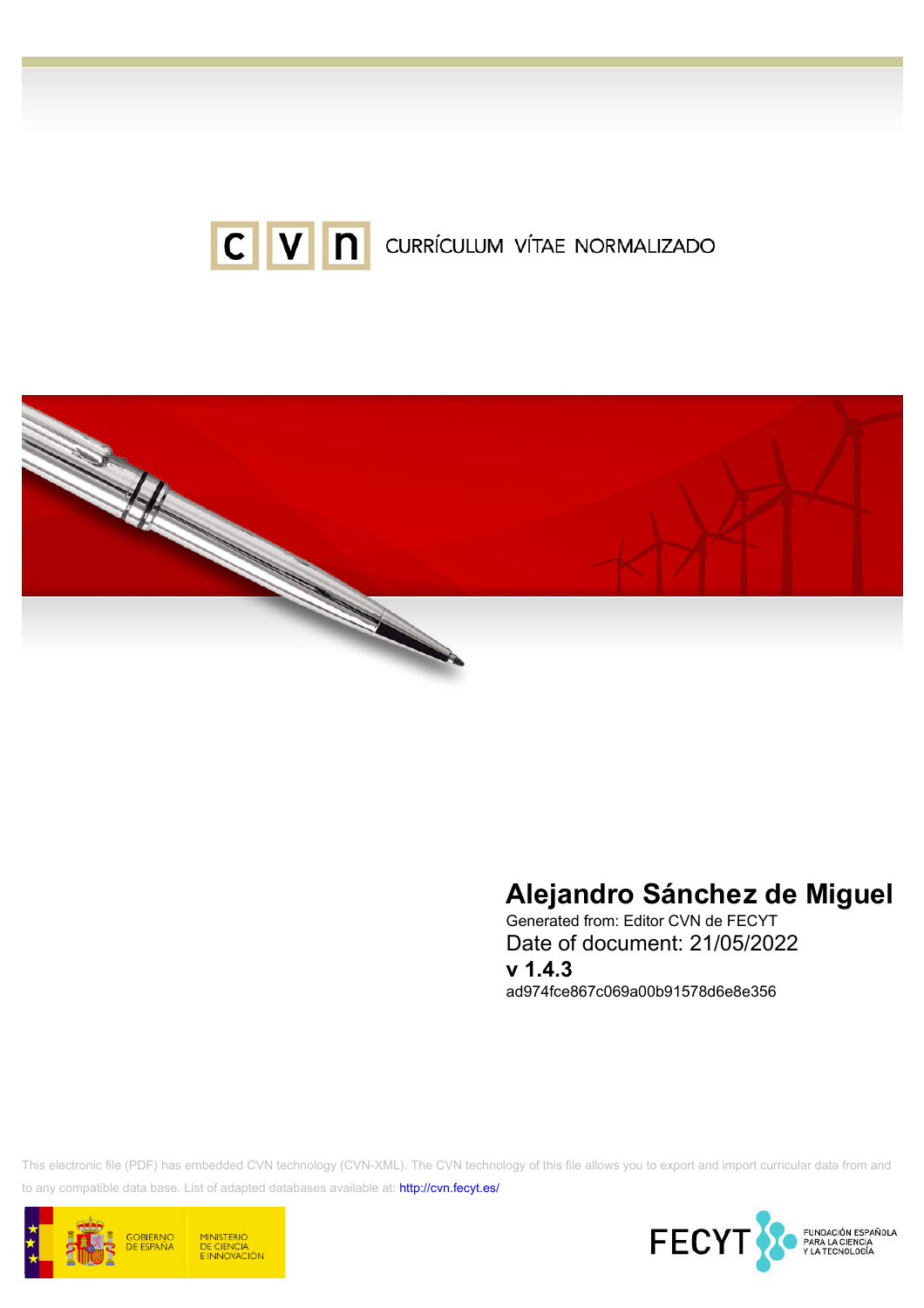

## Summary of CV

This section describes briefly a summary of your career in science, academic and research; the main scientific and technological achievements and goals in your line of research in the medium -and long- term. It also includes other important aspects or peculiarities.

Alejandro has been involved in light pollution issues since the mid-1990s and has contributed to over 100 outreach and scientific articles. In 2003 and 2004 he published pioneering outreach articles about the light pollution problem from an environmental point of view, including the impact of LEDs. His first light pollution scientific publication presenting the first European light pollution statistics was in the proceedings of the UNESCO International Conference in Defense of the Sky and the right to see the Stars that was held in the Island of La Palma. Alejandro started his Phd with an FPU grant to study Star forming galaxies at redshift 2, but delays on the instruments production EMIR -GranTCaN and weather problems on the subsequent observations forced him to change Phd topic. He is the leader and founder of "Cities at Night," a citizen-supported project coordinated with NASA, ESA and other space agencies that use ISS night imagery to raise light pollution awareness. He earned his PhD from the Complutense University of Madrid (UCM), with a thesis titled, "Spatial, Temporal and Spectral Variation of Light Pollution and its Sources: Methodology and Results." His thesis was selected by the International Astronomical Union for a Press Release during the XXIX General Assembly in Honolulu, Hawaii.

He made a predoctoral stay at the Institute for Space Sciences of the Freie Universität Berlin and a postdoctoral stay at the CEGEP of Sherbrooke (Quebec, Canada). In 2016 Alejandro was offered a one year contract at the Astrophysics institute of Andalusia (CSIC) with the ORISON EU project launched to carry out a feasibility and design study of an astronomicallyoriented balloon.

He was postdoc with the EMISS@N project at the Environment and Sustainability Institute of the University of Exeter, funded by the Natural Environment Research Council (NERC). Currently is postdoc with a Marie Curie/UNA4CAREER grant at Universidad complutense de Madrid. Also serves as scientific director of the Stars4all foundation.

He serves as a light pollution adviser to the Astrophysics institute of Andalusia (IAA) at Office of Night Sky Quality. He is an active member of several astronomical and light pollution-related organisations and research networks in Europe, including Cel Fosc (Spain's association against light pollution) and Spanish Astronomical Society (SEA), Loss of the Night network (LoNNe) and STARS4ALL. In 2014, Alejandro received an IDA Dark Sky Defender award for his leadership role in "Cities at Night" and his paper "Artificially lit surface of Earth at night increasing in radiance and extent" was selected as one of the TOP 100 highest impact in all disciplines of the world on the Altmetric index. His research about the energy consumption in street light of Spain have been used to change the policies of the Spanish government, as this research showed errors of 86% on the official statistics. He has presented his research during training workshops for the Czech government. He is currently the only European serving on the board of directors of the International Dark Sky Association. He is founder of the Stars4all Foundation and SaveStars Consulting. S.L., two pioneering organisations in light pollution management. Since 2004 util 2010 he did spend large amount of his time taking care of his father (cancer disease), 2011 his grandmother(Altheimer) and in 2017 his daughter.



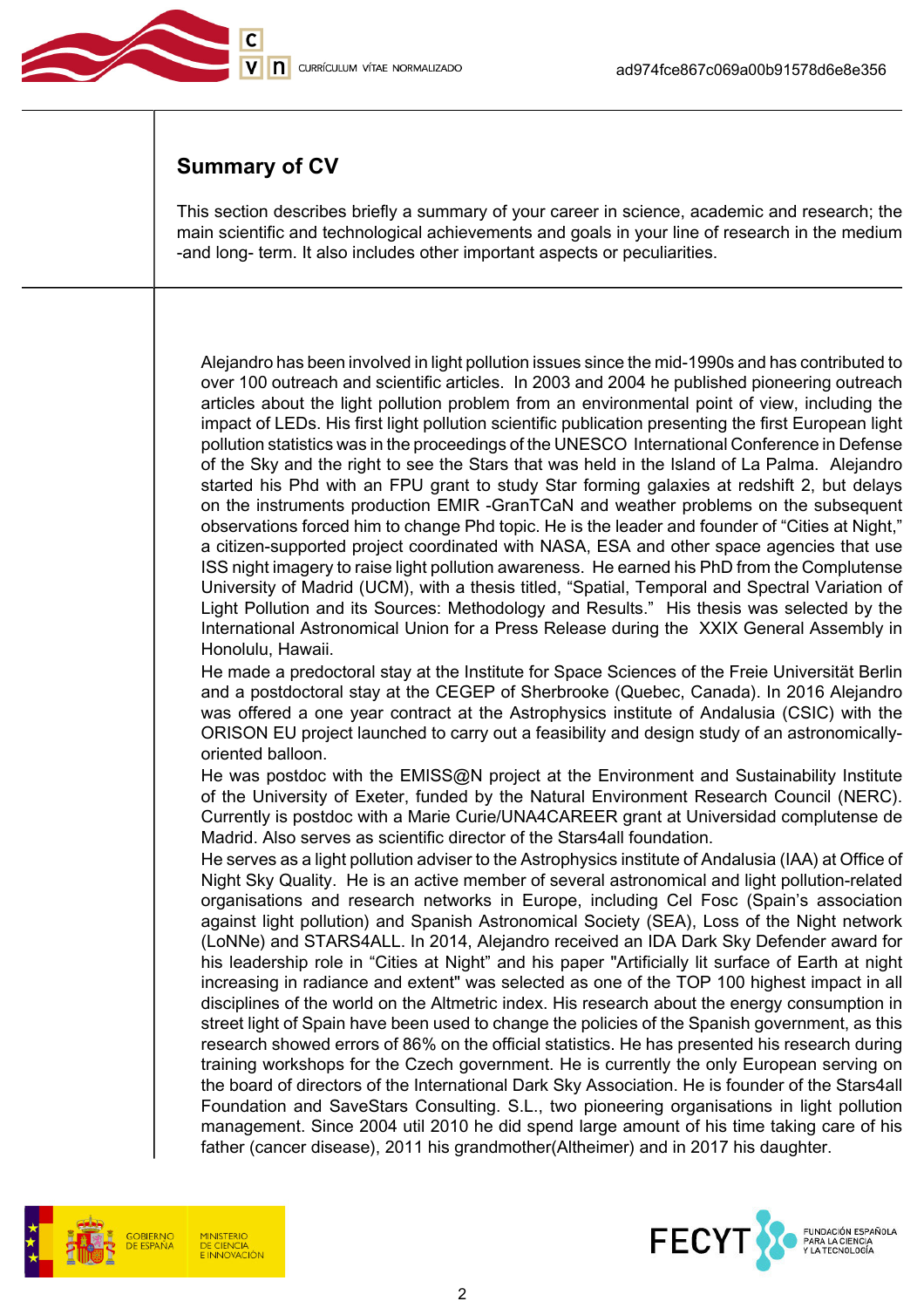

## General quality indicators of scientific research

This section describes briefly the main quality indicators of scientific production (periods of research activity, experience in supervising doctoral theses, total citations, articles in journals of the first quartile, H index...). It also includes other important aspects or peculiarities.

Several quality indicators can be considered. The h index is one of the most popular although, it can vary a lot form ton source to another. This corresponds to h:19 and i10: 30 and since 2017 h19 i10:23 from Google Scholar. https://scholar.google.es/citations? user=arcOl8oAAAAJ&hl=es ResearchGate h value is h 18, but h 17 without self-citation.

 According to Scopus h 15. According to Researcher id and WoS h 15. 54 citation per year according to the Web of Science.

21 publications on Q1 journals. Publications on the Web of Science 36.

Verified reviews 55.

His Phd Thesis has 53 citations.

Another indicator that is getting a lot of attention is the Alternative Metric, Altmetric, that considers the scientific production but also the media attention.

Paper "Artificially lit surface of Earth at night increasing in radiance and extent" Selected on the Top 100 world all disciplines Altmetric score of 2018(currently 2610).

Total Altmetric score of all articles is 4380 a 02/11/2021

Total number of citations according to Google scholar is 1955. A cording to Scopus, 985. Web of Science 1173,

Alejandro have been invited speaker on several international and national conferences like the 2019 Light Pollution Measurements and Modelling Conference, VII International Symposium SRUK/CERU.

Also requested as speaker from the Czech government and Andalusian Government. Also, appears regularly on the spanish and international media, like El Pais or CNN or La Sexta TV, as one of the world experts on light pollution.

His thesis was highlighted by the International Astronomical Union, and data from his thesis was used on the "The new world atlas of artificial night sky brightness", that was the 10th article with higher impact of all the disciplines of 2016.

He is author of two of the four last articles selected by the NASA Earth Sciences and Remote Sensing Unit, Johnson Space Center, publication list: https://eol.jsc.nasa.gov/ESRS/ PubList.htm

Member of the International Astronomical Union, Inter-Division B-C Commission Protection of Existing and Potential Observatory Sites.



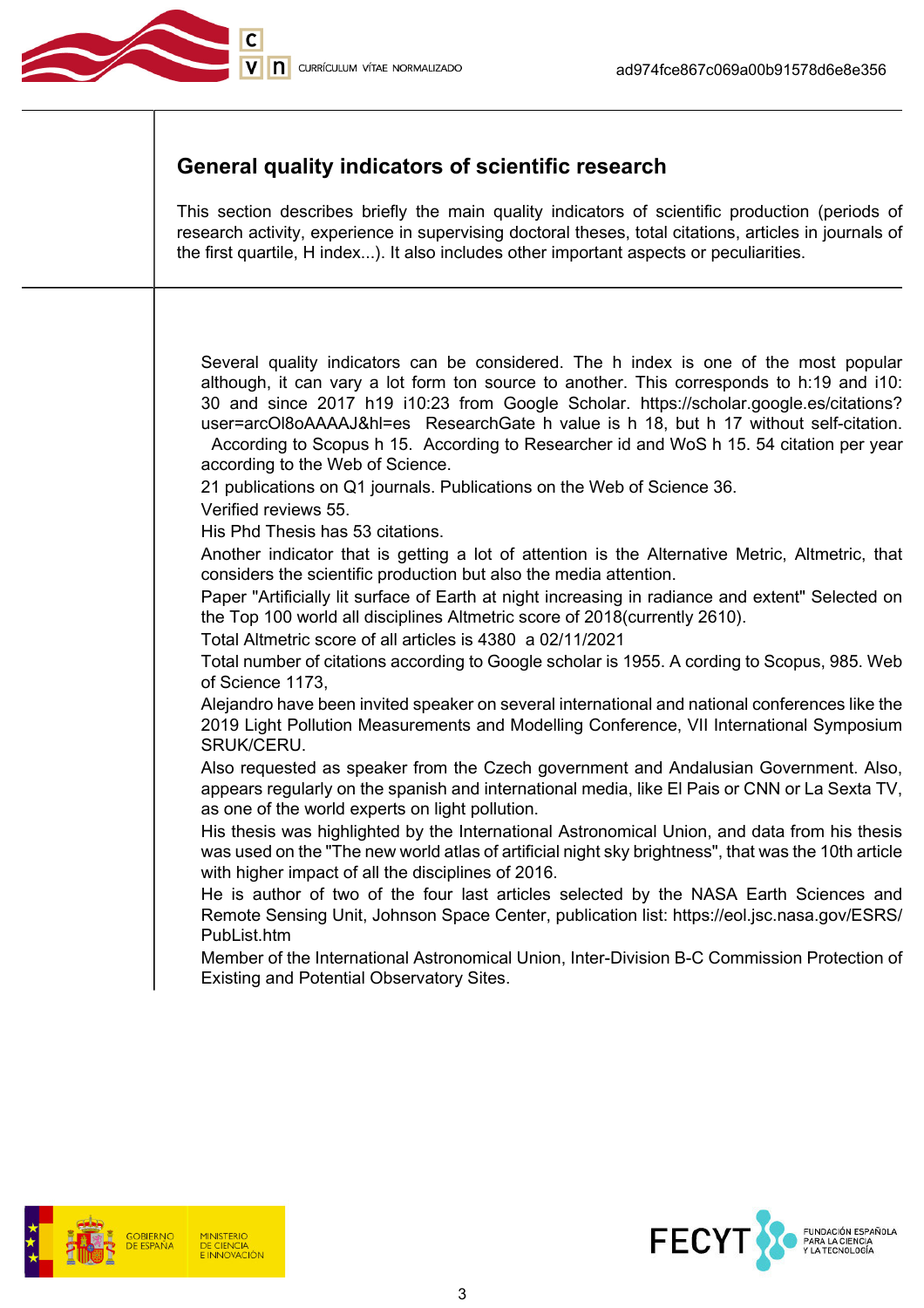





## Alejandro Sánchez de Miguel

| Surname(s):<br>Name:<br>ORCID:<br>ScopusID:<br>ResearcherID:<br>Nationality:<br>Contact aut. region/reg.:<br>Email:<br>Personal web page:                                                                                                                                                                                                                                                                                                                            | Sánchez de Miguel<br>Alejandro<br>0000-0002-5007-3799<br>55749952600<br>M-1964-2017<br>Spain<br><b>Community of Madrid</b><br>alejasan@ucm.es<br>https://asanchezdemiguel.com/ |  |
|----------------------------------------------------------------------------------------------------------------------------------------------------------------------------------------------------------------------------------------------------------------------------------------------------------------------------------------------------------------------------------------------------------------------------------------------------------------------|--------------------------------------------------------------------------------------------------------------------------------------------------------------------------------|--|
| <b>Current professional situation</b>                                                                                                                                                                                                                                                                                                                                                                                                                                |                                                                                                                                                                                |  |
| Madrid                                                                                                                                                                                                                                                                                                                                                                                                                                                               | <b>Employing entity: Universidad Complutense de</b> Type of entity: University                                                                                                 |  |
| Department: Astrofísica y CC. de la Atmosfera, Facultad de Ciencias Físicas<br>Professional category: Postdoc UNA4CAREER/Marie Curie<br>Start date: 15/11/2021<br>Type of contract: Grant-assisted student (pre or post-doctoral, others)<br>Primary (UNESCO code): 210399 - Other<br>Secondary (UNESCO code): 250616 - Remoto sensing (geology); 540300 - Human geography<br>Tertiary (UNESCO code): 220917 - Photography; 220918 - Photometry; 220920 - Radiometry |                                                                                                                                                                                |  |
| <b>Employing entity: University of Exeter</b>                                                                                                                                                                                                                                                                                                                                                                                                                        | Type of entity: University                                                                                                                                                     |  |
| Department: Environment and Sustainability Institute<br>Professional category: Asociado                                                                                                                                                                                                                                                                                                                                                                              | Educational Management (Yes/No): No                                                                                                                                            |  |
| <b>Start date: 01/08/2021</b>                                                                                                                                                                                                                                                                                                                                                                                                                                        |                                                                                                                                                                                |  |
| Type of contract: Honorifico                                                                                                                                                                                                                                                                                                                                                                                                                                         | Dedication regime: Full time                                                                                                                                                   |  |
| Primary (UNESCO code): 219900 - Other astronomical specialities                                                                                                                                                                                                                                                                                                                                                                                                      |                                                                                                                                                                                |  |
| Secondary (UNESCO code): 250616 - Remoto sensing (geology)<br>Tertiary (UNESCO code): 250900 - Meteorology                                                                                                                                                                                                                                                                                                                                                           |                                                                                                                                                                                |  |
| development                                                                                                                                                                                                                                                                                                                                                                                                                                                          | Identify key words: Astronomy and astrophysics; Space r&d Aerospace industry; Sustainable                                                                                      |  |
| Employing entity: Instituto de Astrofísica de<br>Andalucía                                                                                                                                                                                                                                                                                                                                                                                                           | Type of entity: State agency                                                                                                                                                   |  |
| Professional category: Asesor<br><b>Start date: 01/01/2021</b>                                                                                                                                                                                                                                                                                                                                                                                                       |                                                                                                                                                                                |  |
| Type of contract: Colaborador externo                                                                                                                                                                                                                                                                                                                                                                                                                                |                                                                                                                                                                                |  |
| Performed tasks: Asesor de la Oficina de Calidad del Cielo del IAA-CSIC                                                                                                                                                                                                                                                                                                                                                                                              |                                                                                                                                                                                |  |
| Employing entity: Fundación Stars4all<br>Professional category: Director científico<br>Start date: 01/01/2020                                                                                                                                                                                                                                                                                                                                                        | Type of entity: Foundation                                                                                                                                                     |  |
|                                                                                                                                                                                                                                                                                                                                                                                                                                                                      | Type of entity: Associations and Groups                                                                                                                                        |  |

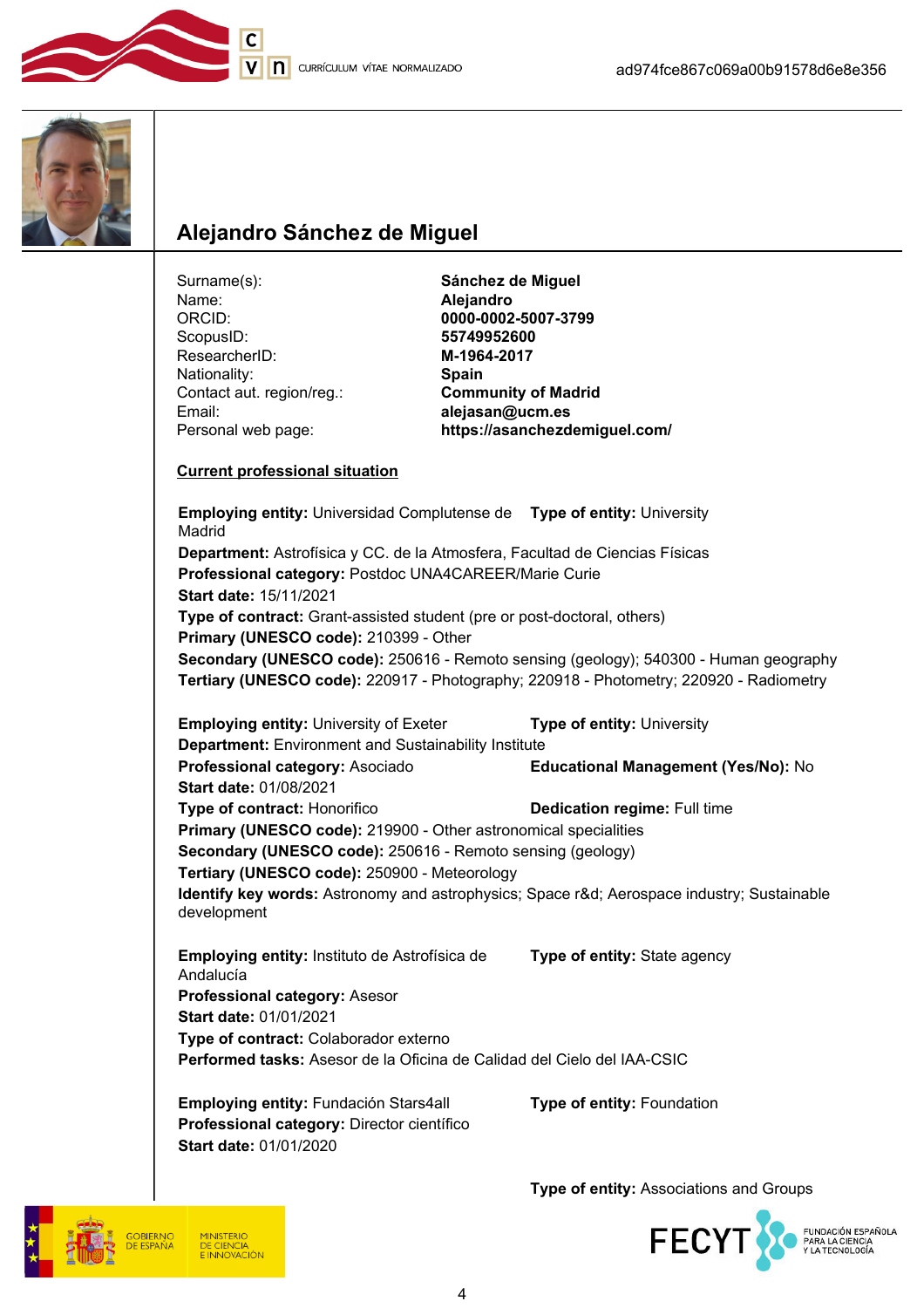V n currículum vítae normalizado

Employing entity: International Dark Sky Association Professional category: Member of the board of directors Start date: 01/01/2017 Type of contract: Statutory

#### Previous positions and activities

 $\overline{\mathsf{c}}$ 

|                | <b>Employing entity</b>                              | <b>Professional category</b>                                       | <b>Start date</b> |
|----------------|------------------------------------------------------|--------------------------------------------------------------------|-------------------|
| 1              | Universidad Complutense de Madrid                    | Colaborador honorifico                                             | 01/09/2016        |
| $\mathbf{2}$   | University of Exeter                                 | Postdoc                                                            | 01/08/2017        |
| 3              | Instituto de Astrofísica de Andalucía                | Doctor Vinculado                                                   | 03/06/2020        |
| 4              | Instituto de Astrofísica de Andalucía                | Postdoc                                                            | 01/05/2016        |
| 5              | <b>CEGEP de Sherbrooke</b>                           | <b>Visiting Researcher</b>                                         | 01/03/2015        |
| 6              | Universidad Complutense de Madrid                    | <b>Becario FPU</b>                                                 | 01/08/2009        |
| $\overline{7}$ | Agrupación Astronómica de Madrid                     | Delegado para el Año internacional de la<br>Astronomía             | 01/02/2008        |
| 8              | Agrupación Astronómica de Madrid                     | Vocal de Actividades                                               | 01/02/2007        |
| 9              | Universidad Complutense de Madrid                    | Becario de Colaboración del Año<br>internacional de la Astronomía. | 06/11/2008        |
| 10             | Asociación Astronomica Astrohenares                  | Delegado para el Año internacional de la<br>Astronomía             | 01/02/2008        |
| 11             | Ideotur                                              | Monitor de Astronomía                                              | 01/07/2009        |
| 12             | Asociación de Astrónomos Aficionados -<br><b>UCM</b> | Relaciones institucionales                                         | 10/12/2003        |
| 13             | Asociación de Astrónomos Aficionados -<br><b>UCM</b> | Presidente                                                         | 10/12/2002        |
| 14             | Asociación de Astrónomos Aficionados -<br><b>UCM</b> | Presidente                                                         | 10/12/2000        |
| 15             | Asociación de Astrónomos Aficionados -<br><b>UCM</b> | Tesorero                                                           | 10/12/1999        |
| 16             | Asociación de Astrónomos Aficionados -<br><b>UCM</b> | Vocal                                                              | 10/12/1998        |

- 1 Employing entity: Universidad Complutense de Madrid Professional category: Colaborador honorifico Start-End date: 01/09/2016 - 14/11/2021
- **2** Employing entity: University of Exeter Professional category: Postdoc Start-End date: 01/08/2017 - 30/07/2021
- 3 Employing entity: Instituto de Astrofísica de Andalucía Type of entity: State agency Professional category: Doctor Vinculado Start-End date: 03/06/2020 - 31/12/2020 Duration: 6 months



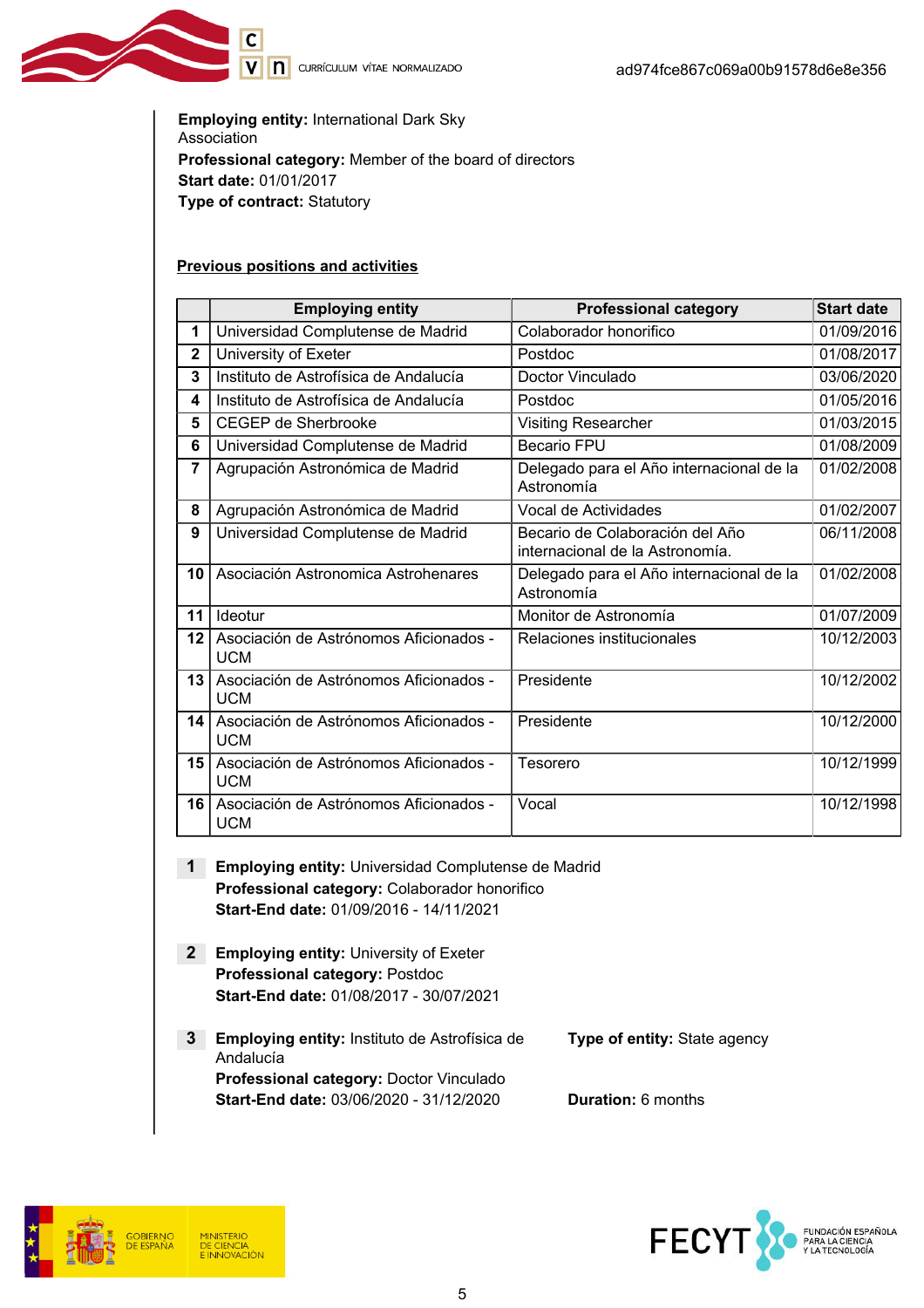| 4              | Employing entity: Instituto de Astrofísica de<br>Andalucía<br>Professional category: Postdoc                                                                                                                                                                                                                                | Type of entity: State agency                                                                         |
|----------------|-----------------------------------------------------------------------------------------------------------------------------------------------------------------------------------------------------------------------------------------------------------------------------------------------------------------------------|------------------------------------------------------------------------------------------------------|
|                | Start-End date: 01/05/2016 - 31/07/2017                                                                                                                                                                                                                                                                                     |                                                                                                      |
| 5              | <b>Employing entity: CEGEP de Sherbrooke</b>                                                                                                                                                                                                                                                                                | Type of entity: University Centres and Structures<br>and Associated Bodies                           |
|                | Professional category: Visiting Researcher<br>Start-End date: 01/03/2015 - 20/11/2015                                                                                                                                                                                                                                       |                                                                                                      |
| 6              | <b>Employing entity: Universidad Complutense de</b><br>Madrid                                                                                                                                                                                                                                                               | <b>Type of entity: University</b>                                                                    |
|                | Professional category: Becario FPU<br>Start-End date: 01/08/2009 - 07/07/2015<br>Type of contract: Grant-assisted student (pre or post-doctoral, others)<br>Dedication regime: Full time                                                                                                                                    |                                                                                                      |
|                | Primary (UNESCO code): 219900 - Other astronomical specialities<br>Secondary (UNESCO code): 259900 - Other Earth, Space or Environmental specialities (specify)<br>of the UCM Observatory, two years of research on Light pollution.                                                                                        | Performed tasks: Four years on reseach of Star forming galaxies, manteniente of the Fireball station |
| 7 <sup>1</sup> | Employing entity: Agrupación Astronómica de<br>Madrid                                                                                                                                                                                                                                                                       | Type of entity: Associations and Groups                                                              |
|                | Professional category: Delegado para el Año internacional de la Astronomía<br>Start-End date: 01/02/2008 - 01/02/2010                                                                                                                                                                                                       | <b>Duration: 2 years</b>                                                                             |
| 8              | Employing entity: Agrupación Astronómica de<br>Madrid                                                                                                                                                                                                                                                                       | Type of entity: Associations and Groups                                                              |
|                | Professional category: Vocal de Actividades<br>Start-End date: 01/02/2007 - 01/02/2010                                                                                                                                                                                                                                      | <b>Duration: 3 years</b>                                                                             |
| 9              | <b>Employing entity: Universidad Complutense de</b><br>Madrid                                                                                                                                                                                                                                                               | Type of entity: University                                                                           |
|                | Department: Dep. Astrofísica y CC.d e la Atmósfera, CC. Físicas<br>Professional category: Becario de Colaboración del Año internacional de la Astronomía.<br>Start-End date: 06/11/2008 - 31/12/2009<br>Type of contract: Grant-assisted student (pre or post-doctoral, others)<br>Field of management activity: University | <b>Duration:</b> 1 year - 2 months                                                                   |
|                | 10 Employing entity: Asociación Astronomica<br>Astrohenares                                                                                                                                                                                                                                                                 | Type of entity: Associations and Groups                                                              |
|                | Professional category: Delegado para el Año internacional de la Astronomía<br>Start-End date: 01/02/2008 - 31/12/2009                                                                                                                                                                                                       | Duration: 1 year - 9 months                                                                          |
|                | 11 Employing entity: Ideotur<br>Professional category: Monitor de Astronomía<br>Start-End date: 01/07/2009 - 30/07/2009<br>Type of contract: Temporary employment contract                                                                                                                                                  | Type of entity: Business<br>Educational Management (Yes/No): No<br><b>Duration: 1 month</b>          |
| 12.            | Employing entity: Asociación de Astrónomos<br>Aficionados - UCM<br>Professional category: Relaciones institucionales                                                                                                                                                                                                        | Type of entity: Associations and Groups                                                              |
|                |                                                                                                                                                                                                                                                                                                                             |                                                                                                      |



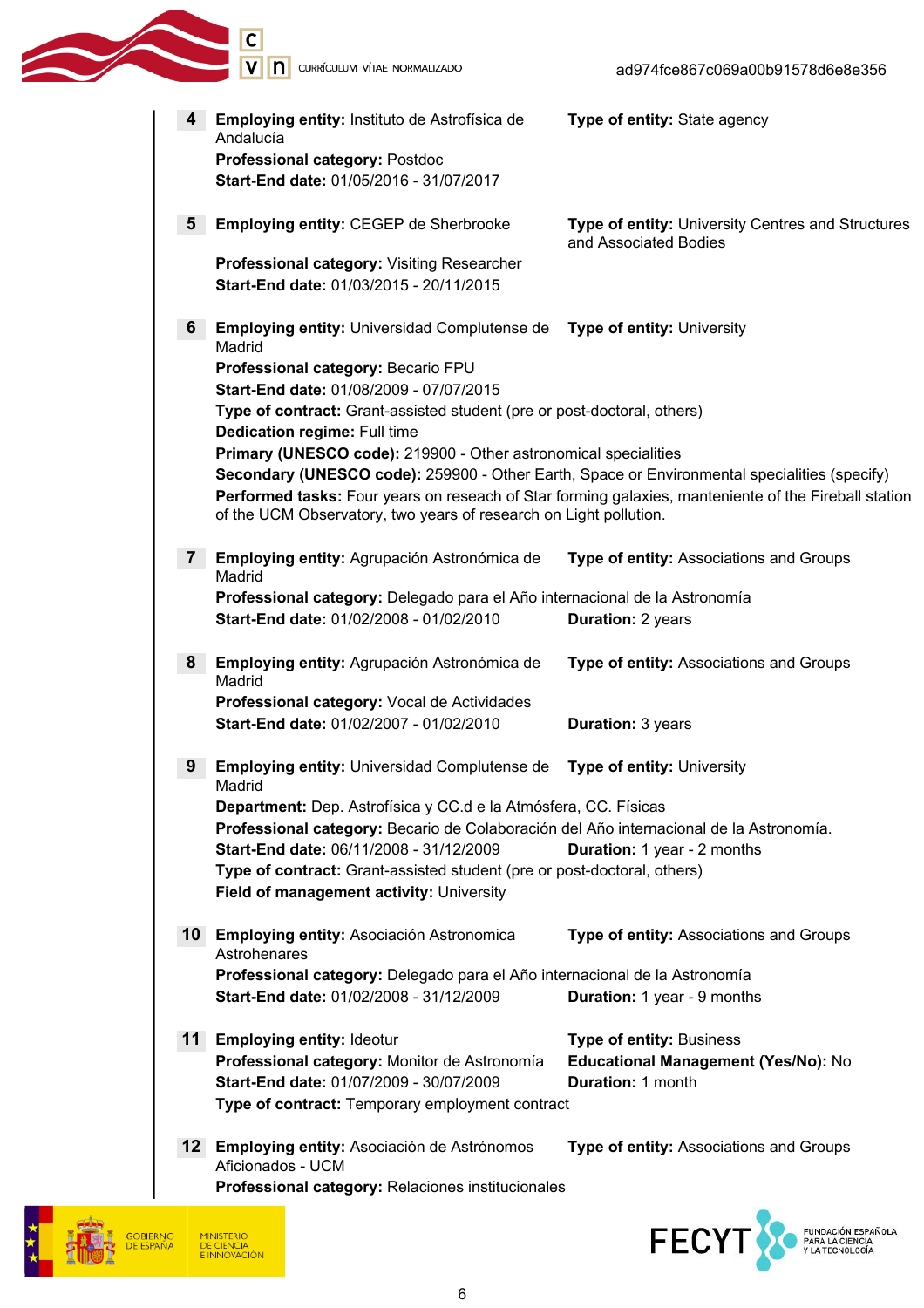Type of entity: Associations and Groups

Type of entity: Associations and Groups

V n currículum vítae normalizado

Ć

Start-End date: 10/12/2003 - 10/12/2004 Duration: 1 year

- 13 Employing entity: Asociación de Astrónomos Aficionados - UCM Professional category: Presidente Start-End date: 10/12/2002 - 10/12/2003 Duration: 1 year
- 14 Employing entity: Asociación de Astrónomos Aficionados - UCM Professional category: Presidente Start-End date: 10/12/2000 - 10/12/2001 Duration: 1 year
- 15 Employing entity: Asociación de Astrónomos Aficionados - UCM Type of entity: Associations and Groups Professional category: Tesorero Start-End date: 10/12/1999 - 10/12/2000 Duration: 1 year
- 16 Employing entity: Asociación de Astrónomos Aficionados - UCM Type of entity: Associations and Groups Professional category: Vocal Start-End date: 10/12/1998 - 10/12/1999 Duration: 1 year

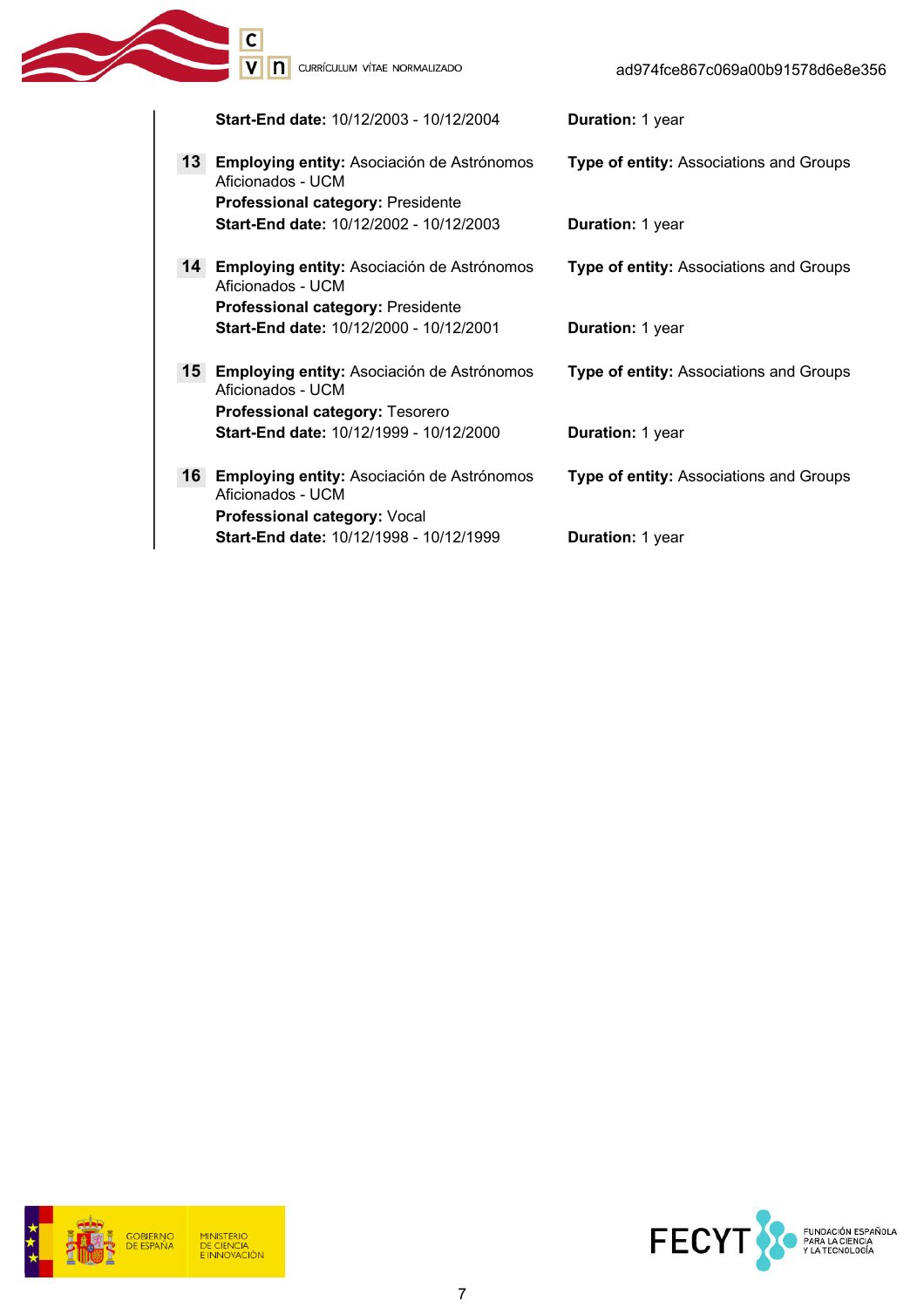

## Education

## University education

## 1st and 2nd cycle studies and pre-Bologna degrees

- 1 University dearee: Higher degree Name of qualification: Grado en CC. Físicas Degree awarding entity: Universidad Complutense Type of entity: University de Madrid Date of qualification: 04/07/2013 Average mark: Pass
- 2 University degree: Higher degree Name of qualification: Master Interuniversitario de Astrofísica UAM-UCM Degree awarding entity: Universidad Complutense Type of entity: University de Madrid Date of qualification: 20/11/2008 Average mark: Excellent Standardised degree: Yes

#### **Doctorates**

Doctorate programme: Programa Oficial de Doctorado en Astrofísica Degree awarding entity: Universdad Complutense Type of entity: University de Madrid Date of degree: 07/07/2015

## Specialised, lifelong, technical, professional and refresher training (other than formal academic and healthcare studies)

**Training title: Taller pipelile OSIRIS** Awarding entity: Grantecan, S.A. The Contemporary Prope of entity: Business End date: 21/01/2013 Duration in hours: 5 hours

- 2 Training title: TALLER DE CONSTRUCCIÓN DE TELESCOPIOS: cuatro siglos de arte y ciencia City awarding entity: Sigüenza, Community of Madrid, Spain Awarding entity: Universidad de Alcalá Type of entity: University End date: 16/07/2007 Duration in hours: 30 hours
- 3 Type of training: Course Training title: HISTORIA DE LA ASTRONOMÍA: de la arqueoastronomía a la era espacial City awarding entity: Sigüenza, Castile-La Mancha, Spain Awarding entity: Universidad de Alcalá Type of entity: University End date: 17/07/2006 Duration in hours: 30 hours



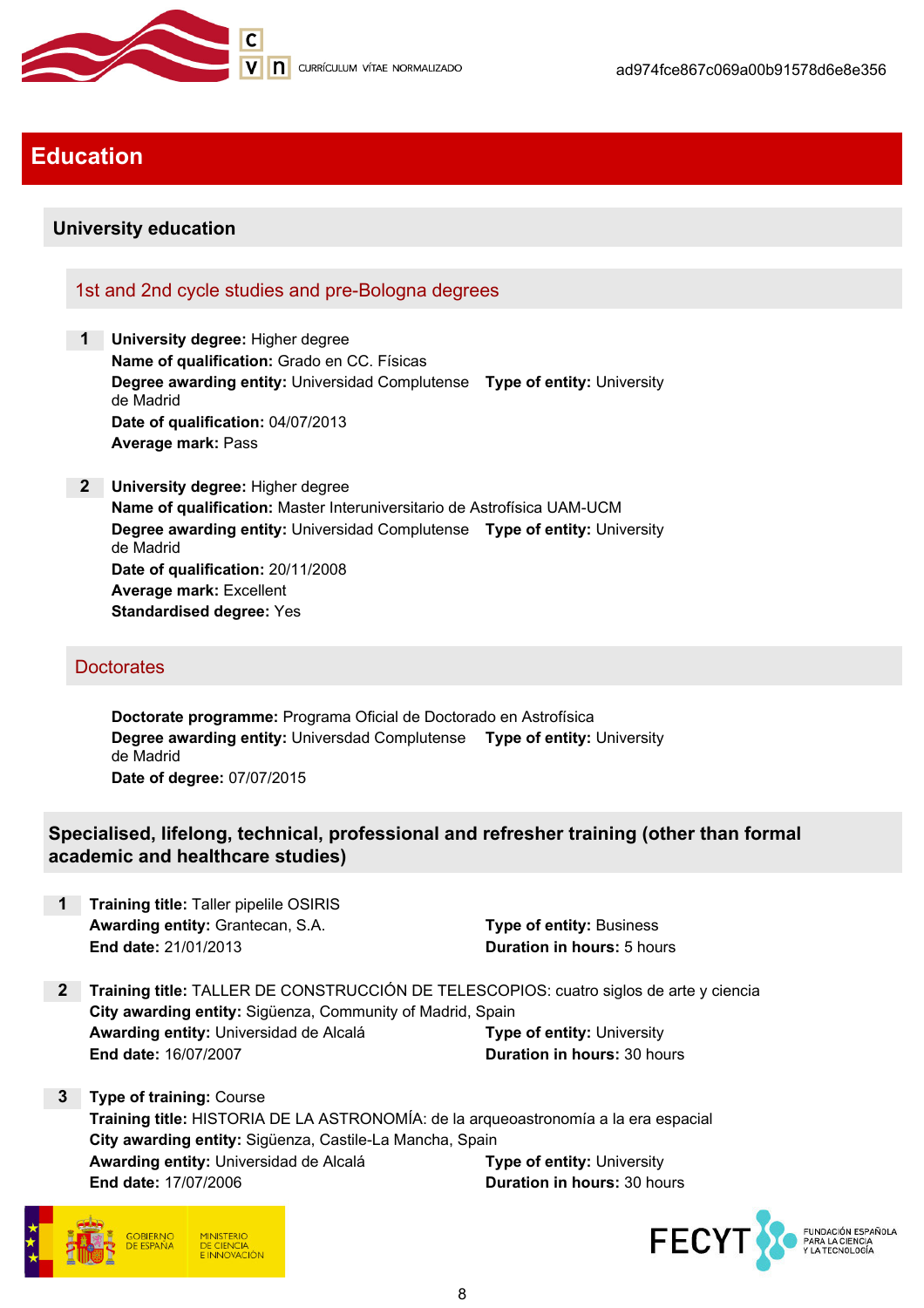

- 4 Type of training: Course Training title: ASTRONOMÍA OBSERVACIONAL: de las ondas radio a los rayos gamma City awarding entity: Sigüenza, Castile-La Mancha, Spain Awarding entity: Universidad de Alcalá Type of entity: University End date: 25/07/2005 Duration in hours: 30 hours
- 5 Type of training: Course Training title: ¿CÓMO SE FORMAN LAS ESTRELLAS? Awarding entity: Universidad de Alcalá **Type of entity: University** Training manager: Asunción Fuente Juan End date: 19/07/2004 **Duration in hours: 30 hours**
- 6 Training title: LOS AGUJEROS NEGROS: motores de actividad galáctica Awarding entity: Universidad de Alcalá Type of entity: University End date: 21/07/2003 Duration in hours: 30 hours

Attended advanced, improvement and innovative teacher training and new technology courses and seminars focused on improving teaching

- 1 Title of course/seminar: Introduction to NASA's "Black Marble" Night Lights Data **Organising entity: NASA Type of entity: State agency** Duration in hours: 1 hour Start-End date: 03/12/2020 - 03/12/2020
- 2 Title of course/seminar: AstroMaster 2015 Advanced Timelapse Imaging & Processing Landscape Astrophotography Goals of the course/seminar: Advanced Timelapse Imaging & Processing **Organising entity:** AstroLaPalma TWAN Type of entity: Business Duration in hours: 60 hours Start-End date: 03/10/2015 - 08/10/2015
- 3 Title of course/seminar: Curso de Monitor de Tiempo Libre Organising entity: Grupo Joven Type of entity: Escuela de tiempo libre Duration in hours: 300 hours Start-End date: 10/10/1998 - 10/06/1999

### Language skills

| Language | <b>Listening skills</b> | Reading skills Spoken interaction Speaking skills |   | <b>Writing skills</b> |
|----------|-------------------------|---------------------------------------------------|---|-----------------------|
| English  | ◡∠                      |                                                   | ັ |                       |



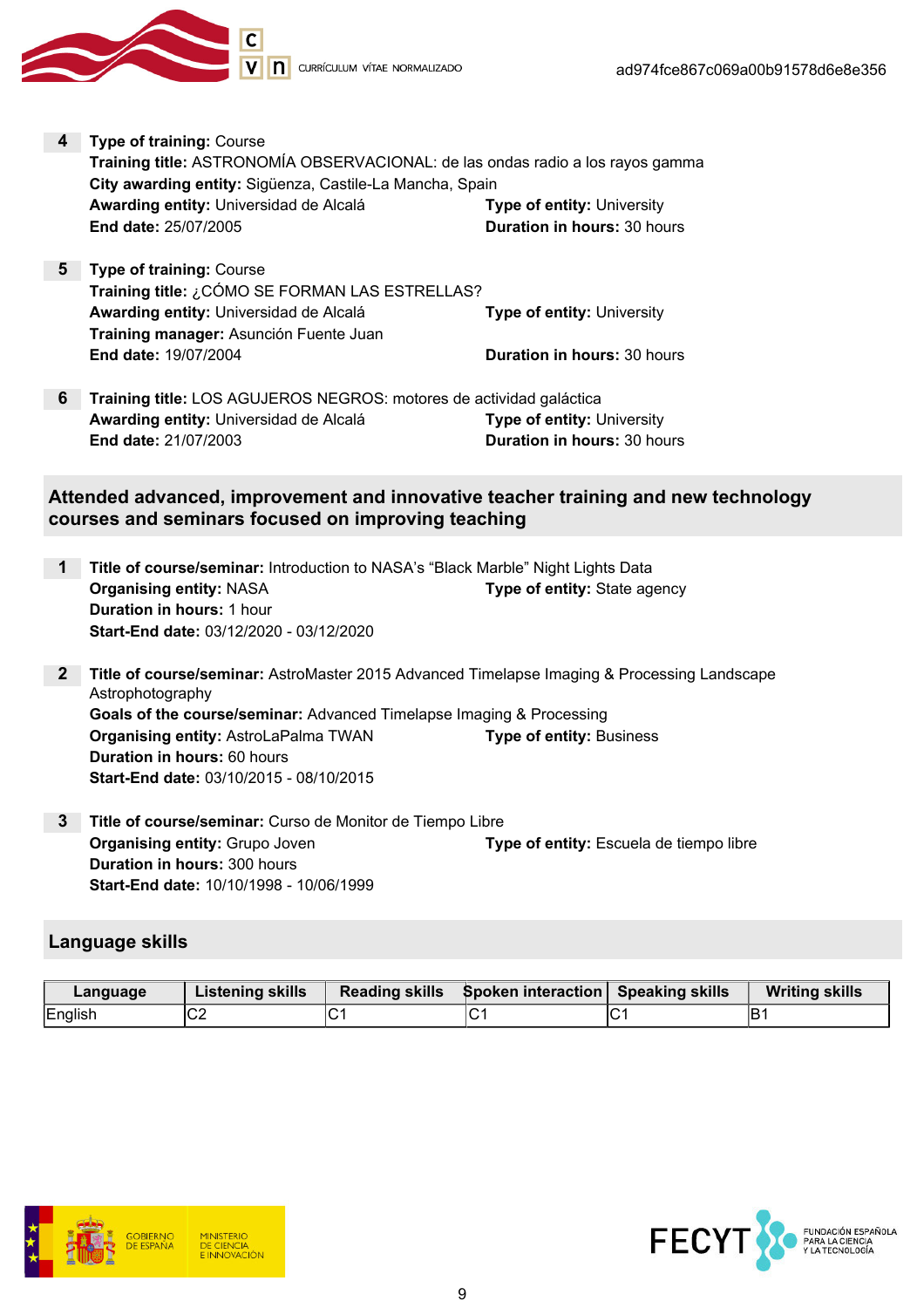

## Teaching experience

### General teaching experience

- 1 Type of teaching: Official teaching Name of the course: Astronomía Observacional Type of teaching: Laboratory work Type of subject: Optional University degree: Grado en Física Course given: 4º Start date: 01/10/2012 End date: 15/02/2013 **Entity:** Universidad Complutense de Madrid Type of entity: University Faculty, institute or centre: CC. Físicas Department: Dep. Astrofísica y CC.d e la Atmósfera
- 2 Type of teaching: Official teaching Name of the course: Laboratorio de Física General Type of programme: Bachelor's degree Type of teaching: Laboratory work Type of subject: Obligatory University degree: Grado en Física Course given: 1º Start date: 03/10/2011 End date: 22/02/2012 **Entity:** Universidad Complutense de Madrid Type of entity: University Faculty, institute or centre: CC. Físicas Department: Dep. Astrofísica y CC.d e la Atmósfera City of entity: Madrid, Community of Madrid, Spain Subject language: Spanish
- 3 Name of the course: Astrofísica University degree: Grado en Física Start date: 01/10/2011 End date: 15/02/2012 **Entity:** Universidad Complutense de Madrid Type of entity: University Faculty, institute or centre: CC. Físicas

## Experience supervising doctoral thesis and/or final year projects

Project title: Estudio de la contaminación lumínica a través de imágenes desde satélite **Entity:** Universidad Complutense de Madrid Type of entity: University Student: M<sup>ª</sup> Ángeles López Calluela Date of reading: 02/10/2012



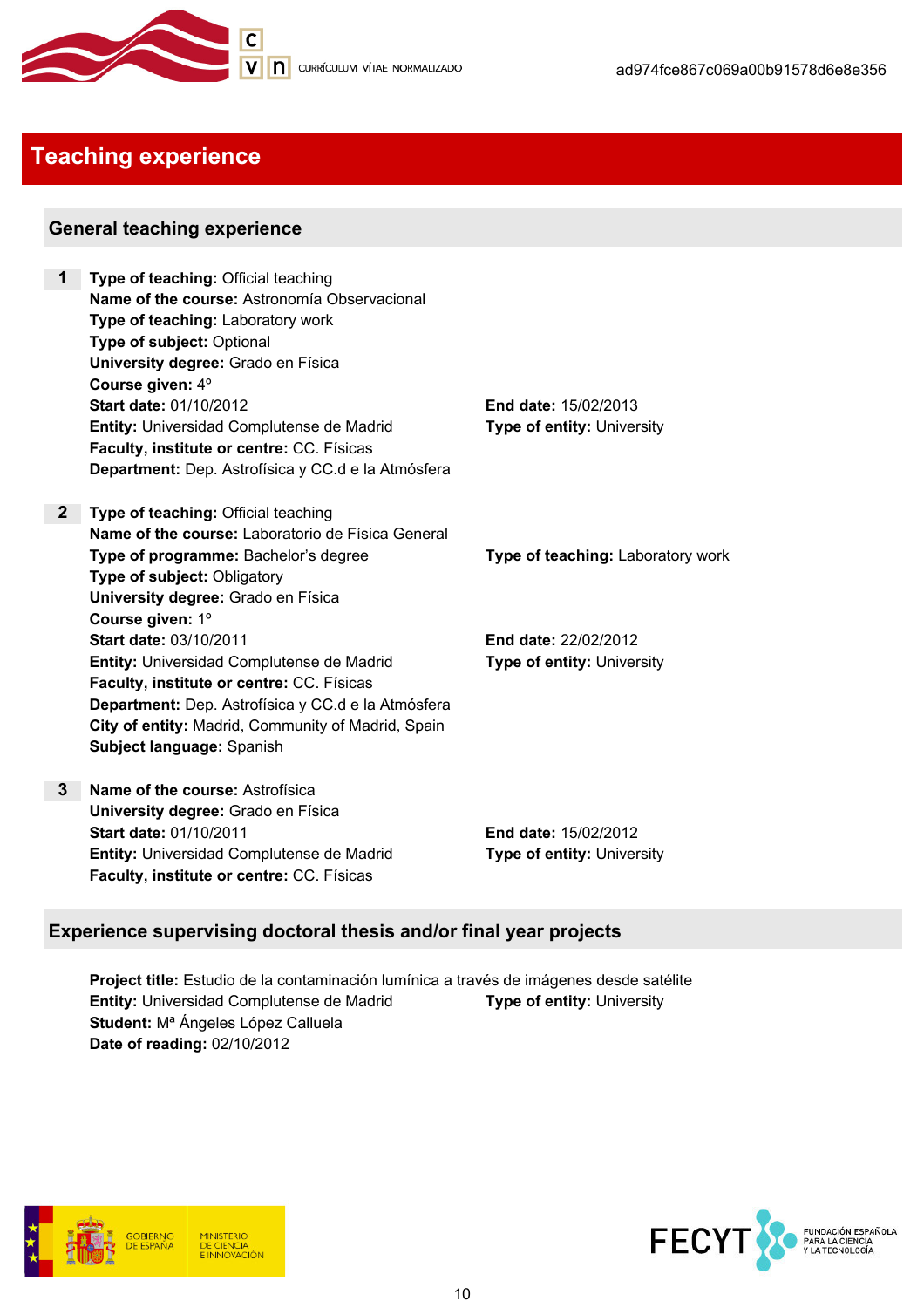

#### Student tutorials

- 1 Name of the programme: Master Entity: FUNDACION DE LA COMUNIDAD VALENCIANA UNIVERSIDAD INTERNACIONAL DE VALENCIA Frequency of the activity: 1
- 2 Name of the programme: Master student **Entity:** Universidad Complutense de Madrid Type of entity: University City of entity: Macao Frequency of the activity: 1 Number of tutored students: 1

3 Name of the programme: Premios Escolar de Investicación **Entity:** Universidad Complutense de Madrid Type of entity: University Frequency of the activity: 1

#### Teaching experience in courses and seminars for university teacher training

- 1 Type of event: Workshop Name of the event: Astroturismo como recurso medioambiental y turístico Organising entity: Universidad Internacional de Andalucía Type of entity: University Hours of teaching: 2,5 Teaching date: 08/10/2020
- 2 Type of event: Workshop Name of the event: Astroturismo como recurso medioambiental y turístico Organising entity: Junta de Andalucía Type of entity: Centro de Capacitación y Experimentación Forestal de Cazorla

Hours of teaching: 4 Teaching date: 06/10/2018

- 3 Name of the event: LA BÓVEDA CELESTE COMO RECURSO CIENTÍFICO, CULTURAL, MEDIOAMBIENTAL Y TURÍSTICO **Organising entity:** Universidad Internacional Menéndez Type of entity: University Pelayo Teaching date: 18/09/2017
- 4 Type of event: Workshop Name of the event: El Lado Ocuro de la Luz:Contaminación Lumínica Organising entity: Centro de Profesores y Recursos Región de Murcia Type of entity: University Centres and Structures and Associated Bodies Hours of teaching: 2 Teaching date: 13/03/2014



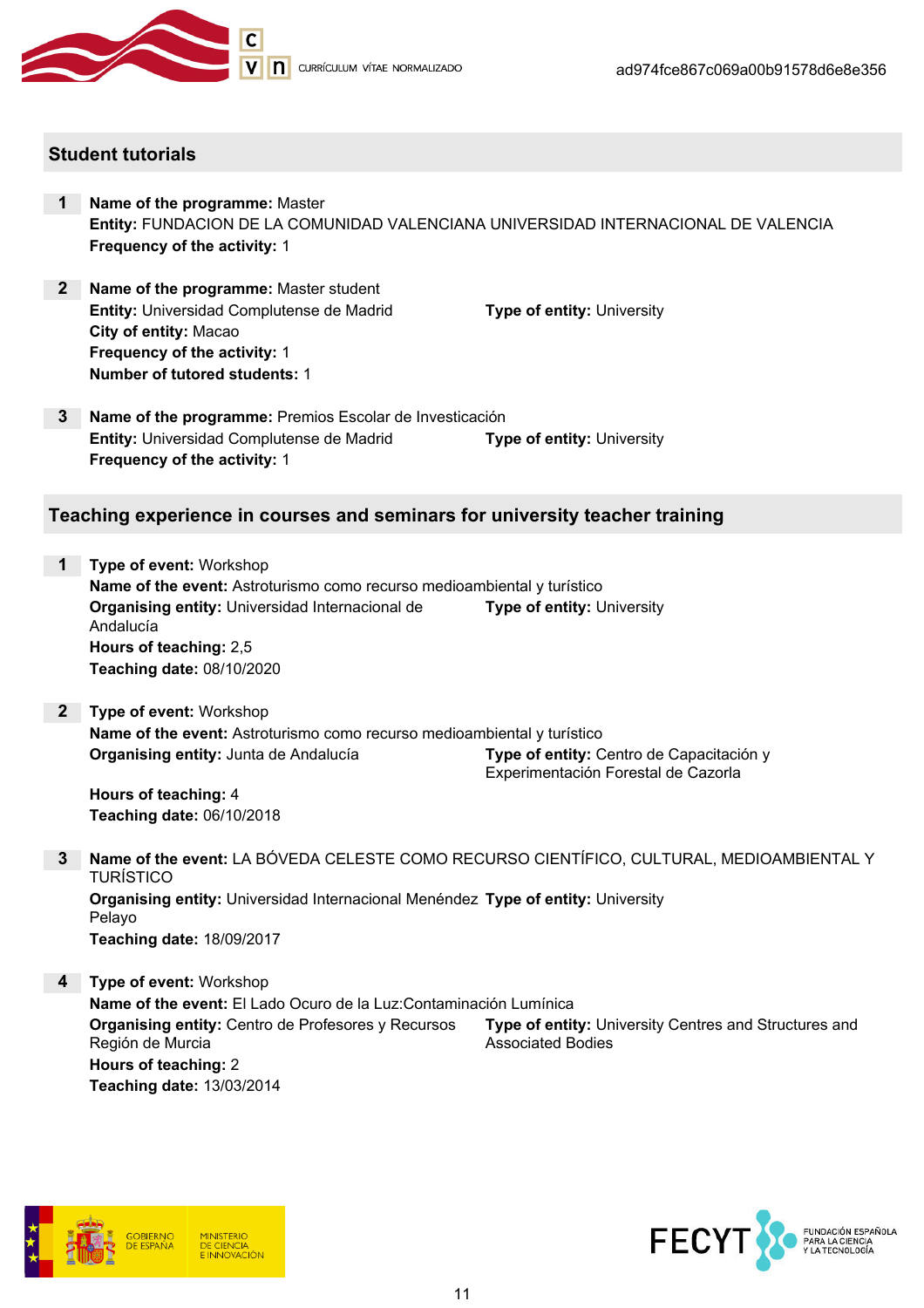

5 Type of event: Workshop Name of the event: Astronomía, Calidad del Cielo nocturno y turismo astronómico **Organising entity:** Fundación General de la Universidad **Type of entity:** University Centres and Structures and de Malaga Associated Bodies Hours of teaching: 2 Teaching date: 04/07/2013

- 6 Type of event: Summer course Name of the event: Programa Campus Científicoss de Verano 2011 Organising entity: Universidad Complutense de Madrid Type of entity: University Hours of teaching: 10 Teaching date: 03/07/2011 Type of participation: Practices
- 7 Type of event: Seminar Name of the event: Curso de Formación para Profesores de la CAM para el Eclipse Anular City organizing entity: Madrid, Community of Madrid, Spain Organising entity: Asociación de Astrónomos Aficionados - UCM Type of entity: Associations and Groups Aims of the course: Formación en observación segura de Eclipses. Target group profile: Profesores de Primaria y Secundaria Hours of teaching: 8 Teaching language: Spanish Teaching date: 20/09/2005 Type of participation: Participatory - others

## Scientific and technological experience

### Scientific or technological activities

## R&D projects funded through competitive calls of public or private entities

| $\mathbf 1$ | Name of the project: EMISS@IN                                                                     |                                             |
|-------------|---------------------------------------------------------------------------------------------------|---------------------------------------------|
|             | Type of project: Basic research (including<br>archaeological digs, etc)                           | <b>Geographical area: Global</b>            |
|             | Degree of contribution: Scientific coordinator                                                    |                                             |
|             | Entity where project took place: University of<br>Exeter                                          | <b>Type of entity: University</b>           |
|             | City of entity: Penryn, Cornwall and Isles of Scilly, United Kingdom                              |                                             |
|             | Name principal investigator (PI, Co-PI): Kevin J. Gaston; Jon Bennie; Alejandro Sanchez de Miguel |                                             |
|             | $N^{\circ}$ of researchers: 5                                                                     | $N^a$ people/year: 5                        |
|             | <b>Funding entity or bodies:</b>                                                                  |                                             |
|             | Natural Environment Research Council                                                              | <b>Type of entity: Public Research Body</b> |
|             | City funding entity: United Kingdom                                                               |                                             |
|             | <b>Type of participation: Principal investigator</b>                                              |                                             |
|             | Name of the programme: EMISSI@N                                                                   |                                             |
|             | Code according to the funding entity: NE/P01156X/1                                                |                                             |

Start-End date: 01/08/2017 - 31/07/2020



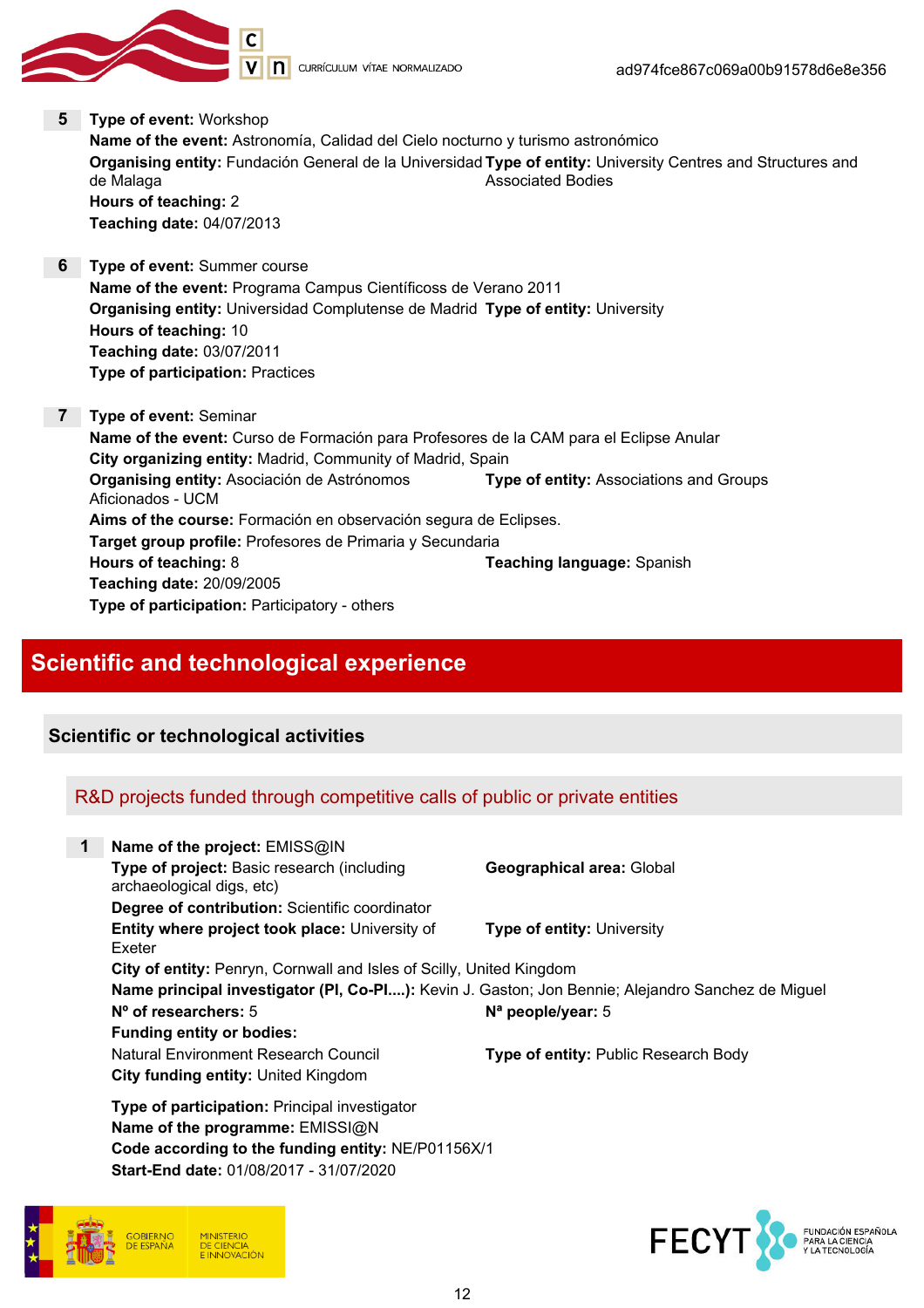

Total amount: 502.366 € Dedication regime: Full time Applicant's contribution: Co-IP Fondos en libras. £450,721 http://gotw.nerc.ac.uk/list\_full.asp?pcode=NE%2FP01156X%2F1&cookieConsent=A

- 2 Name of the project: Red española de estudios sobre la contaminación lumínica Entity where project took place: Universidad Complutense de Madrid Type of entity: University Name principal investigator (PI, Co-PI....): Jesus Gallego Maestro; Alejandro Sánchez de Miguel Type of participation: Team member Code according to the funding entity: AYA2015-71542-REDT Start-End date: 01/12/2015 - 30/11/2017 Total amount: 30.000 €
- 3 Name of the project: ORISON Degree of contribution: Researcher Entity where project took place: Instituto de Astrofísica de Andalucía Type of entity: State agency Name principal investigator (PI, Co-PI....): Jose Luis Ortiz Moreno; Alejandro Sánchez de Miguel Type of participation: Team member Code according to the funding entity: H2020-INFRASUPP-2015-2 Start-End date: 16/04/2016 - 31/07/2017 Total amount: 606.198 € Dedication regime: Full time
- 4 Name of the project: Proyecto Daedalus Degree of contribution: Scientific coordinator Entity where project took place: AstroInnova Type of entity: ONG Name principal investigator (PI, Co-PI....): Alejandro Sánchez de Miguel; Fernando Ortuño Guerrero Nº of researchers: 4 Type of participation: Principal investigator Start-End date: 01/07/2010 - 01/01/2016
- 5 Name of the project: Astrofísica Extragalactica de precisión: Preparando la Explotación científica de MEGARA@GTC Entity where project took place: Universidad Complutense de Madrid Type of entity: University Name principal investigator (PI, Co-PI....): Armando Gil de Paz; Alejandro Sánchez de Miguel Type of participation: Team member Start-End date: 01/01/2014 - 31/12/2015 Total amount: 549.340 € Applicant's contribution: Equipo de investigación
- 6 Name of the project: Estudio de la Formación de las Galaxias masivas: Proyecto de Explotación de la Esploración Cosmológica SHRDS, Un ESO/GTC LARGE Program Entity where project took place: Universidad Complutense de Madrid Name principal investigator (PI, Co-PI....): Pablo G. Pérez-González; Alejandro Sánchez de Miguel Type of participation: Team member Code according to the funding entity: AYA2012-31277 Start-End date: 01/01/2013 - 31/12/2015 Total amount: 352.170 €



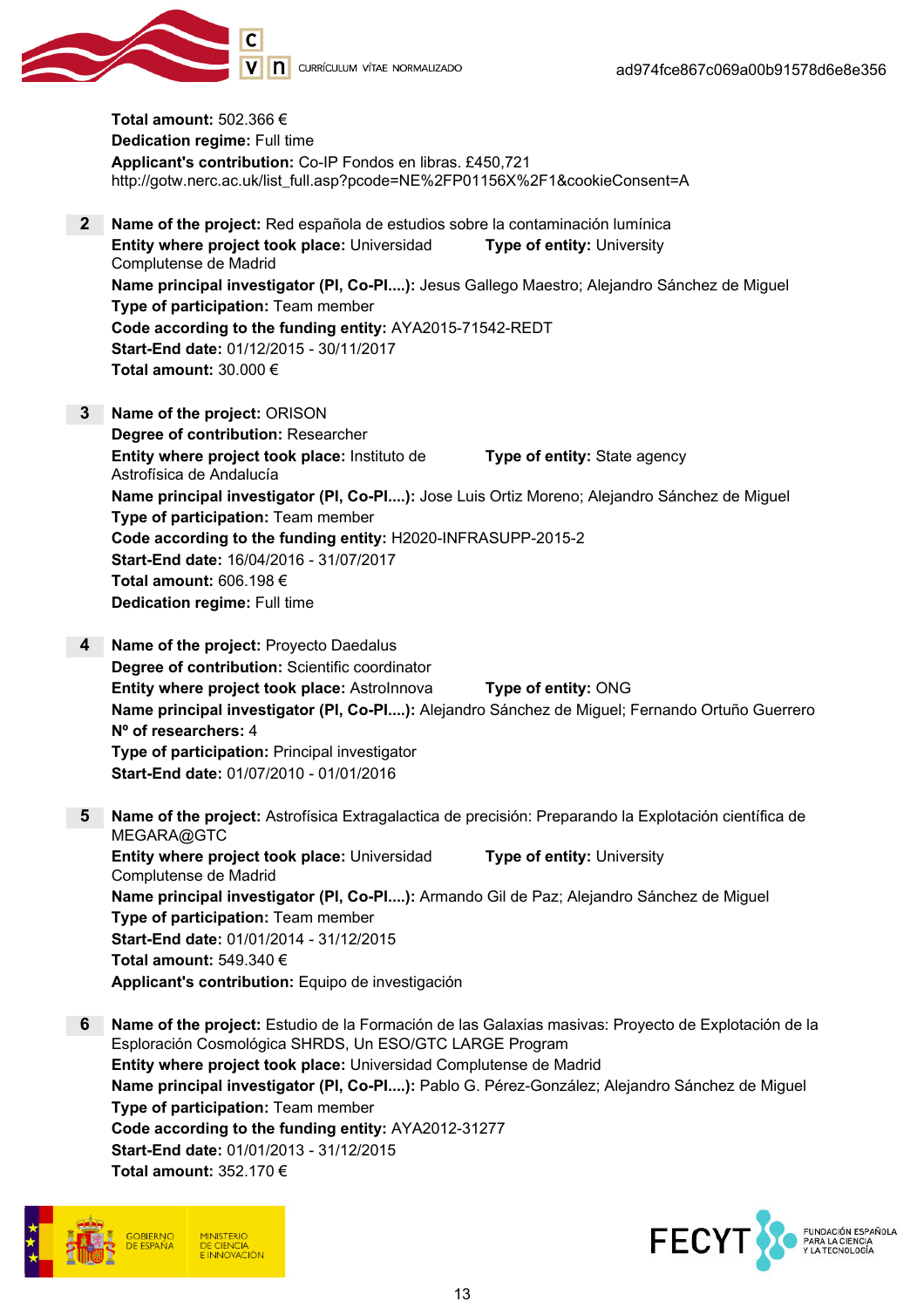

Applicant's contribution: Equipo de investigación

- 7 Name of the project: Hacia la explotación científica de Megara Entity where project took place: Universidad Complutense de Madrid Type of entity: University Name principal investigator (PI, Co-PI....): Jesús Gallego Maestro; Alejandro Sánchez de Miguel Type of participation: Team member Code according to the funding entity: AYA2012-30717 Start-End date: 01/01/2013 - 31/12/2014
- 8 Name of the project: Red Española de Estudios sobre la Contaminación Lumínica Entity where project took place: Universidad Complutense de Madrid Type of entity: University Name principal investigator (PI, Co-PI....): Jaime Zamorano Calvo; Alejandro Sánchez de Miguel Nº of researchers: 14 Code according to the funding entity: AYA2011-15808-E Start-End date: 14/12/2012 - 31/12/2014 Total amount: 8.400 €
- 9 Name of the project: "Exploraciones de galaxias multi-longitud de onda: estrellas, polvo y gas a diferentes desplazamientos al rojo" Name principal investigator (PI, Co-PI....): Jesús Gallego Maestro; Alejandro Sánchez de Miguel Code according to the funding entity: AYA2009-10368 Start-End date: 01/01/2010 - 21/12/2013 Total amount: 628.000 €

### R&D non-competitive contracts, agreements or projects with public or private entities

Name of the project: Cities at Night Degree of contribution: Coordinator of total project, network or consortium Name principal investigator (PI, Co-PI....): Alejandro Sanchez de Miguel; Jaime Zamorano; Jesus Gallego; Christofer C.M. Kyba; Kevin J. Gaston; Martin Aube Nº of researchers: 20 Funding entity or bodies: Stars4all Type of entity: Foundation Celfosc **Type of entity:** Associations and Groups Sociedad Espanola de Astronom'ia Type of entity: Associations and Groups Savestars. S.L. **Savestars.** S.L. **Type of entity: Company** F. Sanchez de Miguel **Type of entity:** Private Start date: 01/07/2014 Total amount: 100.000 €





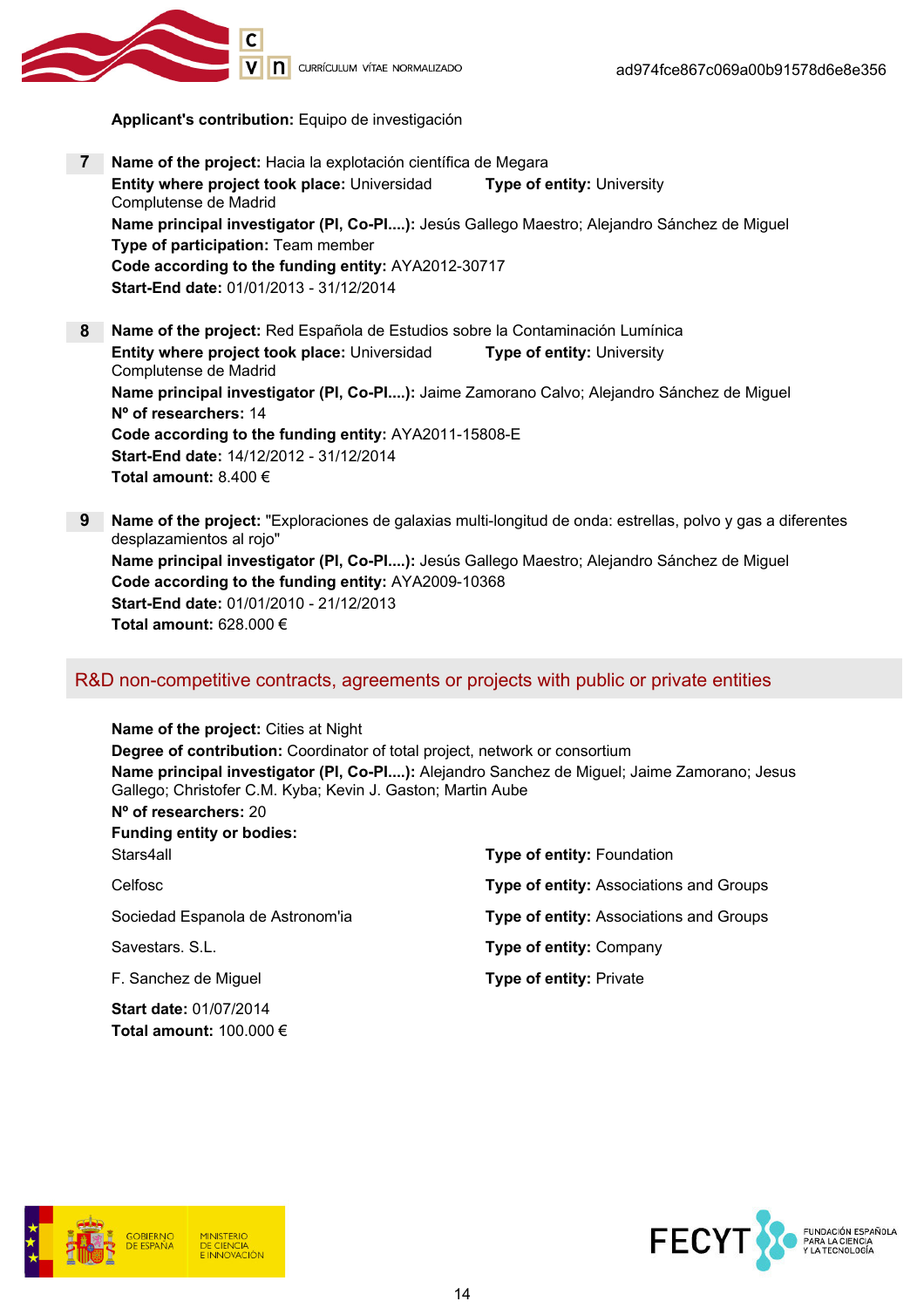

#### **Results**

#### Technological results derived from specialized and transfer activities, not included in previous sections

**Description:** pyISS Software de reducción de imagenes tomadas desde la Estación Espacial Internacional. Name of the principal Investigator (PI): Alejandro Sánchez de Miguel Degree of contribution: Researcher Collaborating entity or bodies: F. Sánchez de Miguel Universidad Complutense de Madrid Type of entity: University

Cegep de Sherbrooke City collaborating entity: Canada

University of Exeter City collaborating entity: Majadahonda, United Kingdom

Start date: 01/01/2014 Duration: 6 years

2 Description: Desarrrollo de un instrumento para la grabación de meteoros en la estratosfera: Daedalos 12 Name of the principal Investigator (PI): Alejandro Sánchez de Miguel Degree of contribution: Scientific coordinator New techniques or equipment: Yes Spin-off R&D companies: No Results for improvement of products: Yes Standardisation, calibration: No Expert technologist: Yes Collaboration agreements: No Collaborating entity or bodies: Universidad Complutense de Madrid Type of entity: University City collaborating entity: Madrid, Community of Madrid, Spain

Asociación Astroinnova **Type of entity:** Associations and Groups

Start date: 13/12/2012 Duration: 1 year Relevant results: Detección pionera de meteoros desde la estratosfera desde globo no tripulado. Coste muy inferior al de otros sistemas de detección. Identify key words: Meteoroid

3 Description: Software de reducción automática (RAPAF) del Proyecto PARTNeR-ASAAF-UCM Primary (UNESCO code): 210000 - Astronomy & Astrophysics Secondary (UNESCO code): 210500 - Radio-astronomy Name of the principal Investigator (PI): Alejandro Sánchez de Miguel Degree of contribution: Coordinator of total project, network or consortium New techniques or equipment: Yes Spin-off R&D companies: No Results for improvement of products: Yes Standardisation, calibration: No Expert technologist: Yes



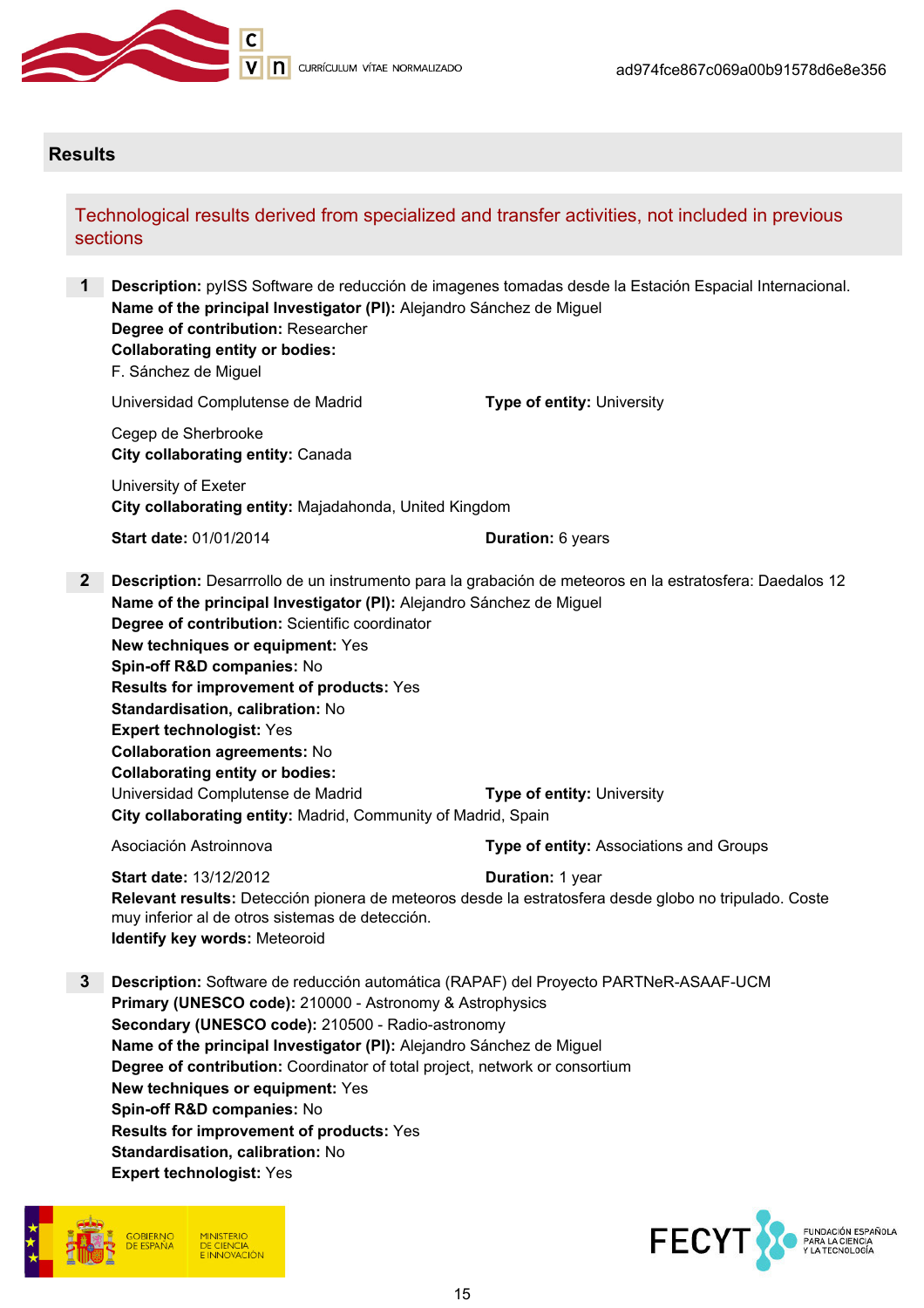

Collaboration agreements: No Geographical area: National Collaborating entity or bodies: Asocoación de Astrónomos Aficionados -UCM Type of entity: Associations and Groups City collaborating entity: Madrid, Community of Madrid, Spain

Target entity or bodies: Asociación de Astronomos Aficionados - UCM

Start date: 2001 Relevant results: Software de reducción automática para observaciones radioastronómicas con el Radiotelescopio del Proyecto PARTNeR.

## Scientific and technological activities

#### Scientific production

- 1 H index: 15 Date of application: 02/11/2021 Fuente de Indice H: WOS
- 2 H index: 19 Date of application: 21/05/2022 Fuente de Indice H: GOOGLE SCHOLAR
- 3 H index: 15 Date of application: 02/11/2021 Fuente de Indice H: SCOPUS
- 4 H index: 18 Date of application: 21/05/2022 Fuente de Indice H: ResearchGate

Publications, scientific and technical documents

- 1 Alejandro Sánchez de Miguel; Francisco Ocaña; C.E. Tapia Ayuga; J.M. Madiedo; J. Zamorano; J. Izquierdo; M.A. Gómez Sánchez-Tirado; F. Ortuño; D. Mayo; R. Raya; A. Conde; P. Leon. THE 2016 QUADRANTIDS BALLOON-BORNE MISSION OVER SPAIN: FULL HD AND COLOUR VIDEORECORDING.LPSC. LPSC, 21/01/2016. Type of production: Scientific-technical report Format: Scientific and technical document or report Corresponding author: Yes Relevant publication: Yes
- 2 Natalia Rybnikova; Alejandro Sánchez de Miguel; Sviatoslav Rybnikov; Anna Brook. A New Approach to Identify On-Ground Lamp Types from Night-Time ISS Images. Remote Sensing. MDPI, 11/11/2021. **Type of production:** Scientific paper Format: Journal Corresponding author: No



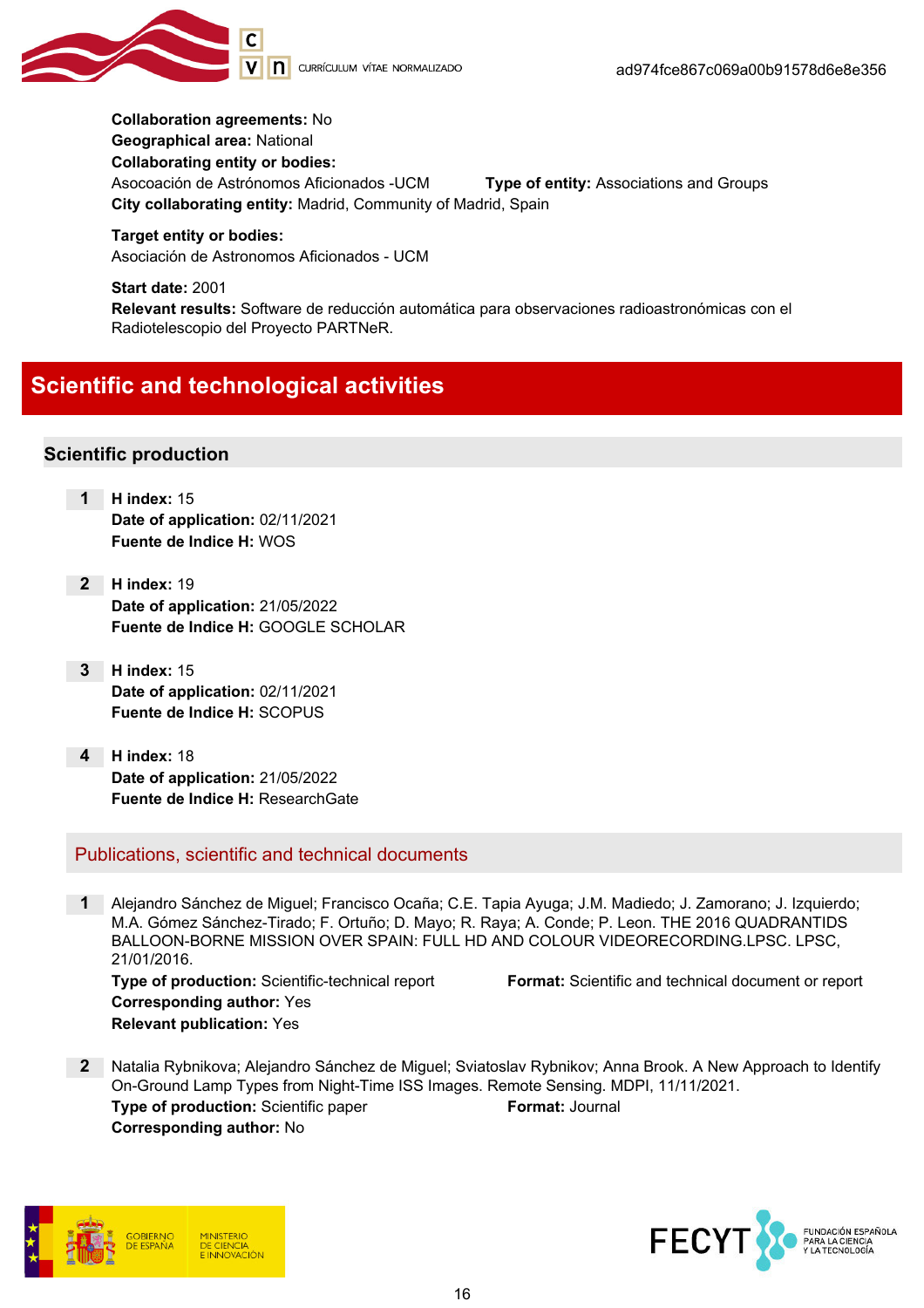

3 Alejandro Sánchez de Miguel; Jaime Zamorano; Martin Aubé; Jonathan Bennie; Jesús Gallego; Francisco Ocaña; Donald R Pettit; William L Stefanov; Kevin J Gaston. Colour remote sensing of the impact of artificial light at night (II): Calibration of DSLR-based images from the International Space Station. Remote Sensing of Envioroment. Elsevier, 01/10/2021.

**Type of production:** Scientific paper Format: Journal Corresponding author: Yes

4 Kevin J Gaston; Simone Ackermann; Jonathan Bennie; Daniel TC Cox; Benjamin B Phillips; Alejandro Sánchez de Miguel; Dirk Sanders. Pervasiveness of biological impacts of artificial light at night. Integrative and Comparative Biology. 61 - 3, pp. 1098 - 1110. Oxford University Press, 01/09/2021. **Type of production:** Scientific paper Format: Journal

| <b>Corresponding author: No</b> |  |  |
|---------------------------------|--|--|

- 5 Alejandro Sánchez de Miguel; Jonathan Bennie; Emma Rosenfeld; Simon Dzurjak; Kevin J Gaston. First Estimation of Global Trends in Nocturnal Power Emissions Reveals Acceleration of Light Pollution. Remote Sensing. 13 - 16, pp. 3311. MDPI, 21/08/2021. Type of production: Scientific paper Format: Journal Corresponding author: Yes
- 6 Nicolás Cardiel; Jaime Zamorano; Josep Manel Carrasco; Eduard Masana; Salvador Bará; Rafael González; Jaime Izquierdo; Sergio Pascuak; Alejandro Sánchez de Miguel. RGB photometric calibration of 15 million Gaia stars. Monthly Notices of the Royal Astronomical Society. 507 - 1, pp. 318 - 329. Oxford University Press, 23/07/2021.

Type of production: Scientific paper Format: Journal Corresponding author: No

- 7 Christopher CM Kyba; Martin Aubé; Salvador Bará; Andrea Bertolo; Constantinos A Bouroussis; Stefano Cavazzani; Brian R Espey; Fabio Falchi; Geza Gyuk; Andreas Jechow; Miroslav Kocifaj; Zoltán Kolláth; Héctor Lamphar; Noam Levin; Shengjie Liu; Steven D Miller; Sergio Ortolani; Chun Shing Jason Pun; Salvador José Ribas; Thomas Ruhtz; Alejandro Sánchez de Miguel; Matthias Schneider; Ranjay Man Shrestha; Alexandre Simoneau; Chu Wing So; Tobias Storch; Kai Pong Tong; Diane Turnshek; Ken Walczak; Jun Wang; Zhuosen Wang; Jianglong Zhang. The benefit of multiple angle observations for visible band remote sensing using night lights. Earth and Space Science Open Archive ESSOAr. American Geophysical Union, 20/07/2021. **Type of production:** Scientific paper Format: Journal Corresponding author: No
- 8 José Robles; Jaime Zamorano; Sergio Pascual; Alejandro Sánchez de Miguel; Jesús Gallego; Kevin J. Gaston. Evolution of Brightness and Color of the Night Sky in Madrid. Remote Sensing. MDPI, 14/04/2021. **Type of production:** Scientific paper Format: Journal Corresponding author: No
- 9 Nicolás Cardiel; Jaime Zamorano; Salvador Bará; Alejandro Sánchez de Miguel; Cristina Cabello; Jesús Gallego; Lucía García; Rafael González; Jaime Izquierdo; Sergio Pascual; José Robles; Ainhoa Sánchez; Carlos Tapia. Synthetic RGB photometry of bright stars: definition of the standard photometric system and UCM library of spectrophotometric spectra. Monthly Notices of the Royal Astronomical Society. Oxford University Press, 10/04/2021.

**Type of production:** Scientific paper Format: Journal Corresponding author: No

10 M Bustamante-Calabria; Alejandro Sánchez de Miguel; Susana Martín-Ruiz; Jose-Luis Ortiz; JM Vílchez; Alicia Pelegrina; Antonio García; Jaime Zamorano; Jonathan Bennie; Kevin J Gaston. Effects of the COVID-19 lockdown on urban light emissions: ground and satellite comparison. Remote Sensing. MDPI, 13/01/2021.



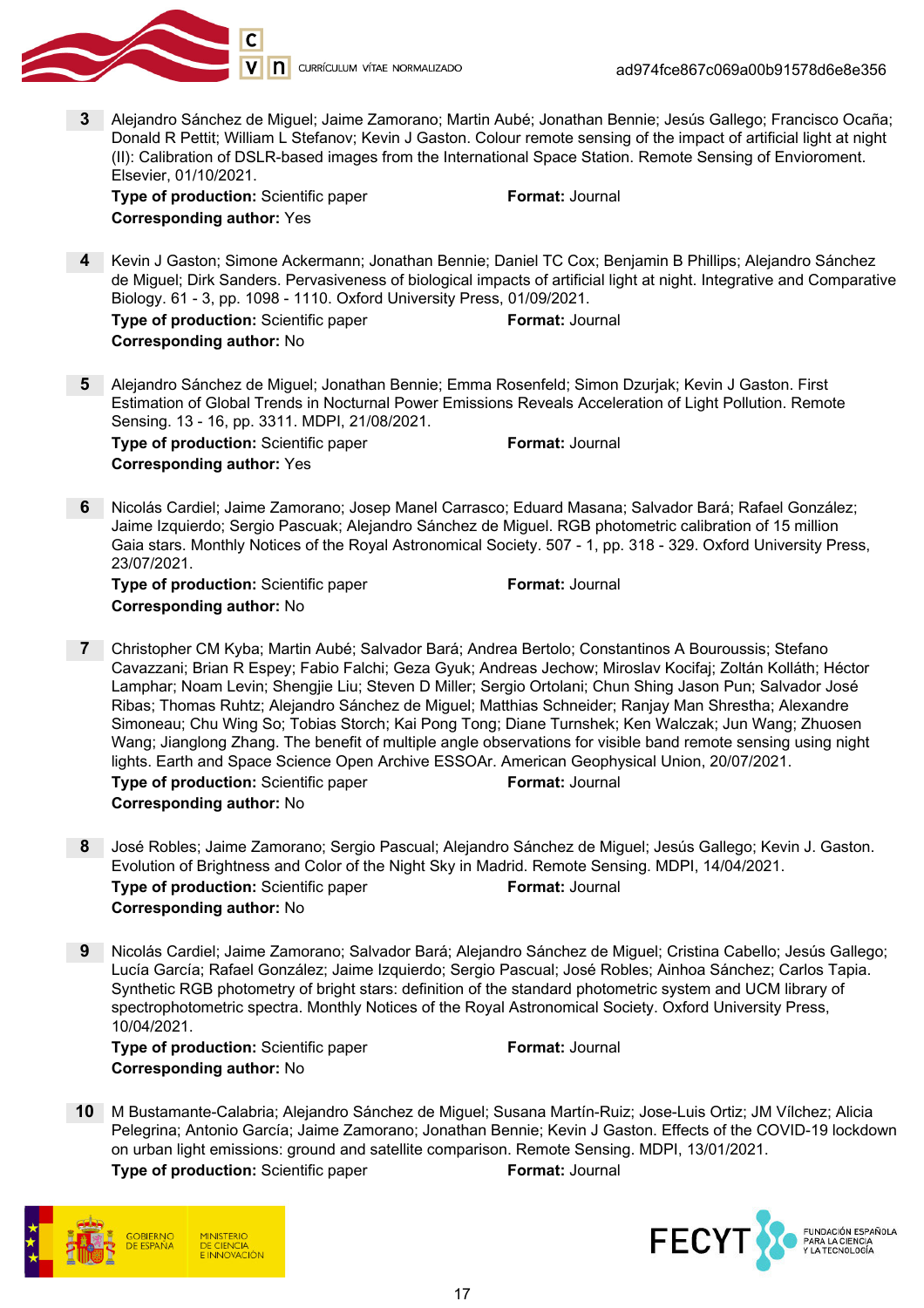

**n** currículum vítae Normalizado

**Position of signature: 2** Degree of contribution: Author or co-author of article in journal with external admissions assessment committee Total no. authors: 10 **Corresponding author:** No

- 11 Ariadna Garcia-Saenz; de Miguel, Alejandro Sánchez. Association Between Outdoor Light-at-night Exposure and Colorectal Cancer in Spain. Epidemiology. 31 - 5, pp. 718 - 727. Wolters Kluwer, 01/09/2020. Type of production: Scientific paper Corresponding author: No
- 12 Daniel TC Cox; Alejandro Sánchez de Miguel; Simon A Dzurjak; Jonathan Bennie; Kevin J Gaston. National Scale Spatial Variation in Artificial Light at Night. Remote Sensing. 12 - 10, pp. 1591. MDPI, 16/05/2020. Type of production: Scientific paper Format: Journal Corresponding author: No
- 13 Alejandro Sanchez de Miguel; Christopher CM Kyba; Jaime Zamorano; Jesús Gallego; Kevin J Gaston. The nature of the diffuse light near cities detected in nighttime satellite imagery. Scientific Reports. 10 - 1, pp. 1 - 16. Nature Publishing Group, 08/05/2020.

**Type of production:** Scientific paper Format: Journal Corresponding author: Yes

14 Noan Levin; Christopher C.M. Kyba; Qingling Zhang; Alejandro Sánchez de Miguel; Miguel O. Román; Xi Li; Boris A. Portnov; Andrew L. Molthan; Andreas Jechow; Steven D. Miller; Zhuosen Wang; Ranjay M. Shrestha; Christopher D. Elvidge. Remote sensing of night lights: A review and an outlook for the future. Remote Sensing of Environment. 237 - 111443, Elsevier, 01/02/2020.

| <b>Type of production:</b> Scientific paper |  |
|---------------------------------------------|--|
| <b>Position of signature: 4</b>             |  |

**Format: Journal** Degree of contribution: Author or co-author of article in journal with external admissions assessment committee

Total no. authors: 13 Corresponding author: No

- 15 Kevin J. Gaston; Alejandro Sánchez de Miguel; Salvador Bará; Martin Aubé; Nicolás Cardiel; Carlos E. Tapia; Jaime Zamorano. Evaluating Human Photoreceptoral Inputs from Night-Time Lights Using RGB Imaging Photometry. Journal of Imaging. 4 - 5, pp. 49. mdpi, 16/04/2019. Type of production: Scientific paper Corresponding author: Yes
- 16 Julie Pauwels; I Le Viol; C Azam; N Valet; J-F Julien; Y Bas; C Lemarchand; A Sanchez de Miguel; C Kerbiriou. Accounting for artificial light impact on bat activity for a biodiversity-friendly urban planning. Landscape and Urban Planning. 183, pp. 12 - 25. Elsevier, 01/03/2019.

**Type of production:** Scientific paper Format: Journal Corresponding author: No

17 Alejandro Sánchez de Miguel; Christopher CM Kyba; Martin Aubé; Jaime Zamorano; Nicolas Cardiel; Carlos Tapia; Jon Bennie; Kevin J Gaston. Colour remote sensing of the impact of artificial light at night (I): The potential of the International Space Station and other DSLR-based platforms. Remote Sensing of Environment. 224, pp. 92 - 103. ELSEVIER, 11/02/2019.

Type of production: Scientific paper Position of signature: 1 Corresponding author: Yes

18 Salvador Bará; Ángel Rodríguez-Arós; Marcos Pérez; Borja Tosar; Raul C Lima; Alejandro Sánchez de Miguel; Jaime Zamorano. Estimating the relative contribution of streetlights, vehicles and residential lighting to the urban night sky brightness. Lighting Research & Technology. SAGE, 28/10/2018.

**Type of production:** Scientific paper Format: Journal

DE CIENCIA **INNOVACIÓN** 

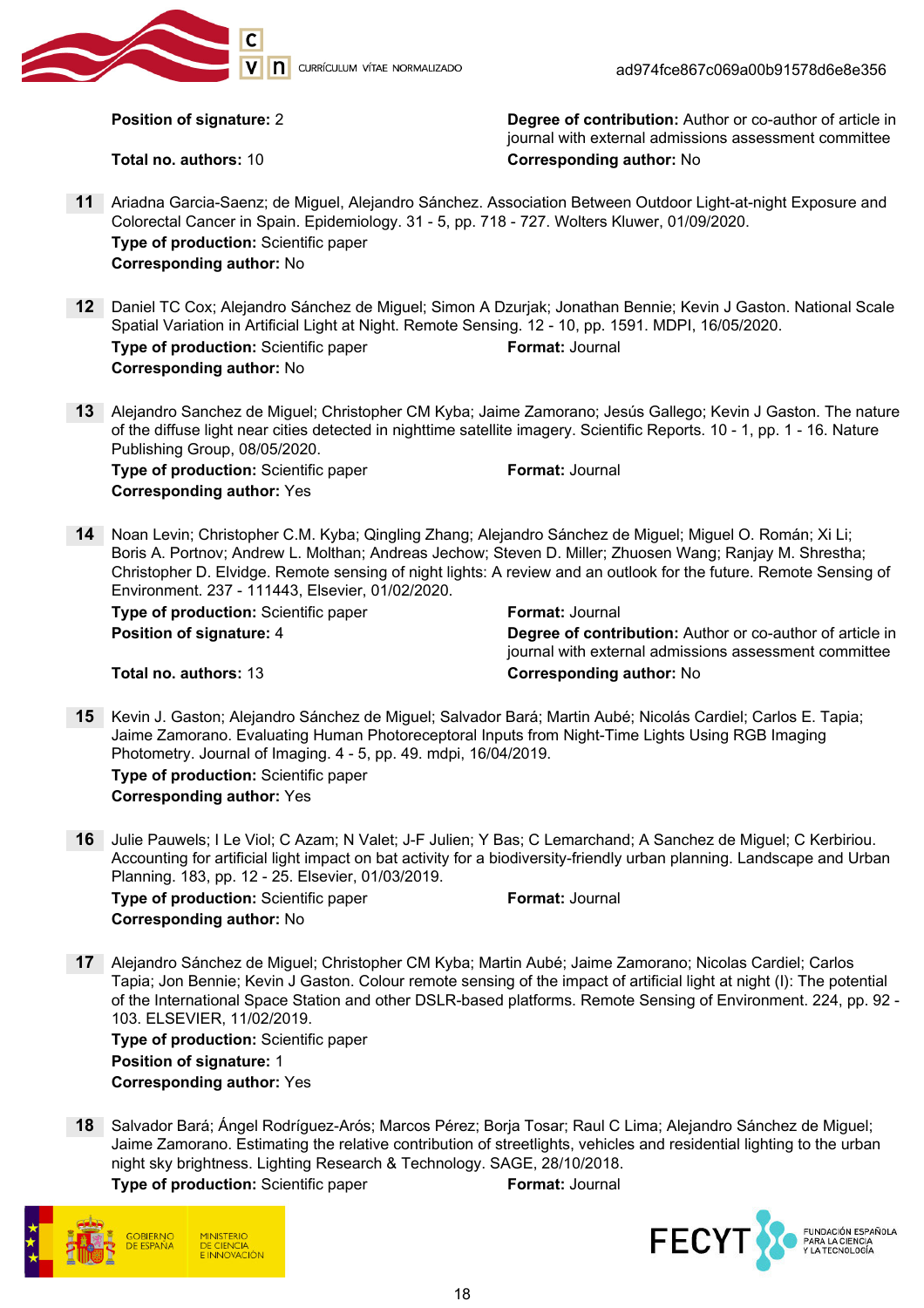

19 Ariadna Garcia-Saenz; Alejandro Sánchez De Miguel; Ana Espinosa; Antonia Valentin; Núria Aragonés; Javier Llorca; Pilar Amiano; Vicente Martin Sánchez; Marcela Guevara; Rocío Capelo. Evaluating the association between artificial light-at-night exposure and breast and prostate cancer risk in Spain (MCC-Spain study). National Institute of Environmental Health Sciences (NIEHS), 2018.

| <b>Type of production:</b> Scientific paper | <b>Format:</b> Journal          |
|---------------------------------------------|---------------------------------|
| <b>Position of signature: 2</b>             |                                 |
| Total no. authors: 10                       | <b>Corresponding author: No</b> |

20 Christopher CM Kyba; Theres Kuester; Alejandro Sánchez de Miguel; Kimberly Baugh; Andreas Jechow; Franz Hölker; Jonathan Bennie; Christopher D Elvidge; Kevin J Gaston; Luis Guanter. Artificially lit surface of Earth at night increasing in radiance and extent. Science advances. 3 - 11, pp. e1701528 - e1701528. American Association for the Advancement of Science, 2017.

| <b>Type of production:</b> Scientific paper | <b>Format:</b> Journal          |
|---------------------------------------------|---------------------------------|
| <b>Position of signature: 3</b>             |                                 |
| Total no. authors: 10                       | <b>Corresponding author: No</b> |

21 Jaime Zamorano; Crist{\'o}bal Garc{\'\i}a; Carlos Tapia; Alejandro S{\'a}nchez de Miguel; Sergio Pascual; Jes{\'u}s Gallego. STARS4ALL Night Sky Brightness Photometer. International Journal of Sustainable Lighting. 18, pp. 49 - 54. 2017.

**Type of production:** Scientific paper Format: Journal

22 A Sánchez de Miguel; M Aubé; J Zamorano; M Kocifaj; J Roby; C Tapia. Sky Quality Meter measurements in a colour-changing world. Monthly Notices of the Royal Astronomical Society. 467 - 3, pp. 2966 - 2979. Oxford University Press, 2017.

Type of production: Scientific paper Format: Journal Corresponding author: Yes

- 23 Ram{\'o}n Estrada-Garc{\'\i}a; Manuel Garc{\'\i}a-Gil; L Acosta; S Bar{\'a}; Alejandro Sanchez-de-Miguel; J Zamorano. Statistical modelling and satellite monitoring of upward light from public lighting. Lighting Research & Technology. 48 - 7, pp. 810 - 822. SAGE Publications Sage UK: London, England, 2016. Type of production: Scientific paper Format: Journal
- 24 Jaime Zamorano; A Sánchez de Miguel; Francisco Ocaña; Berenice Pila-Diez; J Gómez Castaño; Sergio Pascual; Carlos Tapia; Jesús Gallego; Alberto Fernández; Miguel Nievas. Testing sky brightness models against radial dependency: A dense two dimensional survey around the city of Madrid, Spain. Journal of Quantitative Spectroscopy and Radiative Transfer. 181, pp. 52 - 66. Pergamon, 2016. **Type of production:** Scientific paper Format: Journal Position of signature: 2 Total no. authors: 10 Corresponding author: No
- 25 M Aub{\'e}; M Kocifaj; J Zamorano; HA Solano Lamphar; A S{\'a}nchez de Miguel. The spectral amplification effect of clouds to the night sky radiance in Madrid. Journal of Quantitative Spectroscopy and Radiative Transfer. 181, pp. 11 - 23. Pergamon, 2016.

**Type of production:** Scientific paper Format: Journal Position of signature: 5 Total no. authors: 5

26 Alejandro Sánchez de Miguel; José Gómez Castaño; Jaime Zamorano Calvo; Daniel Lombraña. Georreferenciación colaborativa de imágenes nocturnas tomadas desde la ISS para estudios de consumo energ{\'e}tico y contaminaci{\'o}n lum{\'\i}nica. Universitat de Girona. Servei de Sistemes d'Informaciò Geográfica i Teledetecció, 2015.

Type of production: Scientific paper Format: Journal

DE CIENCIA **EINNOVACIÓN** 

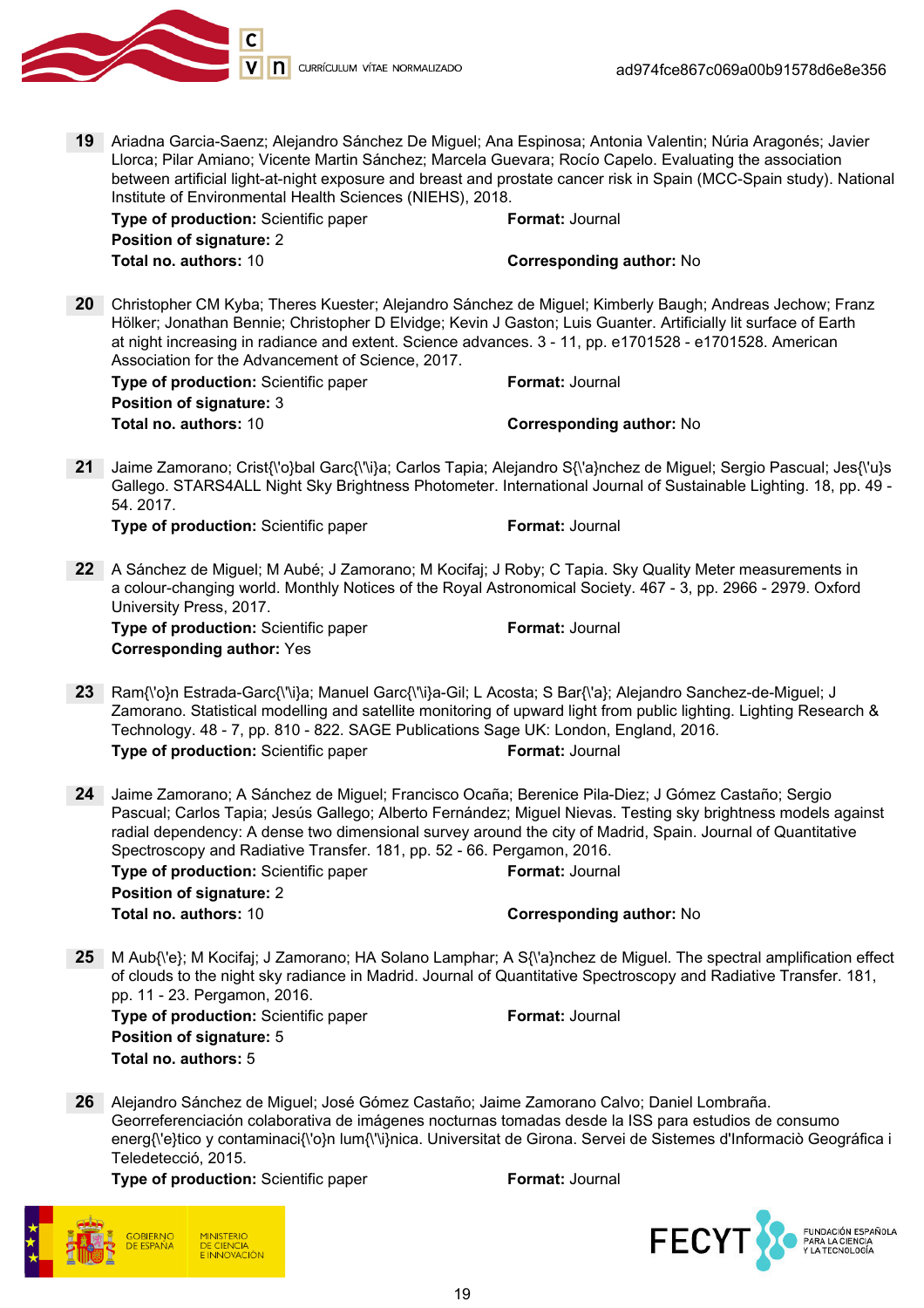

- 27 R Estrada-Garc{\'\i}a; M Garc{\'\i}a-Gil; L Acosta; S Bar{\'a}; A Sanchez-de-Miguel; J Zamorano. Statistical modelling and satellite monitoring of upward light from public lighting. Lighting Research and Technology. pp. 1477153515583181 - 1477153515583181. SAGE Publications, 2015. **Type of production:** Scientific paper Format: Journal
- 28 Salvador Bar{\'a}; V{\'\i}ctor Tilve; Miguel Nievas; Alejandro S{\'a}nchez de Miguel; Jaime Zamorano. Zernike power spectra of clear and cloudy light-polluted urban night skies. Applied Optics. 54 - 13, pp. 4120 - 4129. OSA, 2015. **Type of production:** Scientific paper Format: Journal
- 29 Jos{\'e} M Madiedo; Jos{\'e} L Ortiz; Josep M Trigo-Rodr{\'\i}guez; Jaime Zamorano; Natalia Konovalova; Alberto J Castro-Tirado; Francisco Oca{\~n}a; Alejandro S{\'a}nchez de Miguel; Jaime Izquierdo; Jes{\'u}s Cabrera-Ca{\~n}o. Analysis of two superbolides with a cometary origin observed over the Iberian Peninsula. Icarus. 233, pp. 27 - 35. Academic Press, 2014.

**Type of production:** Scientific paper Format: Journal

- 30 José Gómez Castaño; Alejandro Sánchez de Miguel; Jaime Zamorano Calvo. Análisis de la correlación entre los Puntos Kilométricos Nominales y Reales en la geometría de la línea ferroviaria. 2014. **Type of production:** Scientific paper Format: Journal
- 31 Alejandro Sanchez de Miguel; Jose Gomez Castano; Jaime Zamorano; Sergio Pascual; M Angeles; L Cayuela; Guillermo Martin Martinez; Peter Challupner; Christopher Kyba. Atlas of astronaut photos of Earth at night. ASTRONOMY & GEOPHYSICS. 55 - 4, pp. 36 - 36. OXFORD UNIV PRESS GREAT CLARENDON ST, OXFORD OX2 6DP, ENGLAND, 2014.

Type of production: Scientific paper Format: Journal

32 Alejandro Sánchez de Miguel; Jaime Zamorano; José Gómez Castaño; Sergio Pascual. Evolution of the energy consumed by street lighting in Spain estimated with DMSP-OLS data. Journal of Quantitative Spectroscopy and Radiative Transfer. 139, pp. 109 - 117. Pergamon, 2014.

**Type of production:** Scientific paper Format: Journal Position of signature: 1 Total no. authors: 4 Corresponding author: Yes

33 Christopher Kyba; Stefanie Garz; Helga Kuechly; Alejandro Sánchez de Miguel; Jaime Zamorano; Jürgen Fischer; Franz Hölker. High-Resolution Imagery of Earth at Night: New Sources, Opportunities and Challenges. Remote Sensing. 7 - 1, pp. 1 - 23. Multidisciplinary Digital Publishing Institute, 2014.

| <b>Type of production:</b> Scientific paper | <b>Format: Journal</b>          |
|---------------------------------------------|---------------------------------|
| <b>Position of signature: 4</b>             |                                 |
| Total no. authors: 5                        | <b>Corresponding author: No</b> |

34 Jos{\'e} M Madiedo; Josep M Trigo-Rodr{\'\i}guez; Jaime Zamorano; Jaime Izquierdo; Alejandro S{\'a}nchez de Miguel; Francisco Oca{\~n}a; Jos{\'e} L Ortiz; Francisco Espartero; Lorenzo G Morillas; David Carde{\~n}osa; others. Orbits and emission spectra from the 2014 Camelopardalids. Monthly Notices of the Royal Astronomical Society. 445 - 3, pp. 3309 - 3314. Oxford University Press, 2014.

**Type of production:** Scientific paper Format: Journal

35 Jos{\'e} M Madiedo; Josep M Trigo-Rodr{\'\i}guez; Jaime Zamorano; Leonor Ana-Hern{\'a}ndez; Jaime Izquierdo; Jos{\'e} L Ortiz; Aberto J Castro-Tirado; Alejandro S{\'a}nchez de Miguel; Francisco Oca{\~n}a; Sensi Pastor; others. Trajectory, orbit, and spectroscopic analysis of a bright fireball observed over Spain on April 13, 2013. Astronomy & Astrophysics. 569, pp. A104 - A104. EDP Sciences, 2014.



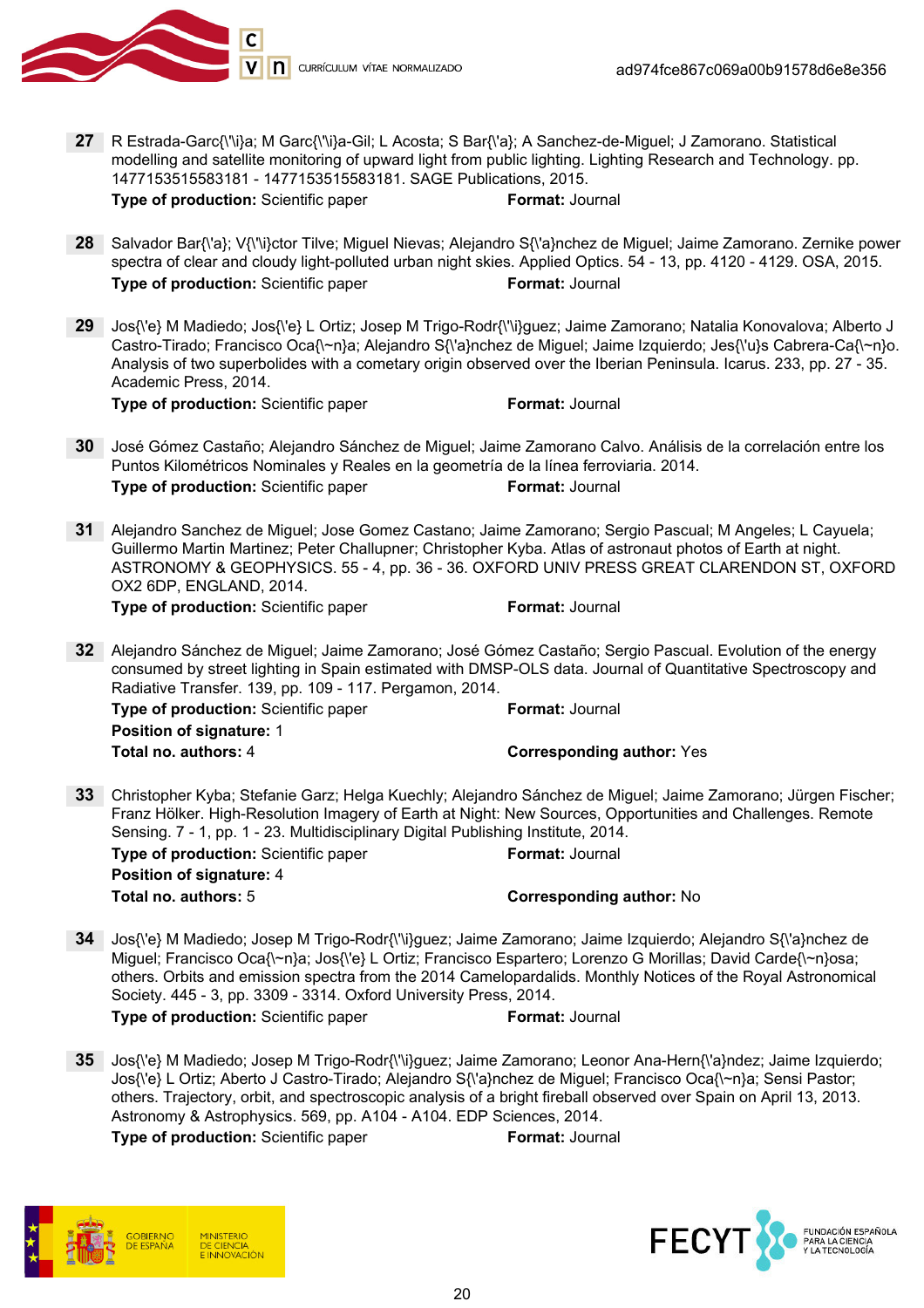

- 36 Salvador Bar{\'a}; Miguel Nievas; Alejandro S{\'a}nchez de Miguel; Jaime Zamorano. Zernike analysis of all-sky night brightness maps. Applied optics. 53 - 12, pp. 2677 - 2686. Optical Society of America, 2014. Type of production: Scientific paper Format: Journal
- 37 Juan Lacruz; José M Madiedo; Josep M Trigo-Rodríguez; Jaime Zamorano; José L Ortiz; Alejandro Sánchez de Miguel; Francisco Ocaña; Jaime Izquierdo; Alberto J Castro-Tirado; Nicolás Morales; David Galadí Enrique de Guindos; Juan Lacruz; Faustino Organero; Leonor Ana-Hernández; Fernando Fonseca; Mar Tapia; Felipe Gallego; Jesús Cabrera-Caño. Analysis of a superbolide from a damocloid observed over Spain on 2012 July 13. Monthly Notices of the Royal Astronomical Society. 436 - 4, pp. 3656 - 3662. Oxford University Press, 21/12/2013. **Type of production:** Scientific paper Format: Journal
- 38 S Prieto; JM Madiedo; JM Trigo-Rodríguez; J Zamorano; J Izquierdo; F Ocaña; A Sánchez de Miguel; AJ Castro-Tirado; JL Ortiz. A 2012 Geminid Fireball: Atmospheric Trajectory, Orbit and Spectrum. revista:LPI Contributions. 1719, pp. 1108. 2013. Type of production: Scientific paper
- 39 R Nieto; JM Madiedo; JL Ortiz; AJ Castro-Tirado; JM Trigo-Rodr{\'\i}guez; J Zamorano; J Izquierdo; F Oca{\~n}a; A S{\'a}nchez de Miguel; S Pastor; others. A Fireball Produced by a Meteoroid Belonging to the Delta Aquilids Stream. LPI Contributions. 1719, pp. 1071 - 1071. 2013. **Type of production:** Scientific paper Format: Journal
- 40 JM Madiedo; JM Trigo-Rodríguez; J Zamorano; A Sánchez de Miguel; F Ocaña; JL Ortiz; AJ Castro-Tirado; N Morales; D Galadí; E de Guindos; J Lacruz; F Organero; LA Hernández; F Fonseca; M Tapia; J Cabrera. A Superbolide Recorded over Spain on July 13, 2012. revista:LPI Contributions. 1719, pp. 1116. 2013. Type of production: Scientific paper
- 41 R Nieto; Jos{\'e} Mar{\'\i}a Madiedo Gil; Jos{\'e} Luis Ortiz Moreno; Alberto J Castro Tirado; Josep Mar{\'\i}a Trigo Rodr{\'\i}guez; J Zamorano; Jaime Izquierdo G{\'o}mez; Francisco Oca{\~n}a G{\'o}nzalez; A S{\'a}nchez de Miguel; S Pastor; others. A fireball produced by a meteoroid belonging to the delta aquilids stream. 2013. **Type of production:** Scientific paper Format: Journal
- 42 MF Palos; Jos{\'e} Mar{\'\i}a Madiedo Gil; Josep Mar{\'\i}a Trigo Rodr{\'\i}guez; J Zamorano; Jaime Izquierdo G{\'o}mez; Francisco Oca{\~n}a G{\'o}nzalez; A S{\'a}nchez de Miguel; others. Analisys of a northern october delta arietid fireball imagen in 2012. 2013. **Type of production:** Scientific paper Format: Journal
- 43 MF Palos; JM Madiedo; JM Trigo-Rodr{\'\i}guez; J Zamorano; J Izquierdo; F Oca{\~n}a; A S{\'a}nchez de Miguel. Analysis of a Northern October Delta Arietid Fireball Imaged in 2012. LPI Contributions. 1719, pp. 1421 - 1421. 2013.

**Type of production:** Scientific paper Format: Journal

- 44 J Alonso-Azcárate; JM Madiedo; JM Trigo-Rodríguez; J Zamorano; J Izquierdo; AJ Castro-Tirado; JL Ortiz; F Ocaña; A Sánchez de Miguel; J Lacruz; J Cabrera. Analysis of a Superbolide Observed over the Iberian Peninsula on July 21, 2012. revista:LPI Contributions. 1719, pp. 1055. 2013. Type of production: Scientific paper
- 45 A S{\'a}nchez De Miguel; J Zamorano; S Pascual; M L{\'o}pez Cayuela; F Oca{\~n}a; P Challupner; J G{\'o}mez Casta{\~n}o; A Fern{\'a}ndez-Renau; J G{\'o}mez; E de Miguel. ISS nocturnal images as a scientific tool against Light Pollution: Flux calibration and colors. Highlights of Spanish Astrophysics VII; Springer: Berlin, Germany. 1, pp. 916 - 919. 2013.



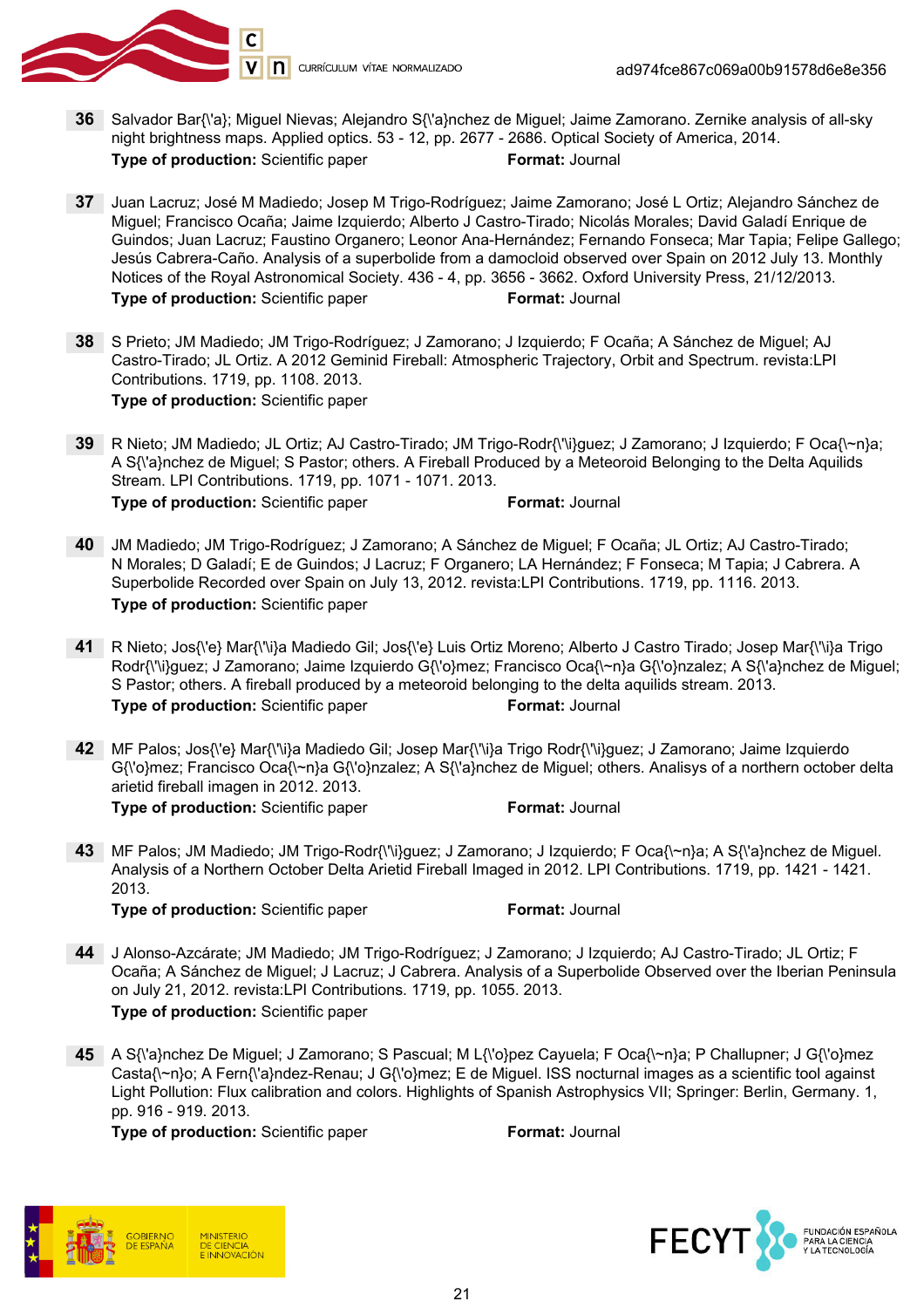

46 José M Madiedo; Josep Maria Trigo i Rodríguez; Alberto J Castro Tirado; José L Ortiz; Jaime Zamorano; José Angel Docobo Durántez; Jordi Llorca; Jacinto Alonso Azcárate; Mar Tapia; Juan Fabregat Llueca; others. La red española de investigación sobre bólidos y meteoritos: Objetivos, técnicas y últimos avances. Astronomía. 164, pp. 20 - 27. Equipo Sirius, 2013.

**Type of production:** Scientific paper Format: Journal

47 J Zamorano; A S{\'a}nchez de Miguel; E Alfaro; D Mart{\i}nez-Delgado; F Ocana; M Nievas; J G{\'o}mez Castano. NIXNOX project: Enjoy the dark skies of Spain. Highlights of Spanish Astrophysics VII], Guirado, JC, Lara, LM, Quilis, V., and Gorgas, J., eds. pp. 962 - 970. 2013. **Type of production:** Scientific paper Format: Journal

48 Jaime Zamorano Calvo; Alejandro S{\'a}nchez de Miguel; Jos{\'e} G{\'o}mez Casta{\~n}o; Francisco Oca{\~n}a Gonz{\'a}lez; Jes{\'u}s Gallego Maestro; Berenice Pila D{\'\i}ez; Miguel Nievas Rosillo; Carlos Tapia Ayuga; Alberto Fern{\'a}ndez Dom{\'\i}nguez; Sergio Pascual Ram{\'\i}rez. Night Sky Brightness and Light Pollution in Comunidad de Madrid. 2013.

**Type of production:** Scientific paper Format: Journal

49 J Zamorano; JM Madiedo; JM Trigo-Rodr{\'\i}guez; J Izquierdo; F Oca{\~n}a; A S{\'a}nchez de Miguel. Orbit and Lines Identification in the Emission Spectrum of a Sporadic Fireball. LPI Contributions. 1719, pp. 1057 - 1057. 2013.

**Type of production:** Scientific paper Format: Journal

- 50 F Oca{\~n}a; JM Madiedo; JM Trigo-Rodr{\'\i}guez; J Zamorano; J Izquierdo; A S{\'a}nchez de Miguel. Physico-Chemical Properties of 109P/Swift-Tuttle Debris. LPI Contributions. 1719, pp. 1159 - 1159. 2013. **Type of production:** Scientific paper Format: Journal
- 51 A Sánchez de Miguel; J Gallego; PG P{\'e}rez-Gonz{\'a}lez; N Cardiel; J Zamorano; R Guzm{\'a}n; A Gonz{\'a}lez; N Gruel. SPECTROPHOTOMETRIC STUDY IN THE NEAR-IR OF A SAMPLE OF MIPS SELECTED GALAXIES AT Z~ 2. Revista Mexicana de Astronomía y Astrofísica. 42, pp. 103 - 103. Instituto de Astronomía, 2013. **Type of production:** Scientific paper Format: Journal
- 52 Josep M Trigo-Rodr{\'\i}guez; Jos{\'e} M Madiedo; IP Williams; Joan Dergham; Jordi Cort{\'e}s; Alberto J Castro-Tirado; Jos{\'e} L Ortiz; Jaime Zamorano; Francisco Oca{\~n}a; Jaime Izquierdo; others. The 2011 October Draconids outburst--I. Orbital elements, meteoroid fluxes and 21P/Giacobini--Zinner delivered mass to Earth. Monthly Notices of the Royal Astronomical Society. 433 - 1, pp. 560 - 570. Oxford University Press, 2013. **Type of production:** Scientific paper Format: Journal
- 53 Alejandro S{\'a}nchez de Miguel; Francisco Oca{\~n}a G{\'o}nzalez; Jos{\'e} Maria Madiedo; Fernando Ortu{\~n}o; Aitor Conde; Pedro Le{\'o}n; Miguel {\'A}ngel G{\'o}mez S{\'a}nchez-Tirado; David Mayo; Ruben Raya; Jaime Zamorano Calvo; others. The 2012 geminids balloon-Borne mission overSpain. 44th Lunar and Planetary Science Conference (2013). 2013.

- 54 ML Rodr{\'\i}guez Vallejo; Jos{\'e} Mar{\'\i}a Madiedo Gil; Josep Mar{\'\i}a Trigo Rodr{\'\i}guez; J Zamorano; Jaime Izquierdo G{\'o}mez; Alberto J Castro Tirado; Jos{\'e} Luis Ortiz Moreno; Francisco Oca{\~n}a G{\'o}nzalez; A S{\'a}nchez de Miguel; others. The" Valencia de las Torres" superbolide of August 23, 2012. 2013. **Type of production:** Scientific paper Format: Journal
- 55 JM Madiedo; JM Trigo-Rodriguez; J Zamorano; J Izquierdo; JL Ortiz; LA Hernandez; AJ Castro-Tirado; F Oca{\~n}a; A S{\'a}nchez de Miguel; S Pastor; others. Trajectory, orbit and spectroscopic analysis of a bright fireball observed over Spain in April 2013. European Planetary Science Congress 2013, held 8-13 September in London, UK. Online at: http://meetings. copernicus. org/epsc2013, id. EPSC2013-282. 8, pp. 282 - 282. 2013. **Type of production:** Scientific paper Format: Journal



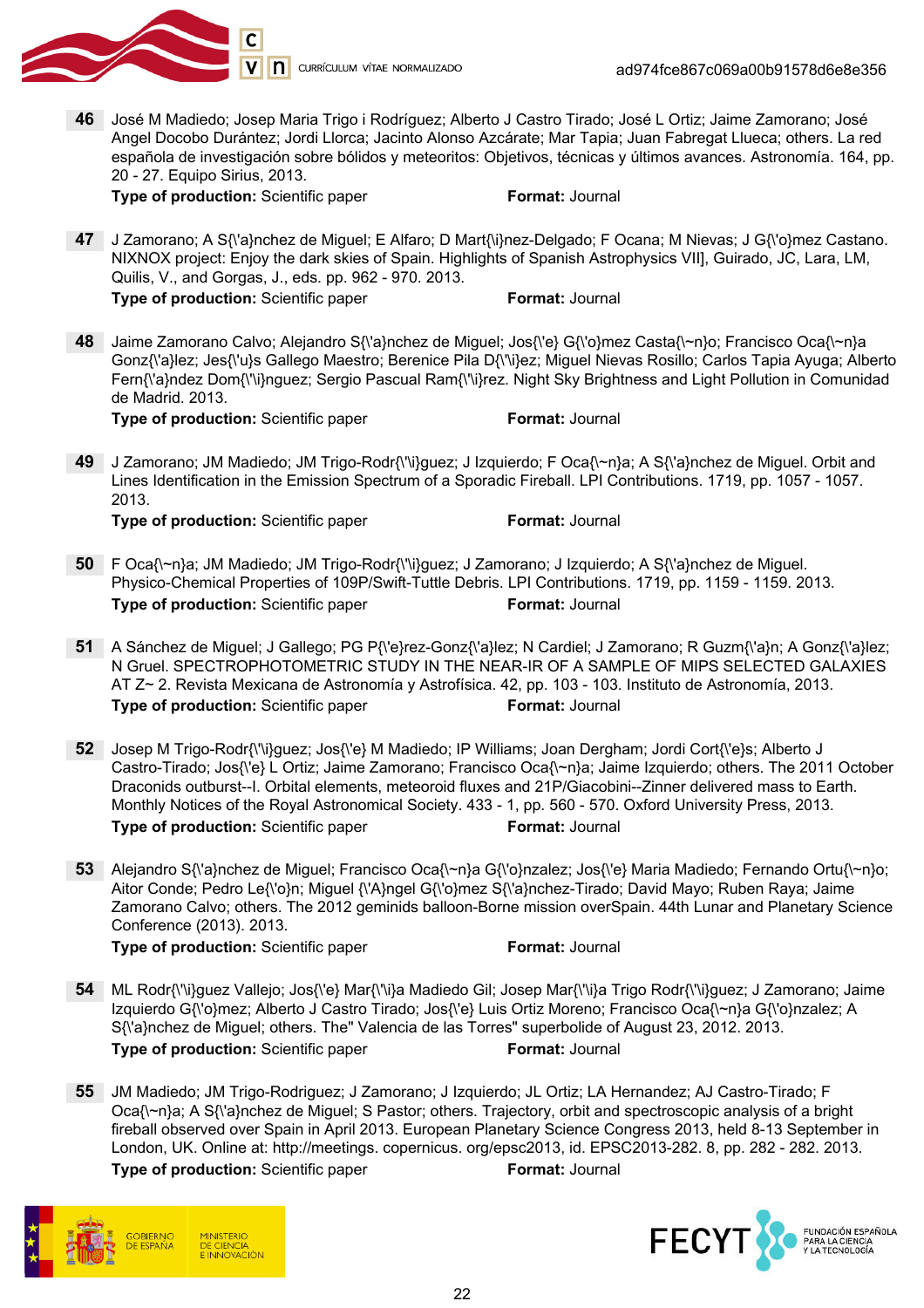

56 A Sánchez de Miguel. Variación del brillo del fondo de cielo en el cénit con la fase y altura de la Luna. Universidad Complutense de Madrid. 2013. **Type of production:** Scientific paper Format: Journal 57 Jos{\'e} G{\'o}mez Casta{\~n}o; Javier Mejuto Gonz{\'a}lez; Gracia Rodr{\'\i}guez Caderot; Alejandro Sánchez de Miguel; Jaime Zamorano Calvo. Aplicación de los Sistemas de Información Geográfica en Astronomía. Universitat de Girona. Servei de Sistemes d'Informaci{\'o} Geogr{\`a}fica i Teledetecci{\'o}, 2012. **Type of production:** Scientific paper Format: Journal 58 Estela Fern{\'a}ndez Valenzuela; Alejandro S{\'a}nchez de Miguel. Descubrimiento arqueoastron{\'o}mico en el Cerrillo blanco. 2012. **Type of production:** Scientific paper Format: Journal 59 J Zamorano; Jos{\'e} Mar{\'\i}a Madiedo Gil; Josep Mar{\'\i}a Trigo Rodr{\'\i}guez; Jaime Izquierdo G{\'o}mez; Francisco Oca{\~n}a G{\'o}nzalez; A S{\'a}nchez de Miguel; FM Toscano; others. Large meteoroids belonging to the \$\alpha\$-Capricornid meteoroid stream. 2012. **Type of production:** Scientific paper Format: Journal 60 J Zamorano; A S{\'a}nchez de Miguel; E Alfaro; D Mart{\'\i}nez-Delgado; F Oca{\~n}a; J G{\'o}mez Casta{\~n}o; M Nievas. NIXNOX project: Sites in Spain where citizens can enjoy dark starry skies. Proceedings of the International Astronomical Union. 10 - H16, pp. 739 - 739. Cambridge University Press, 2012. **Type of production:** Scientific paper Format: Journal 61 Jacinto Alonso Azc{\'a}rate; Jos{\'e} Mar{\'\i}a Madiedo Gil; Josep Mar{\'\i}a Trigo Rodr{\'\i}guez; J Zamorano; Jaime Izquierdo G{\'o}mez; Francisco Oca{\~n}a G{\'o}nzalez; A S{\'a}nchez de Miguel; J Lacruz; FM Toscano; others. Orbit and radiant of sporadic fireball imaged by the Spanish meteor network. 2012. **Type of production:** Scientific paper Format: Journal 62 Josep Mar{\'\i}a Trigo Rodr{\'\i}guez; Jos{\'e} Mar{\'\i}a Madiedo Gil; IP Williams; J Cort{\'e}s; J Dergham; P Pujols; Jos{\'e} Luis Ortiz Moreno; Alberto J Castro Tirado; Jacinto Alonso Azc{\'a}rate; J Zamorano; others. The 2011 Giacobinid outburst: meteoroid flux determination and orbital data by using video imagery from the Spanish fireball network. 2012. **Type of production:** Scientific paper Format: Journal 63 Alejandro Sánchez de Miguel; Jaime Zamorano Calvo; Alicia Mosquera de Arancibia; Margot Almazán González. El alumbrado público español, el mayor gasto eléctrico por habitante en Europa.Nota de Prensa. Gabinete de Comunicación UCM, 2011. Type of production: Scientific paper Format: Journal 64 Alejandro Sánchez de Miguel; Jaime Zamorano Calvo; Berenice Pila Díez; Jesús Rubio Jimínez; Roque Ruiz Carmona; Isabel Rodríguez Herranz; Alicia González Pérez. Contaminación lumínica en España 2010. Highlights of Spanish Astrophysics VI. Sociedad Española de Astronomía, 2010. **Type of production:** Scientific paper Format: Journal 65 Alejandro S{\'a}nchez de Miguel. Estudio espectrosc{\'o}pico en el infrarrojo de una muestra de galaxias con formaci{\'o}n estelar activa az= 0.8. 2008. **Type of production:** Scientific paper Format: Journal 66 Alejandro S{\'a}nchez de Miguel; Jaime Zamorano. Light pollution in Spain. An european perspective. arXiv preprint arXiv:0810.4232. 2008. Type of production: Scientific paper Format: Journal



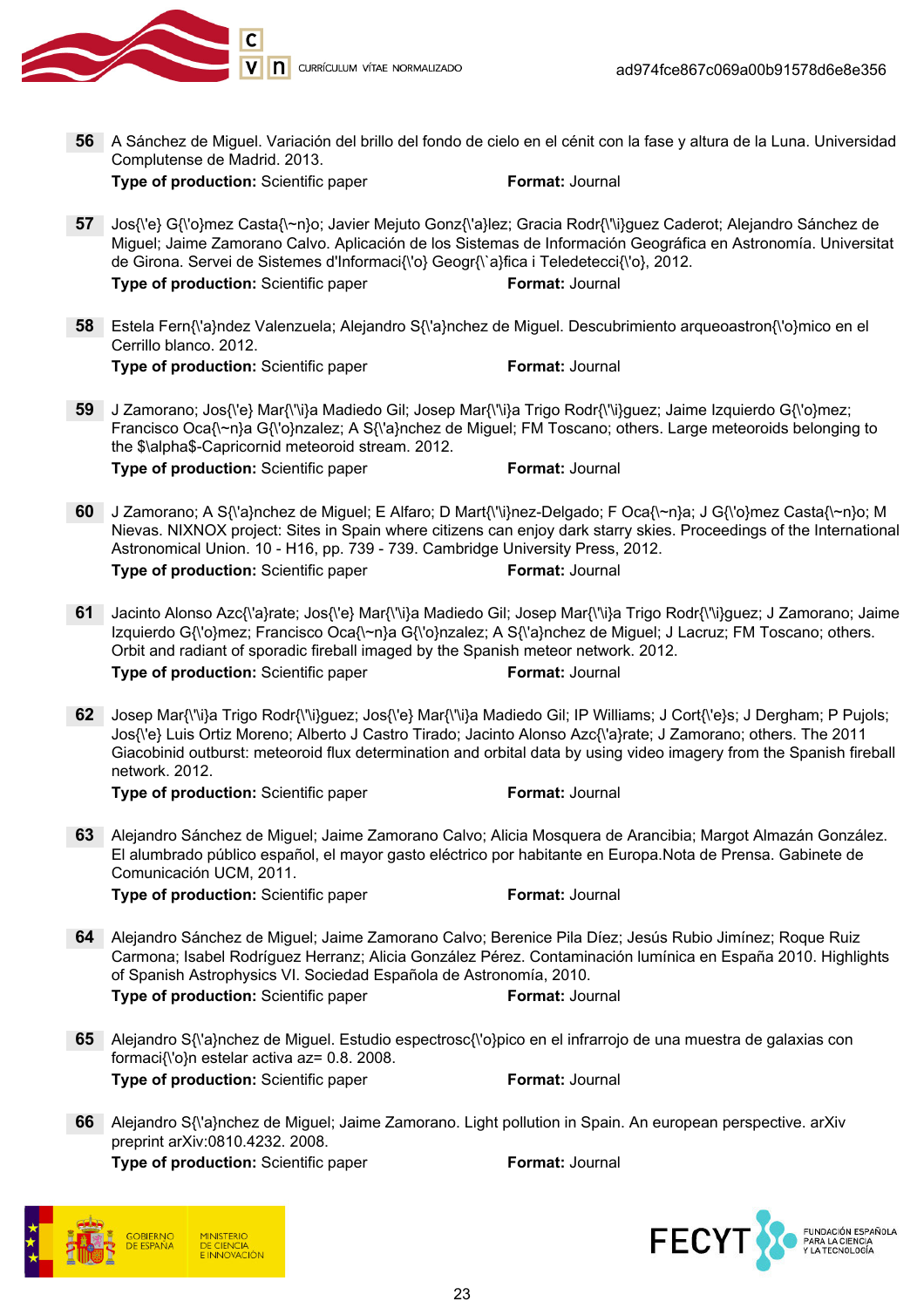

V n currículum vítae normalizado

- 67 Alejandro S{\'a}nchez de Miguel. Differential Photometry Study of the European Light Emission to the Space. 2007. Type of production: Scientific paper Format: Journal 68 Alejandro S{\'a}nchez de Miguel. Estudio diferencial de la emisi{\'o}n luminosa al espacio procedente de los pa{\'\i}ses de Europa Occidental. Electra. 144, pp. 42 - 51. El Instalador, 2007. Type of production: Scientific paper Format: Journal 69 Alejandro Sánchez de Miguel. Estudio diferencial de la emisión luminosa al espacio procedente de los. revista: Electra,. 144, pp. 42 - 51. 2007. Type of production: Scientific paper 70 Alejandro S{\'a}nchez de Miguel; Cristina D{\'\i}az Lopez. Proyectos de ASAAF-UCM observando con PARTNeR. 2007. **Type of production:** Scientific paper Format: Journal 71 Alejandro S{\'a}nchez de Miguel; Cristina D{\'\i}az Lopez; Berenice Pila D{\'\i}ez. The ASAAF-UCM project with PARTNeR. Universidat de Val{\'e}ncia, 2007. **Type of production:** Scientific paper Format: Journal 72 F Oca{\~n}a; A S{\'a}nchez de Miguel; B Pila-D{\'\i}ez; I Guirado. Comet Observations [493 Calar Alto]. Minor Planet Circulars. 57902, 2006. **Type of production:** Scientific paper Format: Journal 73 Ocaña,F.; Sánchez de Miguel, A.; Pila-Diez, B.; Guirado. Comet Observations [493 Calar Alto]. I. Minor Planet Circular 57902, 26 (2006). **Type of production:** Scientific paper Format: Journal 74 V{\'\i}ctor Tilve R{\'u}a; Josefina F Ling; Salvador Bar{\'a}; Alejandro S{\'a}nchez de Miguel; Miguel Nievas; Jaime Zamorano. Estimating all-sky night brightness maps from finite sets of SQM measurements. Type of production: Scientific paper Format: Journal 75 Montes, D.; Caballero, J. A.; Fernández-Rodríguez, C. J.; Alloza, L. J.; Bertrán de Lis, S.; Garrido-Rubio, A.; Greciano, R.; Herranz-Luque, J. E.; Juárez-Martínez, I.; Manjavacas, E.; Ocaña, F.; Pila-Díez, B.; Sánchez de Miguel, A.; Tapia-Ayuga, C. E.. Estimating the Age of Exoplanet's Host Stars by their Membership in Moving Groups and Young Associations. Astronomical Society of the Pacific Confernce Series. 430, pp. 507. **Type of production:** Scientific paper Format: Journal 76 Alejandro S{\'a}nchez de Miguel; Cristina D{\'\i}az Lopez. Experiencias en el PARTNeR--ASAAF--UCM. Type of production: Scientific paper Format: Journal 77 Carlos Tapia Ayuga; Alejandro S{\'a}nchez de Miguel; Jaime Zamorano Calvo. LICA-UCM lamps spectral
	- database. Grupo UCM de Astrof{\'\i}sica Extragal{\'a}ctica e Instrumentaci{\'o}n Astron{\'o}mica, **Type of production:** Scientific paper Format: Journal
	- 78 Lahulla,F.; Sarneczky,K.; Szabo,G.; Sziladi,K.; Ocaña,F.; Sánchez de Miguel, A.; Pila-Díez, B.; Guirado, I.; Garcia, J.; Ortiz, J. L.; Santos-Sanz, P.; Sárneczky, K.; Stoss, R.. Minor Planet Observations [493 Calar Alto]. Minor Planet Circular 58104, 3 (2006) Publication.



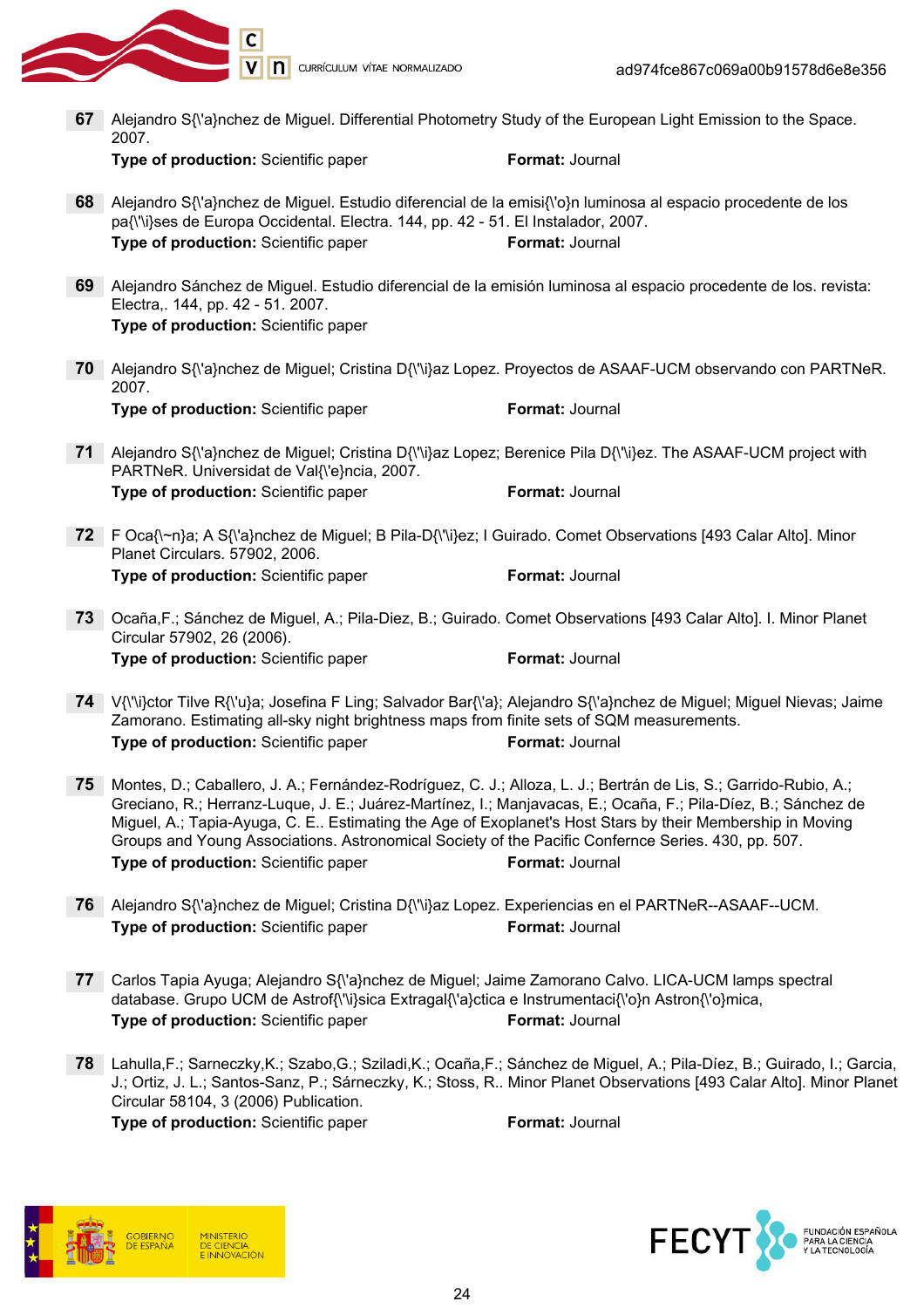

79 Alejandro Sánchez de Miguel. La contaminación lumínica de León desde satélite. LEO\_:. 125, pp. 22 - 23. 07/08/2018.

Type of production: Popular science article Format: Journal

- 80 J Gallego; N Cardiel; J Zamorano; J Gorgas; A Castillo-Morales; MC Eliche-Moral; A Gil de Paz; S Pascual; PG P{\'e}rez-Gonz{\'a}lez; R Guzm{\'a}n; others. GUAIX: The UCM Group of Extragalactic Astrophysics and Astronomical Instrumentation. pp. 499 - 499. Springer Berlin Heidelberg, 2010. **Type of production:** Book chapter **Format: Book**
- 81 Emilio Alfaro Navarro; Julia Alfonso Garzón; David Barrado Navascués; Amelia Bayo Arán; Javier Bussonns Gordo; José Antonio Caballero Hernández; José R Cantó Domenech; Elisa de Castro Rubio; Sébastién Comerón Limbourg; David Galadí Enríquez; Telmo Fernandez Castro; David Galadí Enriquez; Ramon García López; Anaís González Cristal; Artemio Herrero Davó; Mariana Lanzara; Javier Licandro Goldaracena; Javier López Santiago; Mercedes Mollá Lorente; Benjamín Montesinos Comino; Carmen Morales Durán; Santiago Pérez Hoyos; Ricardo Rizzo Caminos; Dolores Rodríguez Frías; Ines Rodíguez Hidalgo; Alejandro Sánchez de Miguel; Pablo Santos Sanz; Juan Ángel Vaquerizo Gallego. 100 Conceptos básicos de Astronomía. 2009. **Type of production:** Scientific book or monograph **Format: Book**

82 Alejandro Sánchez de Miguel; Susana Martín-Ruiz. Gasto en alumbrado público y la contaminación lumínica asociada en España y Andalucía. Zenodo. Zenodo, 23/09/2021. Available on-line at: <10.5281/zenodo.5524240>. Type of production: Scientific-technical report Format: Scientific and technical document or report Position of signature: 1 Total no. authors: 2 Corresponding author: Yes

- 83 Alejandro Sánchez de Miguel; Rebeca Benayas Polo. Ranking de la Contaminación lumínica en España 2015. Zenodo. 30/03/2019. Type of production: Scientific-technical report Format: Scientific and technical document or report Corresponding author: Yes
- 84 Aleiandro Sánchez de Miguel; Jaime Zamorano Calvo; José Gómez Castaño. Image classification of night time images detected from the International Space Station. 2014. Type of production: Scientific-technical report Format: Scientific and technical document or report Corresponding author: Yes
- 85 Jaime Zamorano Calvo; Alejandro Sánchez de Miguel; Miguel Nievas Rosillo; Carlos Tapia Ayuga. NixNox procedure to build Night Sky Brightness maps from SQM photometers observations. 2014. Type of production: Scientific-technical report Format: Scientific and technical document or report
- 86 Alejandro Sánchez de Miguel. Astronomía con Webcam. UCM E-print. 2006. Available on-line at: <http://eprints.ucm.es/12790/>.

Type of production: Scientific-technical report Format: Scientific and technical document or report Relevant results: En este Trabajo Académicamente Dirigido or el prof. J Zamorano se exploraron las posibilidades de las cámaras webcam para su uso en Astronomía. En particular se estudiaron las características de las cámaras disponibles, se adaptaron cámaras para larga exposición, se valoraron las capacidades del software disponible y se realizaron observaciones. [ABSTRACT] The main objetive of this Trainee Project supervised by prof. J. Zamorano was to explore the use of cheap webcams for Astronomy. The main characteristics of the available cameras were studied, a camera was adapted for long exposure, a critical analysis of the software was performed and some observations are reported.

87 Alejandro Sánchez de Miguel; Rebeca Benayas Polo. Ranking de la contaminación lumínica en España (dataset). Zenodo. 20/03/2019.

Type of production: dataset



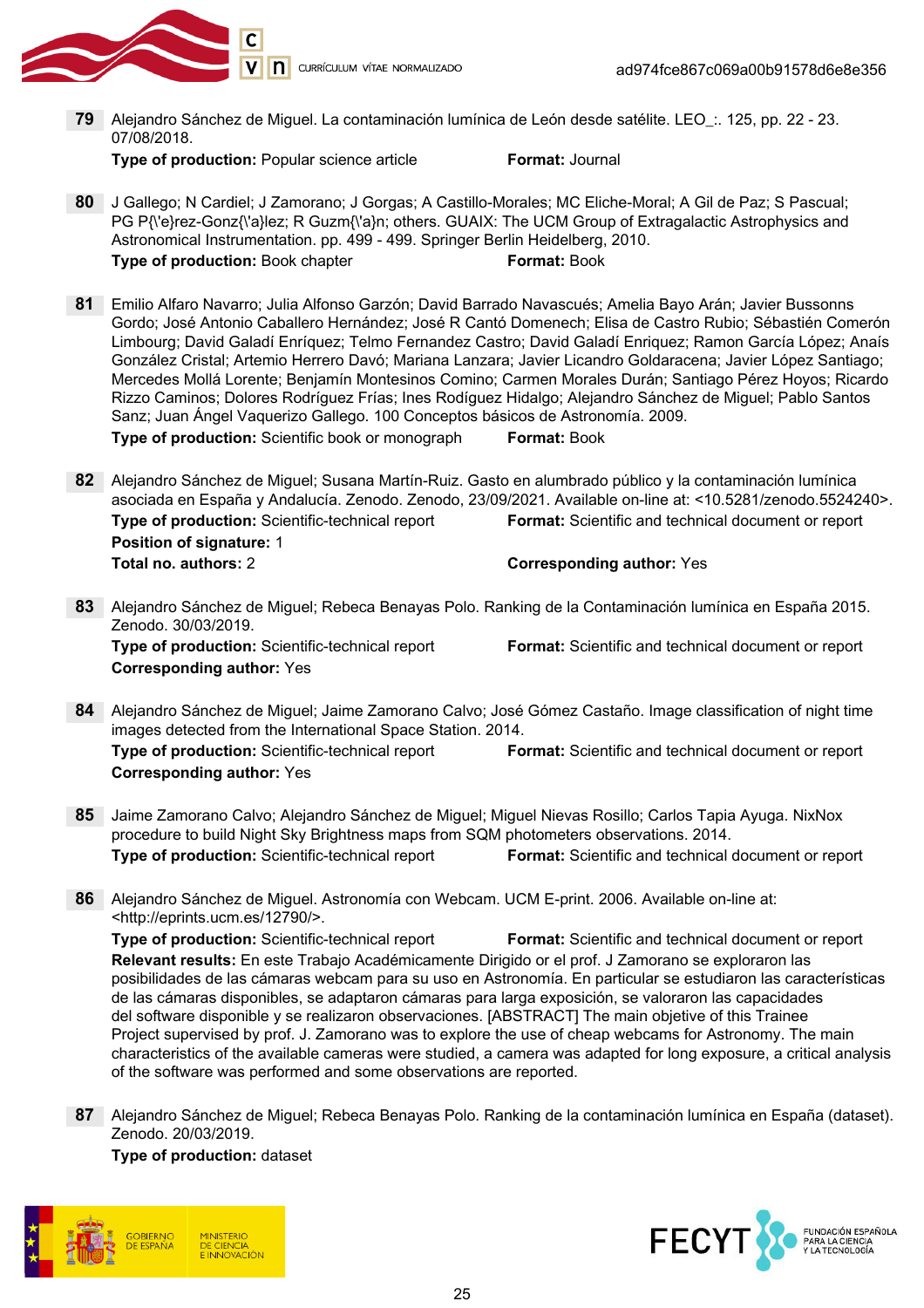

88 Alejandro Sánchez de Miguel. Difusión de la astronomía española en internet: estado y posibilidades para el IYA2009. 2008.

Type of production: Presentation Format: Scientific and technical document or report

- 89 Jaime Zamorano; Alejandro Sánchez de Miguel; Francisco Ocaña; José Gómez Castaño. El uso de imagenes de satélite para combatir la contaminaci{\'o}n lum{\'\i}nica. Astronomía. 167, pp. 80 - 87. Equipo Sirius, 2013. Format: Journal
- 90 J Izquierdo; JM Madiedo; JM Trigo-Rodríguez; J Zamorano; F Ocaña; A Sánchez de Miguel. Spectral and Orbital Analysis of an October Delta-Aurigid Fireball. revista:LPI Contributions. 1719, pp. 1072. 2013.
- 91 Alejandro Sánchez de Miguel; Jaime Zamorano. Midiendo la contaminación del cielo desde el espacio. revista:Física y sociedadNúmero 21. pp. 25. 2011. Format: Journal
- 92 Jaime Zamorano; Alejandro Sánchez de Miguel; David Martínez Delgado; Emilio Alfaro. Proyecto NixNox:disfrutando de los cielos estrellados de España. revista: AstronomíA,. 142, pp. 36 - 42. 2011.
- 93 Alejandro S{\'a}nchez de Miguel; Cristina Díaz López. Observando en radio con PARTNeR. Astronomía. 84, pp. 68 - 74. Equipo Sirius, 2006. Format: Journal
- 94 Iluminación LED. un arma de doble filo. revista: AstronomíA,. pp. 68 75. 09/2004.
- 95 Alejandro Sánchez de Miguel. Astronomía con webcam. Tribuna de Astronomía: Revista de astronomía, astrofísica y ciencias del espacio. 63, pp. 68 - 75. Equipo Sirius, 2004. Format: Journal
- 96 Alejandro Sánchez de Miguel. Impacto medio ambiental de la Contaminación lumínica. revista: AstronomíA,. 02/2003.
- 97 Alejandro Sánchez de Miguel. Contaminación lumínica y su impacto ambiental. Tribuna de Astronomía: Revista de astronomía, astrofísica y ciencias del espacio. 45, pp. 44 - 45. Equipo Sirius, 2003. Format: Journal
- 98 José L Ortiz; José M Madiedo; Jaime Zamorano; Josep M Trigo-Rodríguez; José A Docobo; Jaime Izquierdo; Juan Lacruz; Pedro P Campo; Manuel Andrade; Sensi Pastor. Analysis of the September ?-Perseid outburst in 2013. Monthly Notices of the Royal Astronomical Society. 480 - 2, pp. 2501 - 2507. Oxford University Press,

#### Works submitted to national or international conferences

1 Title of the work: Balloon-borne video observations of Geminids 2016 Name of the conference: International Meteor Conference Corresponding author: No City of event: Pezinok-Modra, 2018, Slovakia Date of event: 30/08/2018 End date: 02/09/2018 Organising entity: International Meteor Organization



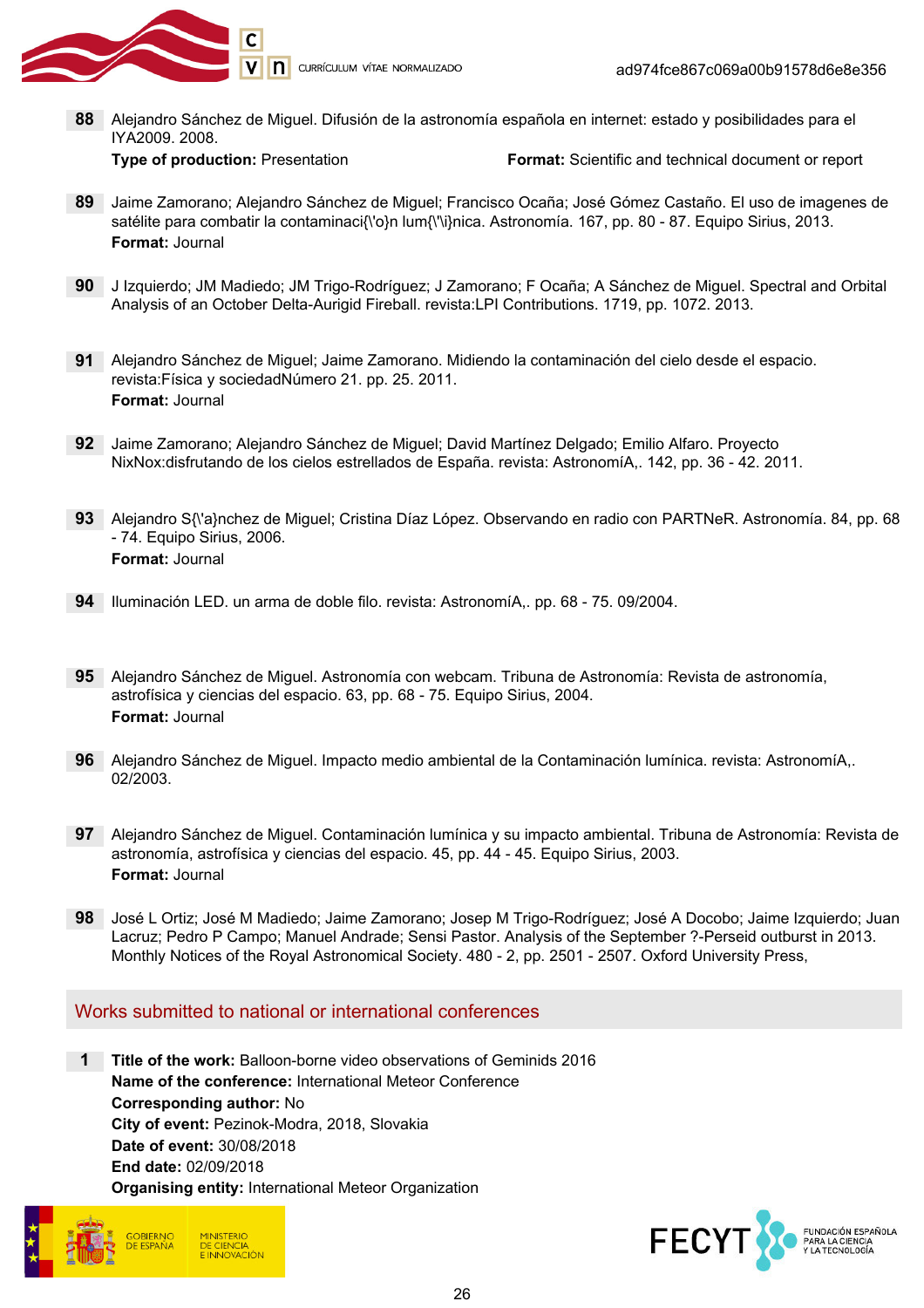

Francisco Ocaña; Alejandro Sánchez de Miguel. "Proceedings of the IMC, Pezinok-Modra, 2018".

- **2** Title of the work: Night Sky Brightness monitoring in Spain Name of the conference: Reunión Científica de la Sociedad Española de Astrnomía Corresponding author: No City of event: Salamanca, Castile and León, Spain Date of event: 16/07/2018 End date: 18/07/2018 Organising entity: Sociedad Española de Astrnomía Jaime Zamorano; Carlos Tapia; Sergio Pascual; Cristóbal García; Rafael González; Esteban González; Oscar Corcho; Lucía García; Jesús Gallego; Alejandro Sánchez de Miguel; Enrique Solano; J. Manuel Alacid. "Night Sky Brightness monitoring in Spain".
- **3** Title of the work: NixNox project: places to stargaze Name of the conference: Reunion cientifica de la Sociedad Española de Astronomía Corresponding author: No City of event: Salamanca, Date of event: 16/07/2018 End date: 18/07/2018 Type of contribution: Scientific book or monograph Jaime Zamorano; L Garc{\'\i}a; Francisco Oca{\~n}al; A S{\'a}nchez de Miguel; C Tapia; M Nievas; J Gallego; E Alfaro. "Highlights on Spanish Astrophysics X, Proceedings of the XIII Scientific Meeting of the Spanish Astronomical Society held on July 16-20, 2018, in Salamanca, Spain, ISBN 978-84-09-09331-1. B. Montesinos, A. Asensio Ramos, F. Buitrago, R. Sch{\"o}del, E. Villaver, S. P{\'e}rez-Hoyos, I. Ord{\'o}{\~n}ez-Etxeberria (eds.) p. 665-665". pp. 665 - 665. 2019.
- 4 Title of the work: Absolute Calibration of the ISS: Measuring colours and radiance from the ISS Name of the conference: ALAN 2014: Artificial Light at Night (ALAN) Conference City of event: Leicester, Leicestershire, Rutland and Northamptonshire, United Kingdom Date of event: 02/09/2014 End date: 04/09/2014 Alejandro Sánchez de Miguel.
- **5** Title of the work: Estimating all-sky night brightness maps from finite sets of SQM measurements Name of the conference: XI Scientific Meeting of the Spanish Astronomical Society City of event: Teruel, Aragon, Spain Date of event: 02/09/2014 End date: 08/09/2014 Organising entity: Sociedad Española de Astronomía Type of entity: Associations and Groups Victor Tilve; J. Ling; S. Bará; A. Sánchez de Miguel; M. Nievas; J. Zamorano.
- 6 Title of the work: Midiendo la contaminación lumínica: de arriba abajo y de abajo arriba Name of the conference: XI Scientific Meeting of the Spanish Astronomical Society City of event: Teruel, Aragon, Spain Date of event: 02/09/2014 End date: 08/09/2014 Organising entity: Sociedad Española de Astronomía



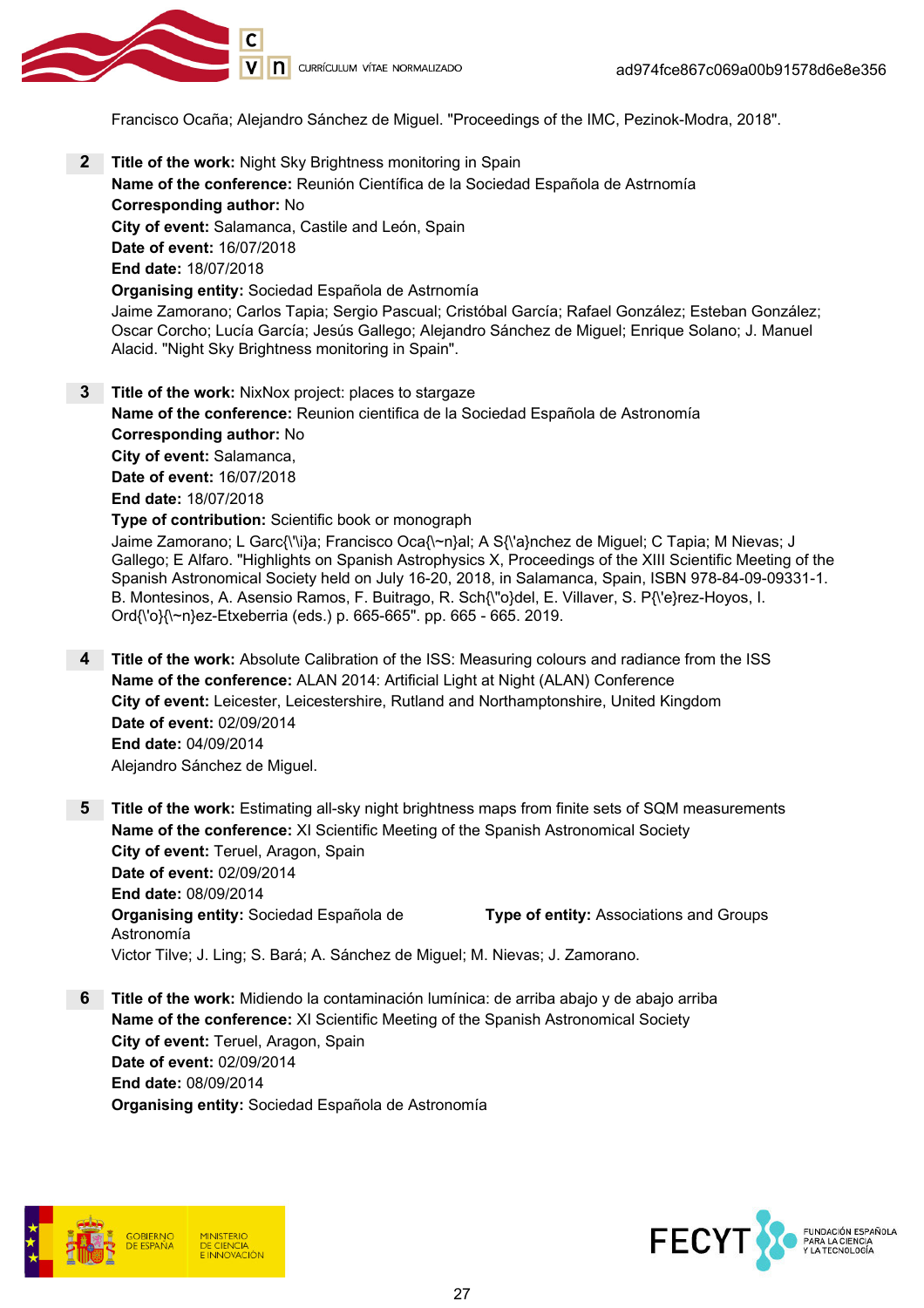

- 7 Title of the work: Understanding the Upward Angular Distribution of Sky Glow" Name of the conference: ALAN 2014: Artificial Light at Night (ALAN) Conference City of event: Leicester, Leicestershire, Rutland and Northamptonshire, United Kingdom Date of event: 02/09/2014 End date: 04/09/2014 CCM Kyba; P.A. Cinzano; B. Espey; F. Falchi; A. Sánchez de Miguel; C. Walker; J. Zamorano.
- 8 Title of the work: NIXNOX project: Sites in Spain where citizens can enjoy dark starry skies Name of the conference: 13th European Symposium for the Protection of the Night Sky City of event: Pamplona, Foral Community of Navarre, Spain Date of event: 12/09/2013 End date: 14/09/2013 Organising entity: PLANETARIO DE PAMPLONA, S.A. J. Zamorano; A. Sánchez de Miguel; J. Gómez-Castaño; F. Ocaña; J. Gallego; B. Pila; M. Nievas; C. Tapia; A. Fernández; S. Pascual.
- **9** Title of the work: Temporal evolution of light pollution sources using ISS images and others: Madrid Name of the conference: 13th European Symposium for the Protection of the Night Sky City of event: Pamplona, Foral Community of Navarre, Spain Date of event: 12/09/2013 End date: 14/09/2013 Organising entity: Planetarium of Pamplona Type of entity: Planetario City organizing entity: Pamplona, Foral Community of Navarre, Spain
- 10 Title of the work: Evolution of the energy consumed by street lighting in Spain estimated with DMSP-OLS data Name of the conference: Light Pollution: Theory, Modelling, and Measurements City of event: Smolenice, Slovakia Date of event: 15/04/2013 End date: 18/04/2013 Alejandro Sánchez de Miguel; Jaime Zamorano; José Gomez Castaño; Sergio Pascual.
- 11 Title of the work: Night Sky Brightness and Light Pollution in Comunidad de Madrid Name of the conference: Light Pollution : Theory, Modelling, and Measurements City of event: Smolenice, Slovak Republic, Slovakia Date of event: 15/04/2013 **Organising entity:** Faculty of Mathematics Physics Type of entity: University and Informatics City organizing entity: Bratislava, Slovakia
	- Jaime Zamorano Calvo; Alejandro Sánchez de Miguel; José Gómez Castaño; Francisco Ocaña González; Jesús Gallego Maestro; Berenice Pila Díez; Miguel Nievas Rosillo; Carlos Tapia Ayuga; Alberto Fernández Domínguez; Sergio Pascual Ramírez.
- 12 Title of the work: Contaminación Lumínica en España 2012: Light Pollution in Spain 2012 Name of the conference: Reunion científica de la Sociedad Española de Astronomía. Type of participation: 'Participatory - poster Date of event: 10/07/2012 Alejandro Sánchez de Miguel; Jaime Zamorano Calvo; José Gómez Cast. 2012. Available on-line at: <http://eprints.ucm.es/15970/>.



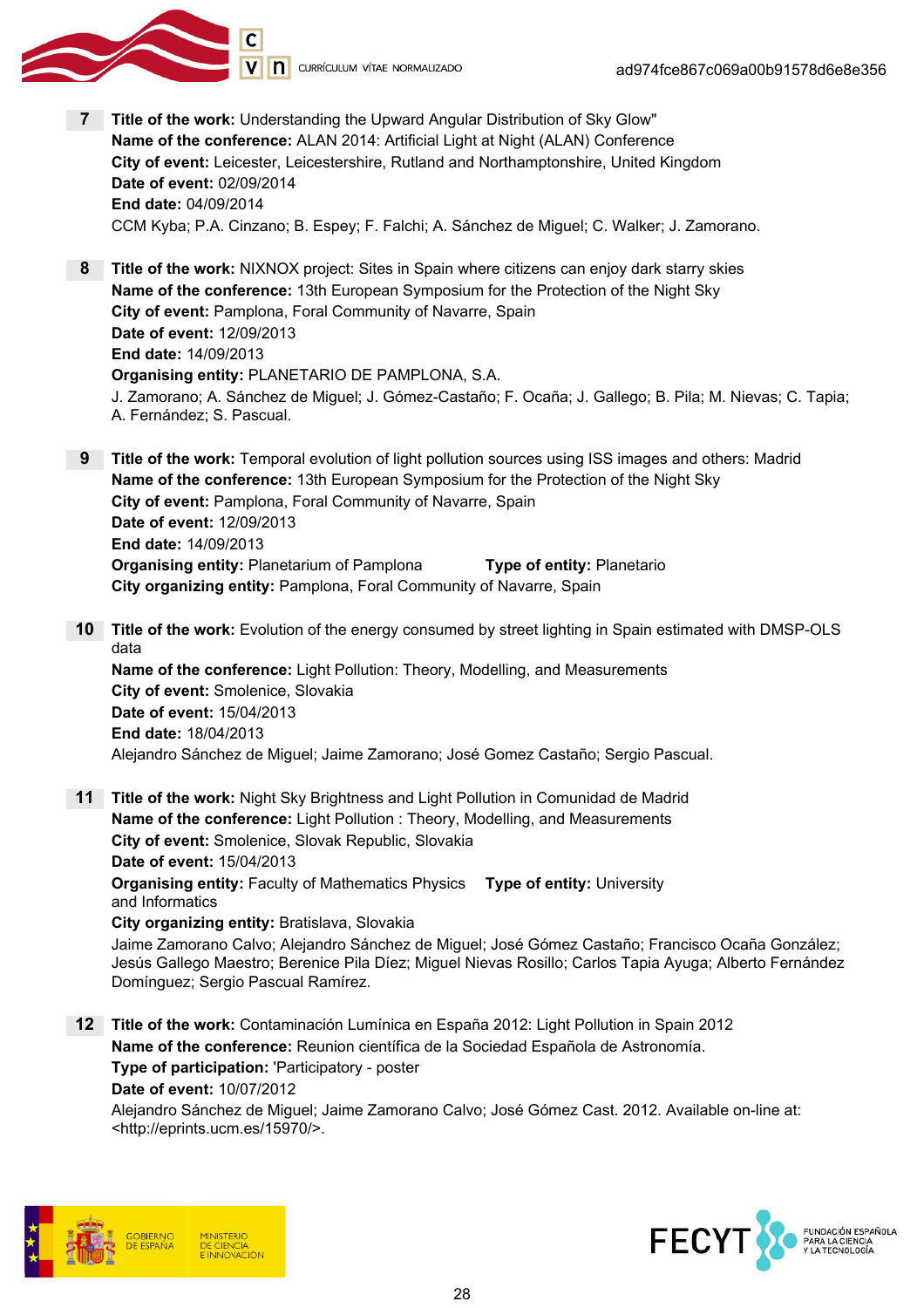

13 Title of the work: Aplicación de los Sistemas de Información Geográfica en Astronomía Name of the conference: Aplicación de los Sistemas de Información Geográfica en Astronomía Type of participation: 'Participatory - poster City of event: Girona, Spain Date of event: 2012

José Gómez Castaño; Javier Mejuto González; Gracia Rodríguez Caderot; Alejandro Sánchez de Miguel; Jaime Zamorano Calvo. "VI JORNADAS DE SIG LIBRE,Universitat de Girona. Servei de Sistemes d'Informació Geogràfica i Teledetecció". 2012.

14 Title of the work: Descubrimiento arqueoastronómico en el Cerrillo blanco Name of the conference: XX Congreso Estatal de Astronomía Geographical area: National Type of participation: 'Participatory - poster City of event: Gandia, Valencian Community, Spain Date of event: 2012 Organising entity: Asociación Astronómica de la Safor. Estela Fernadez Valenzuela; Alejandro Sánchez de Miguel. Available on-line at: <http://eprints.ucm.es/17305/>.

**15 Title of the work:** Large Meteoroids Belonging to the Alphalpha-Capricornid Meteoroid Stream Name of the conference: Lunar and Planetary Institute Science Conference …, 2012 Type of participation: 'Participatory - poster City of event: Texas, United States of America Date of event: 2012 J Zamorano; JM Madiedo; JM Trigo-Rodriguez; J Izquierdo; F Ocaña; A Sánchez de Miguel; FM Toscano. 2012.

16 Title of the work: Orbit and Radiant of a Sporadic Fireball Imaged by the Spanish Meteor Network Name of the conference: Lunar and Planetary Institute Science Conference …, 2012 Type of participation: 'Participatory - poster City of event: Texas, United States of America Date of event: 2012 J Alonso-Azcárate; JM Madiedo; JM Trigo-Rodriguez; J Zamorano; J Izquierdo; F Ocaña; A Sánchez de Miguel; J Lacruz; FM Toscano. 2012.

17 Title of the work: Spectrophotometric study in the near-ir of a sample of MIPS selected galaxies at  $z\sim2$ Name of the conference: "Fourth Science with the GTC Meeting (2011)" Geographical area: Non EU International Type of participation: 'Participatory - poster City of event: Santa Cruz de La Palma, Canary Islands, Spain Date of event: 16/11/2011 End date: 18/11/2011 Organising entity: Proyecto Gran Telescopio Canarias Type of entity: Telescopio Alejandro Sánchez de Miguel; Jesús Gallego; Pablo G. Pérez González; Nicolás Cardiel; Jaime Zamorano; Rafael Guzmán; Anthony González Nicolás Gruel. "Revista Mexicana de Astronomía & Astrofísica, Conference Series, en prensa". En: Revista Mexicana de Astronomía & Astrofísica, Conference Series,

en prensa. 18 Title of the work: Zernike power spectra of urban light-polluted cloudless night skies

Name of the conference: AOTP'2014: II International Conference on Applications in Optics and Photonics City of event: Aveiro, Portugal



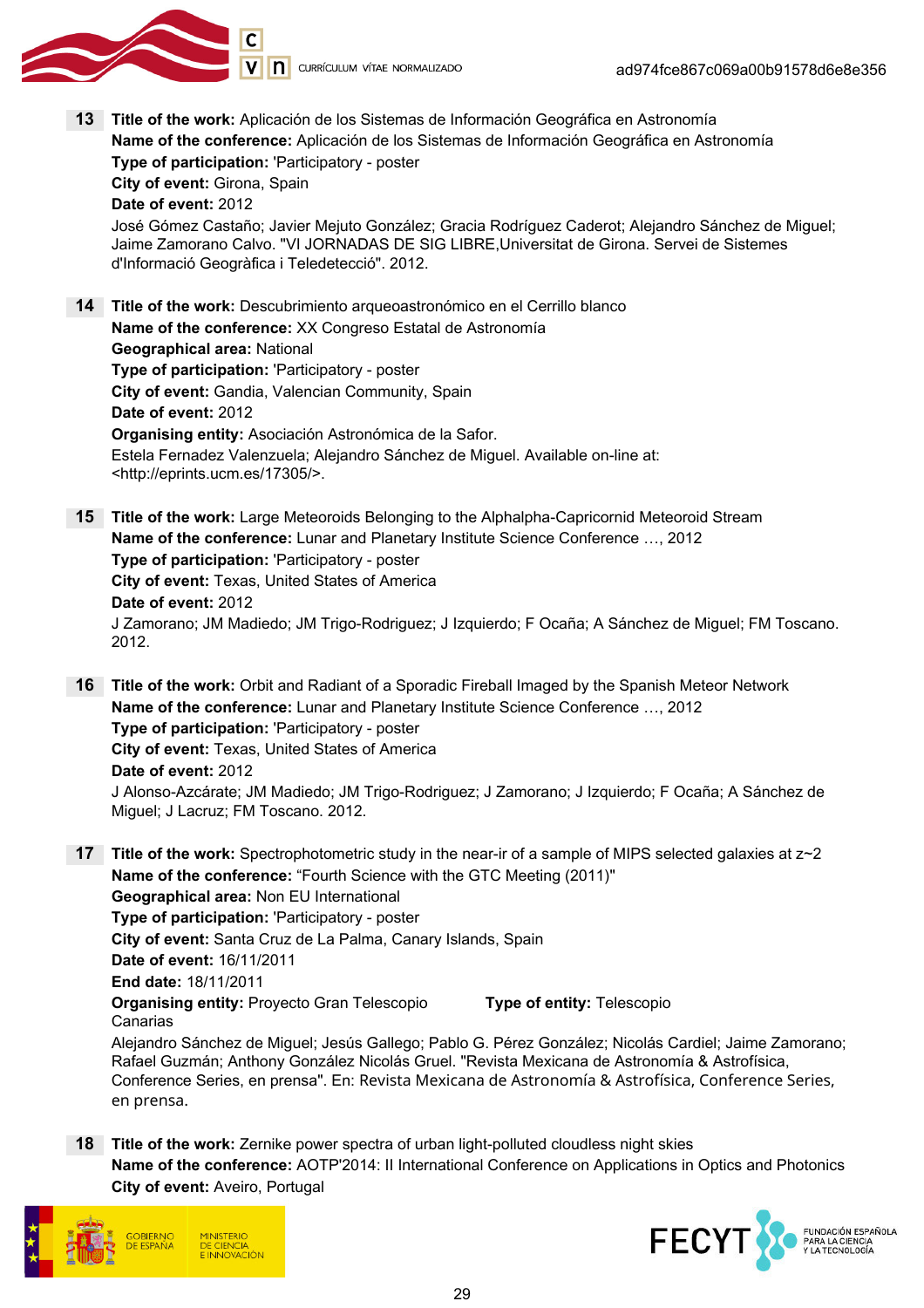

Date of event: 26/05/2011 End date: 30/05/2011 S. Bará; M. Nievas; A. Sánchez de Miguel; J. Zamorano.

19 Title of the work: El año internacional de la Astronomía en la Universidad complutense de Madri Name of the conference: Reunión científica de la Sociedad Española de Astronomía Type of event: Conference Geographical area: National Type of participation: 'Participatory - poster City of event: Madrid, Community of Madrid, Spain Date of event: 13/10/2010 End date: 17/10/2010 Organising entity: Sociedad Española de Astronomía J. Zamorano; D. Montes; M. Hernán-Obispo; A. Sánchez de Miguel. "Highlights of Spanish Astrophysics VI, en prensa". Available on-line at: <http://adsabs.harvard.edu/abs/2011hsa6.conf..863Z>. 20 Title of the work: Contaminación Lumínica en España: Evolución histórica y panorama actual Name of the conference: Reunión científica de la Sociedad Española de Astronomía Geographical area: National Type of participation: 'Participatory - poster City of event: Madrid, Community of Madrid, Spain Date of event: 13/10/2010 End date: 17/10/2010 Organising entity: Sociedad Española de Astronomía A. Sa?chez de Miguel; J. Zamorano; B. Pila-Díez; A. Gonzalez-Pérez J. Rubio-Jiménez."Highlights of Spanish Astrophysics VI, en prensa". 2013. Available on-line at: <http://eprints.ucm.es/12284/>. 21 Title of the work: Estudio espectroscópico en infrarrojo cercano de una muestra de galaxias con la formación estelar activa a z= 0.8, Name of the conference: Reunión científica de la Sociedad Española de Astronomía City of event: Madrid, Community of Madrid, Spain Date of event: 13/09/2010 End date: 17/09/2010 Organising entity: Sociedad Española de Astronomía Type of entity: Associations and Groups A. Sánchez de Miguel; J. Gallego; J. Zamorano; V. Villar; P.G. Pérez-Gonzaález G. Barro. "Highlights of Spanish Astrophysics VI, en prensa". Available on-line at: <http://adsabs.harvard.edu/abs/2011hsa6.conf..328S>. 22 Title of the work: Estudio piloto de galaxias con formación estelar a z=2 Name of the conference: Reunión científica de la Sociedad Española de Astronomía Type of participation: 'Participatory - poster City of event: Madrid, Community of Madrid, Spain Date of event: 13/09/2010 End date: 17/09/2010

Organising entity: Sociedad Española de Astronomía

Type of entity: Associations and Groups

J. Gallego; A. Sánchez de Miguel; P. G. Pérez-Gonzalez N. Cardiel. "Highlights of Spanish Astrophysics VI, en prensa". 2013. Available on-line at: <http://adsabs.harvard.edu/abs/2011hsa6.conf..381G>.

23 Title of the work: Retransmisiones desde el Observatorio UCM Name of the conference: VIII Reunión Científica de la Sociedad Española de Astronomía City of event: Madrid, Community of Madrid, Spain



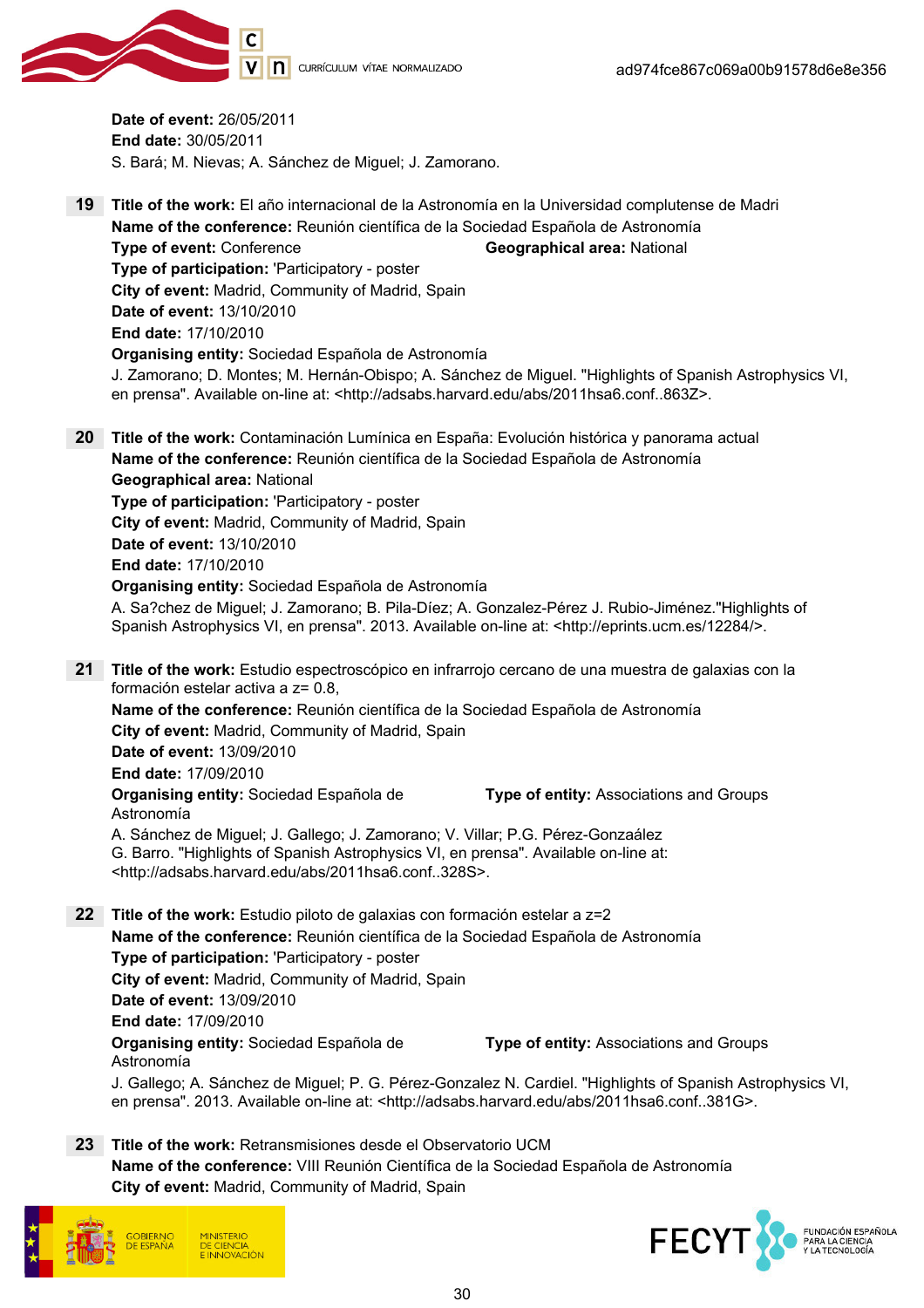

Date of event: 2010 Organising entity: Sociedad Española de Astronomía Type of entity: Associations and Groups David Montes; Alejandro Sánchez de Miguel; Jaime Zamorano; Jesús Gallego. Available on-line at: <http://pendientedemigracion.ucm.es/info/Astrof/users/dmg/papers/SEAVIII-Retransmisiones\_fv.pdf>.

- 24 Title of the work: Towards other earths. Perspectives and limitations in the ELT era Name of the conference: ESO-CAUP workshop City of event: Porto, Portugal Date of event: 19/10/2009 End date: 23/10/2009
- 25 Title of the work: Estimating the Age of Exoplanet's Host Stars by their Membership in Moving Groups and Young Associations

Name of the conference: Pathways Towards Habitable Planets City of event: Barcelona, Community of Madrid, Spain Date of event: 14/09/2009 End date: 18/09/2009

D Montes; JA Caballero; CJ Fernández-Rodríguez; LJ Alloza; S Bertrán de Lis; A Garrido-Rubio; R Greciano; JE Herranz-Luque; I Juárez-Martínez; E Manjavacas; F Ocaña; B Pila-Díez; A Sánchez de Miguel; CE Tapia-Ayuga. 430, San Francisco: Astronomical Society of the Pacific, p.507, 2010. Available on-line at: <http://adsabs.harvard.edu/abs/2010ASPC..430..507M>.

- 26 Title of the work: Pathways towards habitable planets City of event: Barcelona, Date of event: 14/09/2009 End date: 18/09/2009
- 27 Title of the work: Light pollution in Spain. An european perspective Name of the conference: Reunión científica de la Sociedad Española de Astronomía **Type of event:** Conference Geographical area: National Type of participation: 'Participatory - poster Reasons for participation: Review before acceptance

City of event: Santander, Date of event: 07/07/2008 End date: 11/07/2008 Organising entity: Sociedad Española de Astronomía Publication in conference proceedings: Yes

Type of entity: Associations and Groups

A. Sánchez de Miguel; J. Zamorano Calvo. "Highlights of Spanish Astrophysics V, en prensa". Available on-line at: <http://link.springer.com/chapter/10.1007/978-3-642-11250-8\_164>. ISBN 978-3-642-11249-2

28 Title of the work: GUAIX: The UCM Group of Extragalactic Astrophysics and Astronomical Instrumentation Name of the conference: Reunión científica de la Sociedad Española de Astronomía Geographical area: National Type of participation: 'Participatory - poster City of event: Santander, Community of Madrid, Spain Date of event: 07/07/2008 End date: 11/07/2008 Organising entity: Sociedad Española de Astronomía Type of entity: Associations and Groups



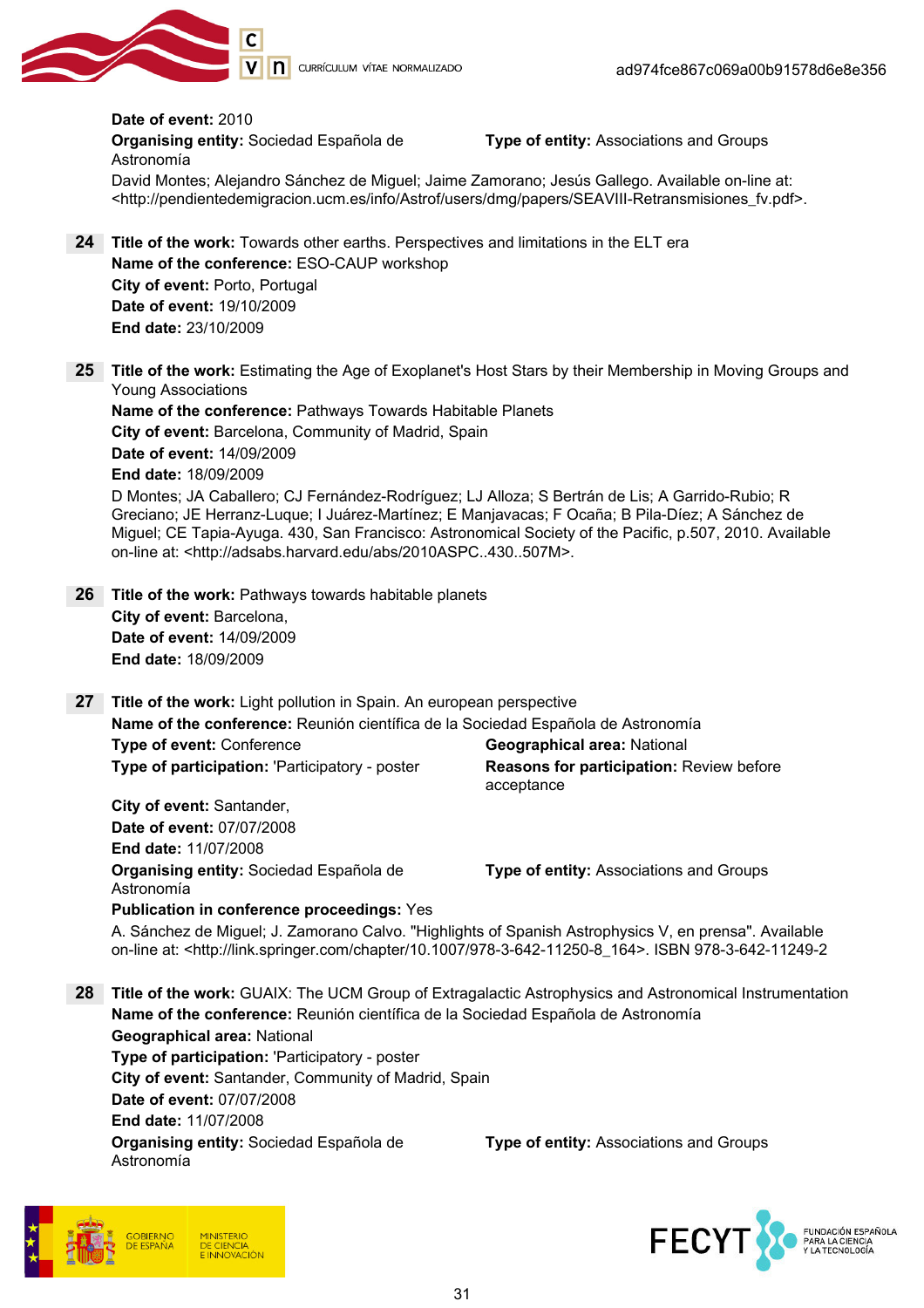

Gallego, J.; Cardiel, N.; Zamorano, J.; Gorgas, J.; Castillo-Morales, A.; Eliche-Moral, M. C.; Gil de Paz, A.; Pascual, S.; Pérez-González, P. G.; Guzmán, R.; Barro, G.; Díaz, C.; Espino, N.; Izquierdo, J.; Mármol-Queraltó, E.; Muñoz-Mateos, J. C.; Rodriguez, L.; Sánchez de Miguel, A.; Toloba, E.; Villar, V.; Abelleira, M."Highlights of Spanish Astrophysics V, Astrophysics and Space Science Proceedings,. Springer-Verlag Berlin Heidelberg". ., 2007. ISBN 978-3-642-11249-2

- 29 Title of the work: Actividades de la UCM por el AIA-IYA 2009 Name of the conference: III Reunión Nacional AIA-IYA 2009 Type of event: Workshop City of event: Granada, Community of Madrid, Spain Date of event: 14/01/2008 End date: 15/01/2008 Organising entity: Instituto de Astrofísica de Andalucía Type of entity: State agency Publication in conference proceedings: Yes Jaime Zamorano y Alejandro Sánchez de Miguel.
	- "http://www.astronomia2009.es/multimedia/IIIReunion/JaimeZamorano.ppt".
- 30 Title of the work: Difusión de la astronomía española en internet: estado y posibilidades para el IYA2009 Name of the conference: I Reunión Nacional AIA-IYA 2009 Type of event: Workshop City of event: Granada, Andalusia, Spain Date of event: 14/01/2008 End date: 15/01/2008 Organising entity: Instituto Astrofísica de Andalucia Alejandro Sánchez de Miguel. "http://www.iaa.es/IYA09/index.php/es/reuniones\_y\_congresos/ i\_reunion\_nacional\_aia\_iya2009/presentaciones". 2014.

31 Title of the work: Differential photometric study of the european light emission to the space. Name of the conference: Conferencia STARLIGHT: A common heritage proceedings, UNESCO 2008 Geographical area: Non EU International Type of participation: Participatory - oral communication City of event: La Palma, Canary Islands, Spain Date of event: 19/04/2007 End date: 20/04/2007 Organising entity: UNESCO Publication in conference proceedings: Yes With external admission assessment committee: Yes

A. Sánchez de Miguel. "STARLIGHT: A common heritage proceedings, UNESCO 2008,pags. 379- 383 , DL. TF836 2008 IAC". Available on-line at: <http://eprints.ucm.es/15121/>.

32 Title of the work: ISS nocturnal images as a scientific tool against Light Pollution: Flux calibration and colors

Name of the conference: X Reunión Científica de la Sociedad Española de Astronomía (SEA) City of event: Valencia, España, Date of event: 2007 Alejandro Sánchez de Miguel; Jaime Zamorano Calvo. "Highlights of Spanish Astrophysics VII(in press)".

33 Title of the work: "El Eclipse Perfecto" Name of the conference: XVII Congreso Estatal de Astronomía Geographical area: National



2007.

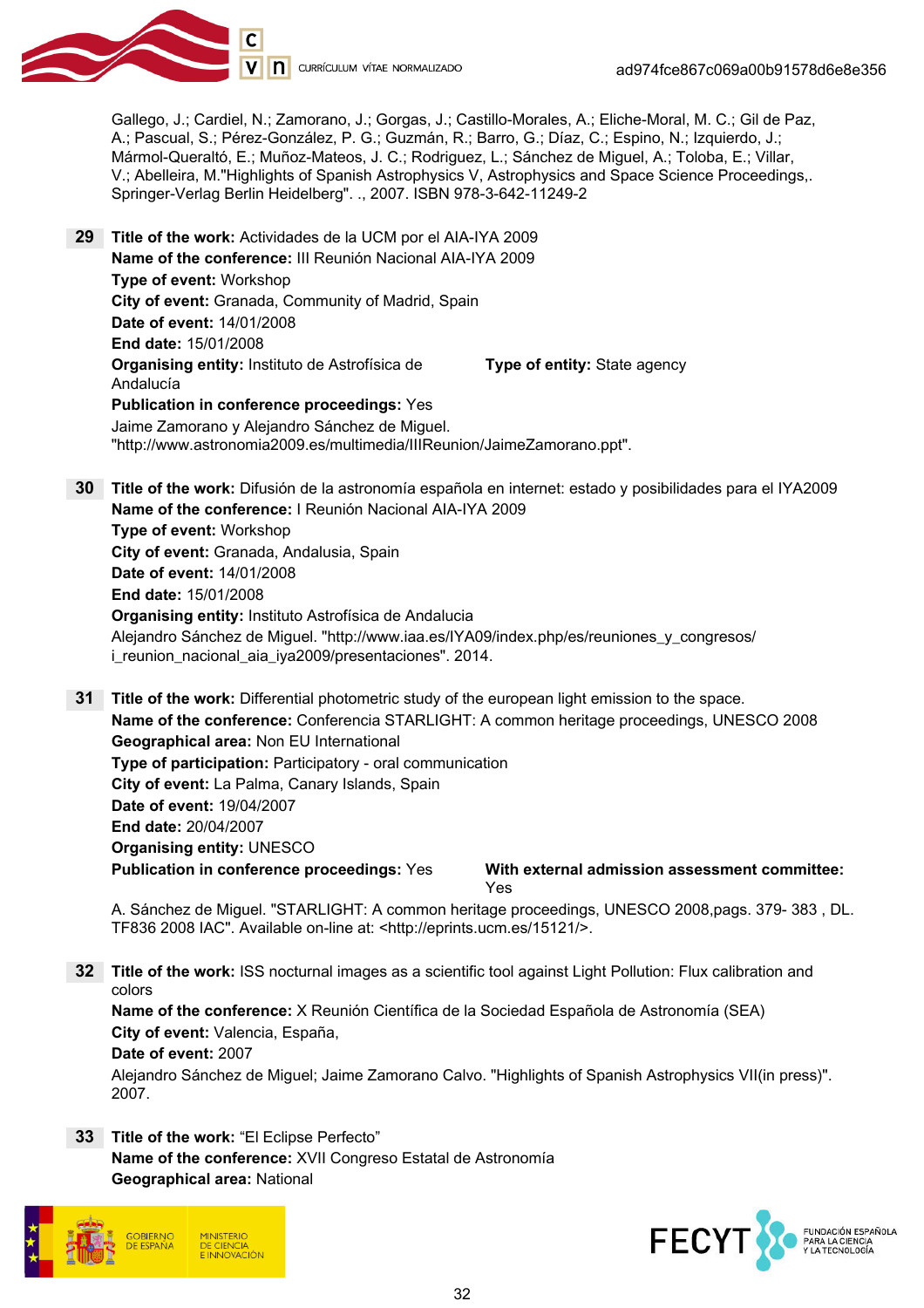Type of participation: Participatory - oral communication City of event: Santander, Date of event: 06/12/2006 End date: 10/12/2006 **Organising entity: Agrupacion Astronomica de** Cantabria Type of entity: Associations and Groups City organizing entity: Santander, Cantabria, Spain A. Sánchez de Miguel. J. Izquierdo. "No procede". 06/2010. 34 Title of the work: The ASAAF-UCM Proyect with PARTNeR Name of the conference: Primer Encuentro de la Radioastronomía Esp Type of participation: 'Participatory - poster City of event: Valencia, Community of Madrid, Spain Date of event: 09/05/2006 End date: 11/05/2006 Organising entity: Universitat de València Type of entity: University Publication in conference proceedings: Yes A. Sánchez de Miguel; C. Diaz; B. Pila Diez. "Conference proceedings – Primer Encuentro de la Radioastronomía Española 2006(2007),". 09/2011. ISBN 978-84-370-6754-4

- 35 Title of the work: A Fireball Produced by a Meteoroid Belonging to the Delta Aquilids Stream R Nieto; JM Madiedo; JL Ortiz; AJ Castro-Tirado; JM Trigo-Rodríguez; J Zamorano; J Izquierdo; F Ocaña; A Sánchez de Miguel; S Pastor; JA de los Reyes. 1719, pp. 1071. 2013.
- 36 Title of the work: Chelyabinsk and other February superfireballs Type of contribution: Scientific book or monograph S Zamora; A S{\'a}nchez de Miguel; F Ocana. "Highlights on Spanish Astrophysics IX, Proceedings of the XII Scientific Meeting of the Spanish Astronomical Society held on July 18-22, 2016, in Bilbao, Spain, ISBN 978-84-606-8760-3. S. Arribas, A. Alonso-Herrero, F. Figueras, C. Hern{\'a}ndez-Monteagudo, A. S{\'a}nchez-Lavega, S. P{\'e}rez-Hoyos (eds.), 2017, p. 578-578". pp. 578 - 578. 2017.
- **37 Title of the work:** Estimating all-sky night brightness maps from finite sets of SQM measurements Type of contribution: Scientific book or monograph V Tilve R{\'u}a; JF Ling; S Bar{\'a}; A S{\'a}nchez de Miguel; M Nievas; J Zamorano. "Highlights of Spanish Astrophysics VIII". pp. 874 - 874. 2015.
- 38 Title of the work: First results of the spatial and temporal variation of the night sky brightness in the surroundings of Valencia

#### Type of contribution: Scientific book or monograph

Enric Marco; A Morales Rubio; Jaime Zamorano; A S{\'a}nchez de Miguel. "Highlights on Spanish Astrophysics IX, Proceedings of the XII Scientific Meeting of the Spanish Astronomical Society held on July 18-22, 2016, in Bilbao, Spain, ISBN 978-84-606-8760-3. S. Arribas, A. Alonso-Herrero, F. Figueras, C. Hern{\'a}ndez-Monteagudo, A. S{\'a}nchez-Lavega, S. P{\'e}rez-Hoyos (eds.), 2017, p. 785-785". pp. 785 - 785. 2017.

39 Title of the work: Historical Superbolides

Type of contribution: Scientific book or monograph

A S{\'a}nchez de Miguel; S Zamora; F Oca{\~n}a; C Tapia; A de Burgos; G Herr{\'a}iz; M Petrova. "Highlights of Spanish Astrophysics VIII". pp. 658 - 658. 2015.



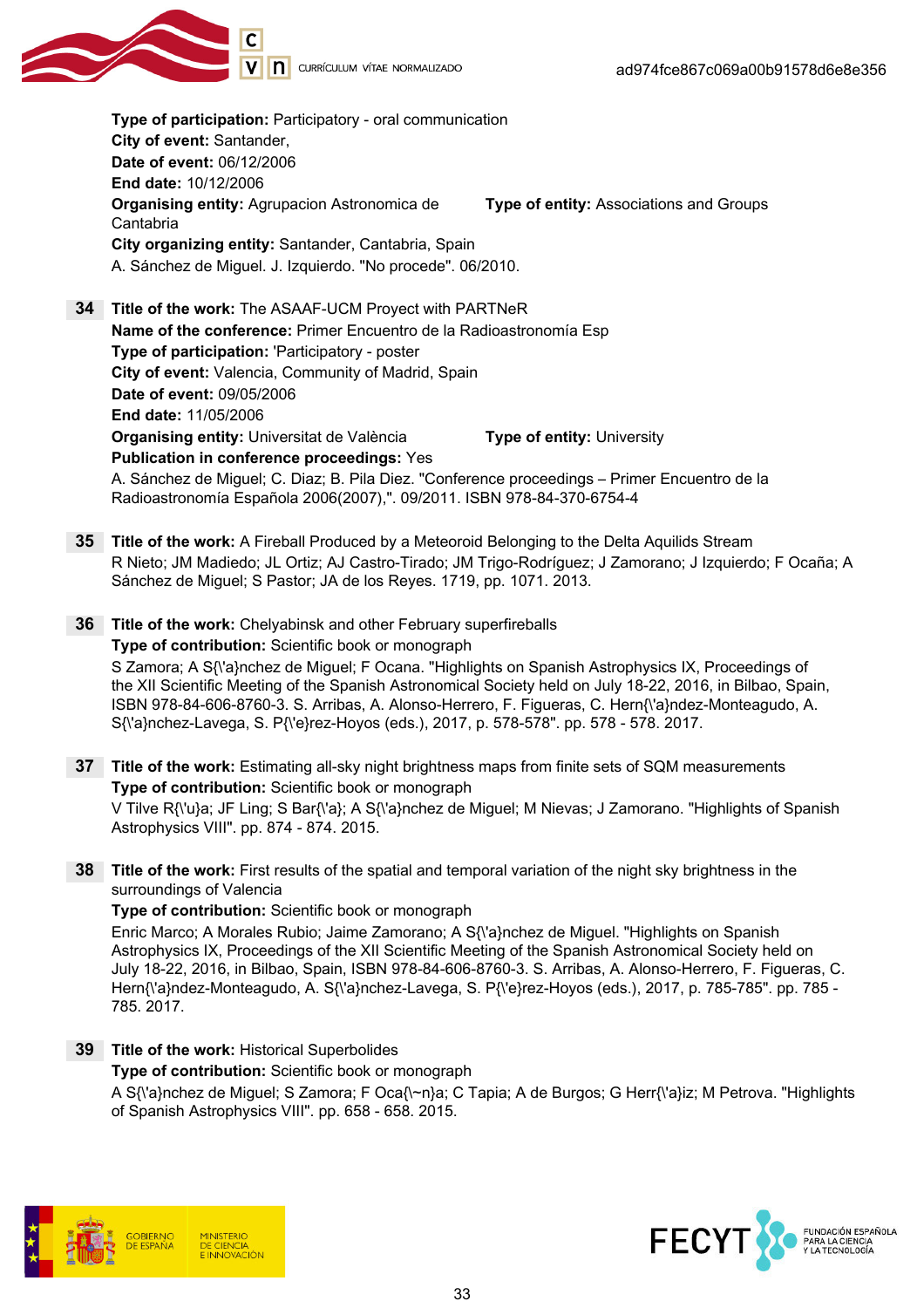

- 40 Title of the work: Light pollution from the ground, the air and the space Type of contribution: Scientific book or monograph A S{\'a}nchez de Miguel; J Zamorano; J G{\'o}mez Casta{\~n}o; M Aub{\'e}; S Bar{\'a}; J Gallego; CCM Kyba; D Lombra{\~n}a; M Nievas; S Pascual; others. "Highlights of Spanish Astrophysics VIII". pp. 872 - 872. 2015.
- 41 Title of the work: NIXNOX project: Dark skies of Spain Name of the conference: XI Scientific Meeting of the Spanish Astronomical Society City of event: Teruel, Aragon, Spain Organising entity: Sociedad Española de Astronomía Type of entity: Associations and Groups J. Zamorano; A. Sánchez de Miguel; Emilio Alfaro.
- 42 Title of the work: ORISON, A Stratospheric Project Type of contribution: Scientific book or monograph P Maier; JL Ortiz; A Sanchez de Miguel; JJ Lopez-Moreno; K Schindler; F Graf; J Wolf; T M{\"u}ller; R Duffard; L Berenguer Poblet; others. "European Planetary Science Congress". 11, 2017.
- 43 Title of the work: Preliminary Spectroscopic and Dynamical Analysis of an Earth-Grazer Fireball Observed on December 24, 2014

#### Type of contribution: Scientific book or monograph

A Moreno; JM Madiedo; J Zamorano; R Goncalves; F Esparteros; JM Trigo-Rodr{\'\i}guez; JL Ortiz; J Lacruz; J Aceituno; E De Guindos; others. "Lunar and Planetary Science Conference". 47, pp. 1088 - 1088. 2016.

44 Title of the work: STARS4ALL, a Light Pollution Awareness project

#### Type of contribution: Scientific book or monograph

J Zamorano; C Garc{\'\i}a; R Gonz{\'a}lez; C Tapia; A S{\'a}nchez de Miguel; S Pascual; E Gonz{\'a}lez; J Gallego; P Picazo; J Izquierdo; others. "Highlights on Spanish Astrophysics IX, Proceedings of the XII Scientific Meeting of the Spanish Astronomical Society held on July 18-22, 2016, in Bilbao, Spain, ISBN 978-84-606-8760-3. S. Arribas, A. Alonso-Herrero, F. Figueras, C. Hern{\'a}ndez-Monteagudo, A. S{\'a}nchez-Lavega, S. P{\'e}rez-Hoyos (eds.), 2017, p. 780-783". pp. 780 - 783. 2017.

45 Title of the work: The 2011 Giacobinid Outburst: Meteoroid Flux Determination and Orbital Data by Using Video Imagery from the Spanish Fireball Network

Name of the conference: Lunar and Planetary Institute Science Conference …, 2012

#### Type of participation: 'Participatory - poster

JM Trigo-Rodriguez; JM Madiedo; J Cortés; J Dergham; P Pujols; JL Ortiz; AJ Castro-Tirado; J Alonso-Azcárate; J Zamorano; J Izquierdo; F Ocaña; A Sánchez de Miguel; M Tapia; FJ Martín-Torres; J Lacruz; D Rodríguez; F Pruneda; A Oliva; J Pastor-Erades.

46 Title of the work: The 2016 Quadrantids Balloon-Borne Mission Over Spain: Full HD and Colour Videorecording

#### Type of contribution: Scientific book or monograph

A S{\'a}nchez de Miguel; F Oca{\~n}a; CE Tapia Ayuga; JM Madiedo; J Zamorano; J Izquierdo; MA G{\'o}mez S{\'a}nchez-Tirado; F Ortu{\~n}o; D Mayo; R Raya; others. "Lunar and Planetary Science Conference". 47, pp. 2637 - 2637. 2016.

47 Title of the work: UCM Meteor and Fireball Research group: Results 2012--2014 Type of contribution: Scientific book or monograph

F Oca{\~n}a; A S{\'a}nchez de Miguel; J Zamorano; J Izquierdo; S Pascual; MF Palos; S Or{\'e}; G Rodr{\'\i}guez-Coira; S Zamora; C Lorenzo; others. "Highlights of Spanish Astrophysics VIII". pp. 656 - 656. 2015.



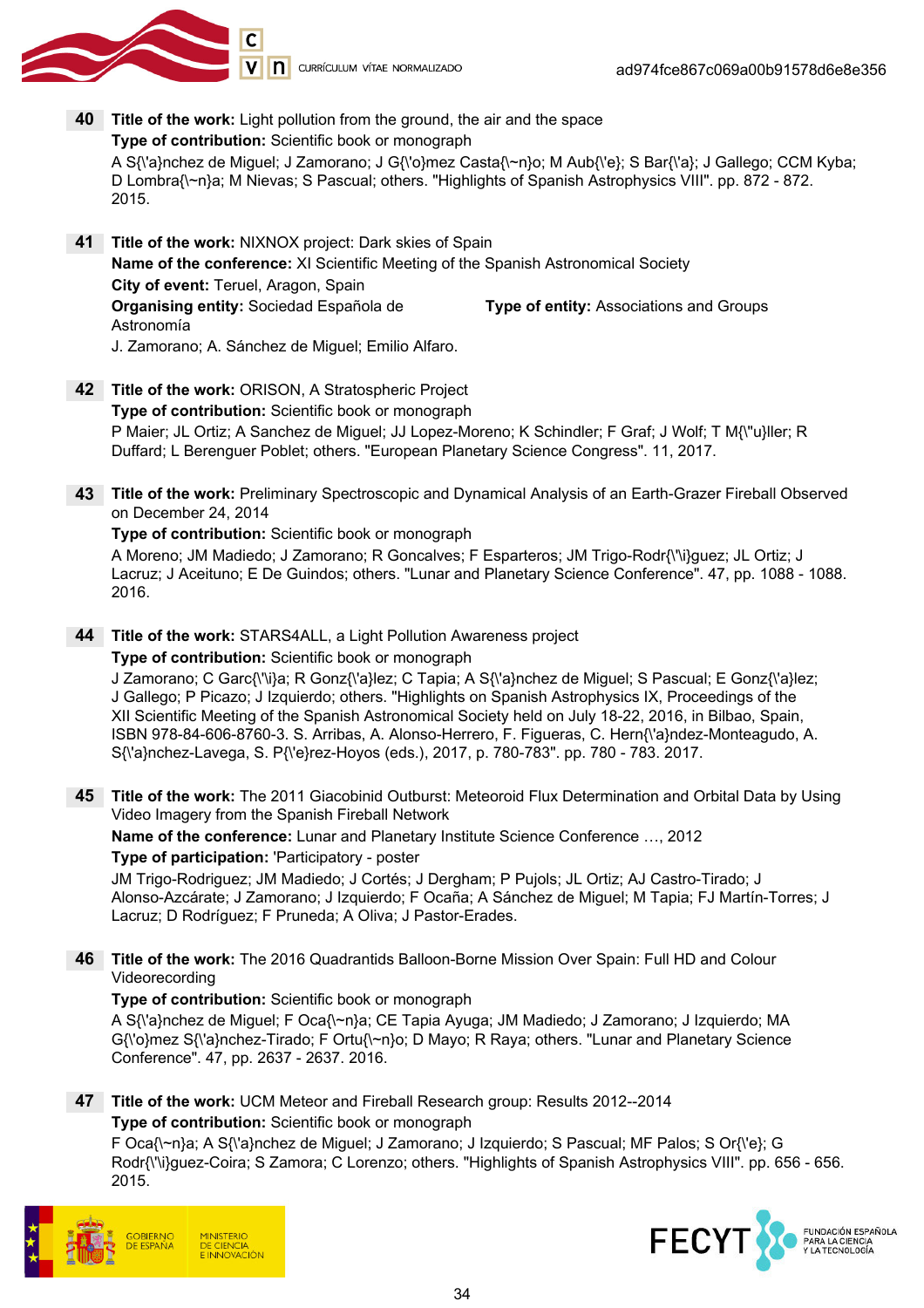

#### Works submitted to national or international seminars, workshops and/or courses

- 1 Title of the work: Light Pollution Studies at Universidad Complutense de Madrid Name of the event: COST Action Loss of the Night. Intercomparison Meeting City of event: Madrid, Community of Madrid, Spain Date of event: 25/07/2014 End date: 27/07/2014 Organising entity: Dep. Astrofísica y CC. de la Atmósfera UCM **Type of entity: University Department** City organizing entity: Madrid, Community of Madrid, Spain J. Zamorano; A. Sánchez de Miguel.
- 2 Title of the work: Contaminación Lumínica y consumo eléctrico: el alumbrado exterior en España y Europa Name of the event: CONTAMINACIÓN LUMÍNICA: EL LADO OSCURO DE LA LUZ. City of event: Murcia, Community of Madrid, Spain Date of event: 15/04/2011 End date: 15/04/2011 **Organising entity:** Universidad de Murcia **Type of entity: University** Available on-line at: <http://tv.um.es/video?id=23931&cod=a1>.
- 3 Title of the work: Estudio fotométrico diferencial de la emisión luminosa al espacio por parte de los países de Europa occidental Name of the event: 2º Workshop ASTROCAM: Jóvenes Astrofísicos de la Comunidad de Madrid Date of event: 19/07/2007 End date: 21/07/2007 Organising entity: Universidad Europea de Madrid Type of entity: University Alejandro Sánchez de Miguel.
- 4 Title of the work: Experiencias en el PARTNeR-ASAAF-UCM Name of the event: 2º Workshop ASTROCAM: Jóvenes Astrofísicos de la Comunidad de Madrid Date of event: 19/07/2007 End date: 21/07/2007 Organising entity: Universidad Europea de Madrid Type of entity: University Cristina Díaz López; Alejandro Sánchez de Miguel.
- 5 Title of the work: Técnicas de observación, localización y consejos de Observación Name of the event: V Cursos de Astrofísica en Sigüenza Type of event: Course Reasons for participation: Upon invitation City of event: Sigüenza, Castile-La Mancha, Spain Date of event: 16/07/2007 End date: 20/07/2007 Organising entity: Universidad de Alcalá Type of entity: University



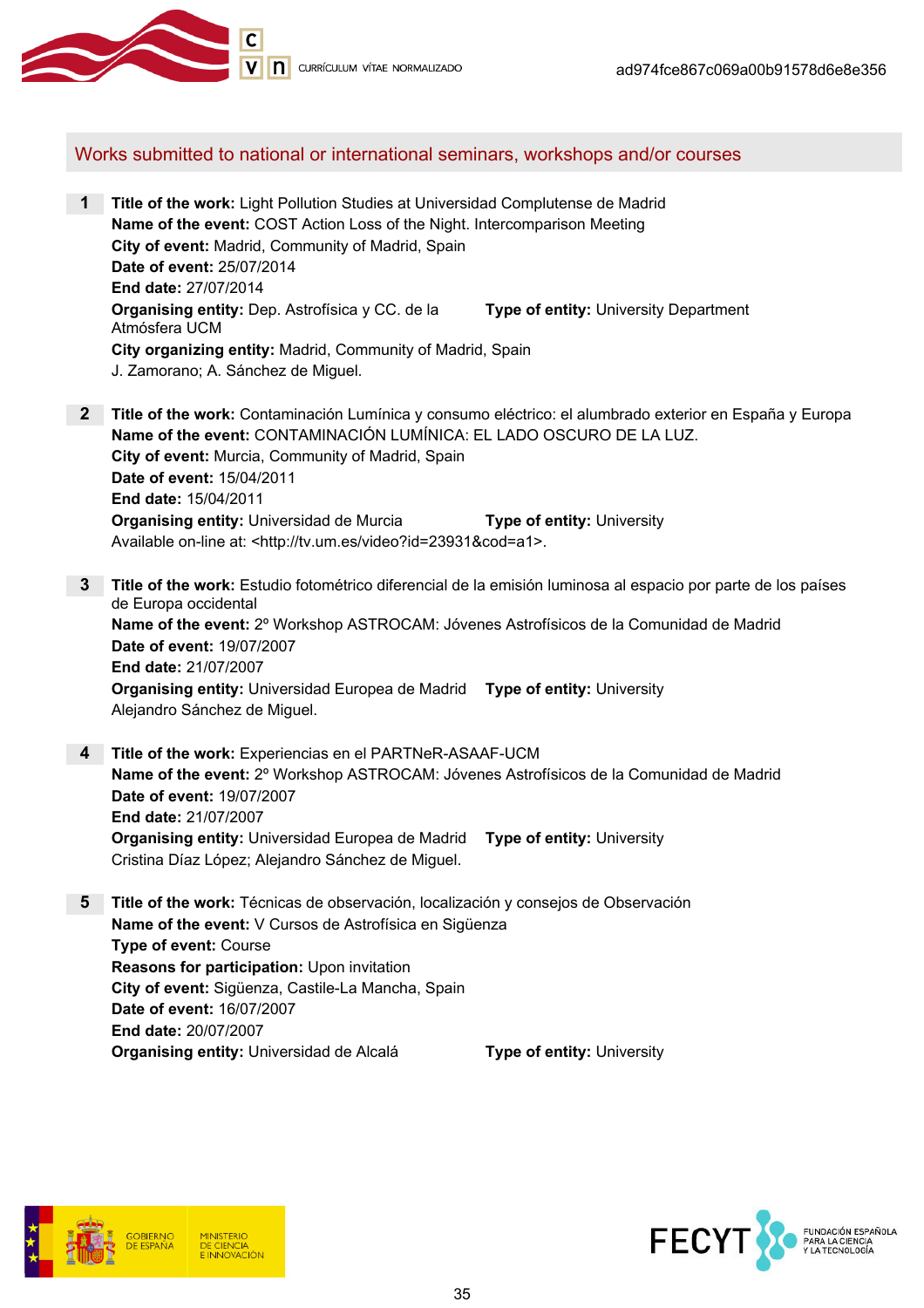

### Other dissemination activities

1 Title of the work: Cities at Night Name of the event: Noche de los investigadores Type of event: Fairs and exhibitions City of event: Granada, Andalusia, Spain Date of event: 29/10/2018 Organising entity: Instituto de Astrofísica de Andalucía -CSIC

Type of entity: R&D Centre

- **2** Title of the work: Cities at night Neue Nachtlandkarte der Erde Name of the event: Radio interview Type of event: Media interviews City of event: Madrid, Community of Madrid, Spain Date of event: 12/01/2015 Organising entity: BR2 City organizing entity: Madrid, Spain Stephanie Eichler; Alejandro Alejandro Sánchez de Miguel. (Spain): Available on-line at: <http://www.br.de/ radio/bayern2/wissen/iq-wissenschaft-und-forschung/hirntod-lichtverschmutzung-arzneimittel-100.html>.
- **3** Title of the work: Space Station Sharper Images of Earth at Night Crowdsourced For Science Name of the event: Interview Type of event: Media interviews City of event: United States of America Date of event: 14/08/2014 Organising entity: National Aeronautics and Space Administration (NASA) (United States of America): Available on-line at: <http://www.nasa.gov/mission\_pages/station/research/news/crowdsourcing\_night\_images/#.VWyWcend\_eR>.
- 4 Title of the work: Un atlas de imágenes nocturnas de la Tierra **Type of event:** Media interviews **Geographical area:** National City of event: Spain Date of event: 11/07/2014 En: El Mundo. (Spain): Unidad Editorial Internet, S.L., 11/07/2014. Available on-line at: <http://www.elmundo.es/ciencia/2014/07/11/53bd2ab222601db2118b458c.html>. ISSN 1576-6969
- **5** Title of the work: Q& A with Alejandro Sanchez Date of event: 2014 En: NIGHTSCAPE. (United States of America): Available on-line at: <http://www.darksky.org/assets/documents/Nightscape/IDA\_April2015\_LowRes.pdf>.
- **6** Title of the work: España a Ras de Cielo Name of the event: Entrevista Type of event: Media interviews City of event: Madrid, Community of Madrid, Spain Date of event: 22/10/2013 Organising entity: ENTE PUBLICO RADIO TELEVISION ESPAÑOLA, S.A. Available on-line at: <http://www.rtve.es/alacarta/videos/espana-a-ras-de-cielo/espana-ras-cielo-espana-noche/2053534/>.



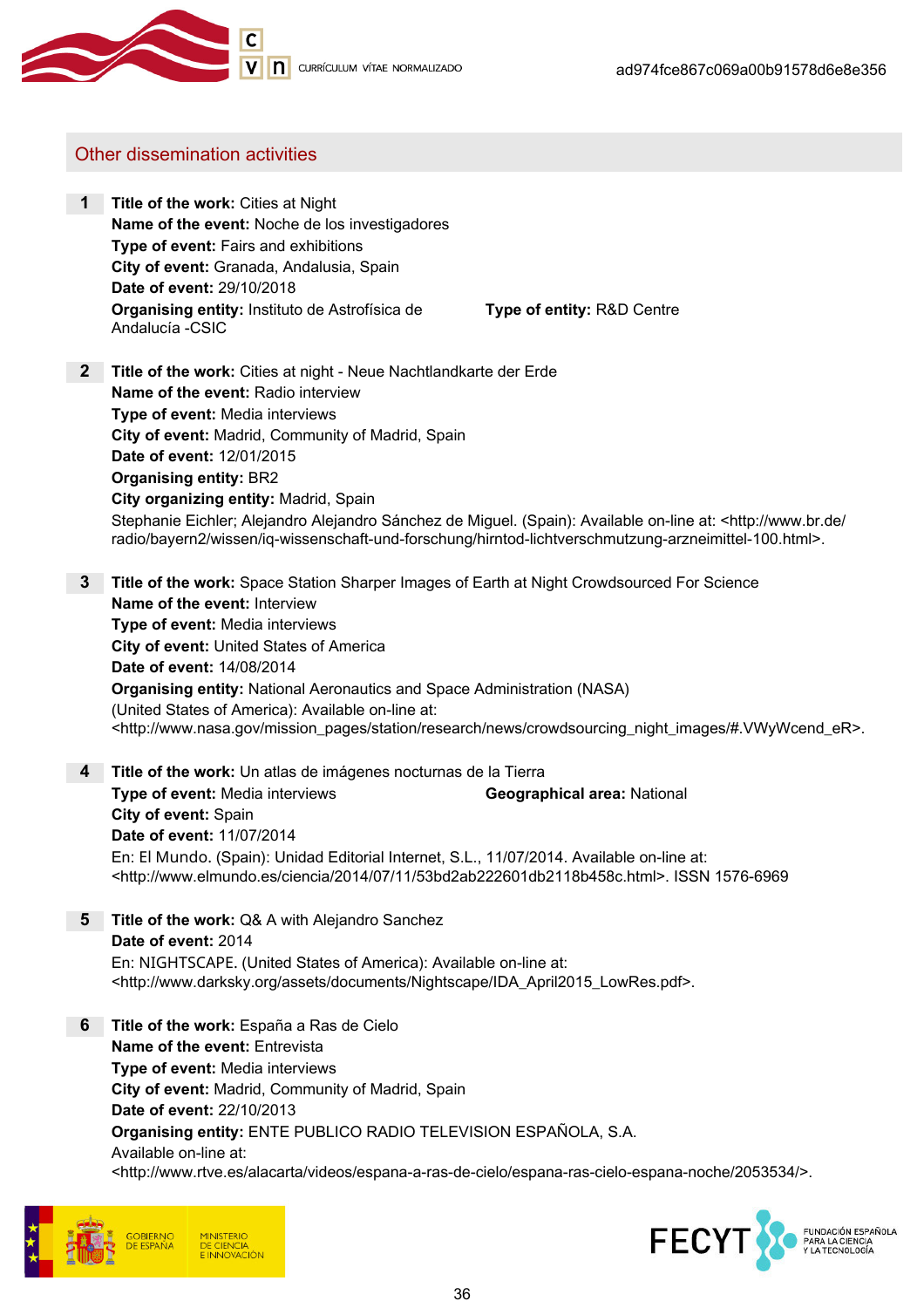V n currículum vítae normalizado

- 7 Title of the work: Meteoritos en España: así cayó el bólido que iluminó Madrid en julio de 2012 Name of the event: Entrevista Type of event: Media interviews Reasons for participation: Upon invitation City of event: Madrid, Community of Madrid, Spain Date of event: 18/02/2013 **Organising entity:** Diario El Mundo Type of entity: Business Available on-line at: <http://www.elmundo.es/elmundo/2013/02/18/ciencia/1361195803.html>. 8 Title of the work: Para Todos La 2 - Debate: Contaminación lumínica Type of event: Media interviews City of event: Barcelona, Community of Madrid, Spain Date of event: 21/12/2012 Organising entity: ENTE PUBLICO RADIO TELEVISION ESPAÑOLA, S.A. City organizing entity: Bareclona, Community of Madrid, Spain Available on-line at: <http://www.rtve.es/alacarta/videos/para-todos-la-2/para-todos-2-debatecontaminacion-luminica/1532916/>. 9 Title of the work: Por el derecho a ver las estrellas Name of the event: Informativo Type of event: Media interviews City of event: Madrid, Community of Madrid, Spain Date of event: 17/12/2012 Organising entity: ANTENA 3 TELEVISION Available on-line at: <http://www.antena3.com/especiales/noticias/ciencia/hazte-eco/-informativo/derechover-estrellas\_2012121400226.html>. 10 Title of the work: Se acercan las famosas 'lágrimas de San Lorenzo' Name of the event: Entrevista Type of event: Media interviews City of event: Madrid, Community of Madrid, Spain Date of event: 11/08/2012 Organising entity: ENTE PUBLICO RADIO TELEVISION ESPAÑOLA, S.A. Available on-line at: <http://www.rtve.es/noticias/20120808/perseidas/555322.shtml>. 11 Title of the work: La observación del cielo nocturno Name of the event: Sobre la mesa - La observación del cielo nocturno Type of event: Media interviews Date of event: 24/07/2012 Organising entity: RADIO NACIONAL DE ESPAÑA, S.A. Available on-line at: <http://www.rtve.es/alacarta/audios/sobre-la-mesa/sobre-mesa-observacion-del-cielonocturno-24-07-12/1489520/>. 12 Title of the work: Sobre la mesa - Campus científicos de verano para acercar la Universidad a los estudiantes de Bachillerato Type of event: Media interviews
	- Date of event: 30/05/2012

Organising entity: RADIO NACIONAL DE ESPAÑA, S.A.

Available on-line at: <http://www.rtve.es/alacarta/audios/sobre-la-mesa/sobre-mesa-campus-cientificosverano-para-acercar-universidad-estudiantes-bachillerato-30-05-12/1423759/>.



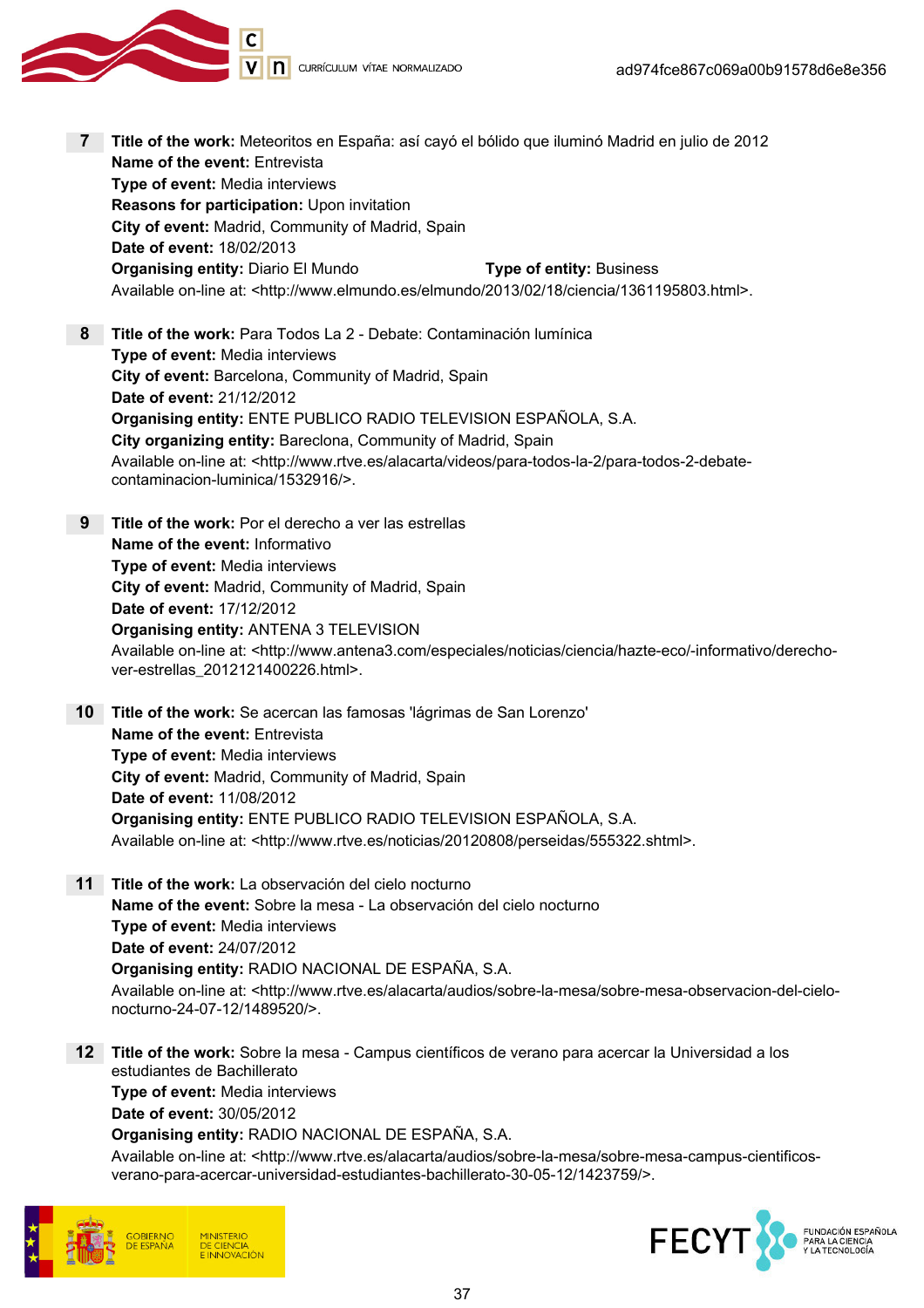

- 13 Title of the work: Expedición UCM: Eclipse total Australia 2012 Name of the event: Expedición UCM Type of event: Expedición Científica/Retransmisión City of event: Australia Date of event: 2012 Alejandro Sánchez de Miguel; Jaime Izquierdo; Jaime Zamorano Calvo. (Australia): Available on-line at: <http://eclipseucm.blogspot.com.es/>.
- 14 Title of the work: Informe Semanal: La factura energética Type of event: Media interviews City of event: Madrid, Community of Madrid, Spain Date of event: 12/03/2011 Organising entity: TELEVISION ESPAÑOLA, S.A. Available on-line at: <http://www.rtve.es/alacarta/videos/informe-semanal/informe-semanal-factura-energetica/1043697/>.
- 15 Title of the work: El alumbrado público español es el de mayor gasto eléctrico de Europa Type of event: Media interviews Date of event: 04/03/2011 Organising entity: Fundación Eroski Type of entity: Foundation Available on-line at: <http://www.consumer.es/web/es/medio\_ambiente/2011/03/04/199322.php>.
- 16 Title of the work: El alumbrado público español es el de mayor gasto de Europa Type of event: Media interviews Reasons for participation: Upon invitation Date of event: 03/03/2011 Organising entity: AGENCIA EFE, S.A. Available on-line at: <http://www.elmundo.es/elmundo/2011/03/03/economia/1299179578.html>.
- 17 Title of the work: Contaminación lumínica en España Type of event: Media interviews Date of event: 03/12/2010 Organising entity: Fundación EROSKI Available on-line at: <http://www.consumer.es/web/es/medio\_ambiente/energia\_y\_ciencia/2010/12/02/197418.php>.
- 18 Title of the work: De Europa al cielo: Un paseo por la luna De la Noche de los investigadores 2010 Name of the event: Noche de los investigadores Type of event: Fairs and exhibitions City of event: Madrid, Community of Madrid, Spain Date of event: 24/09/2010 Organising entity: Universidad Complutense de Madrid Type of entity: University Available on-line at: <http://www.madrimasd.org/lanochedelosinvestigadores2010/2010/06/de-europa-al-
- 19 Title of the work: Expedición UCM: Eclipse total Isla de Pascua 2010 Name of the event: Expedición UCM Type of event: Expedición científica/retransmisión City of event: Chile



cielo-un-paseo-por-la-luna/>.

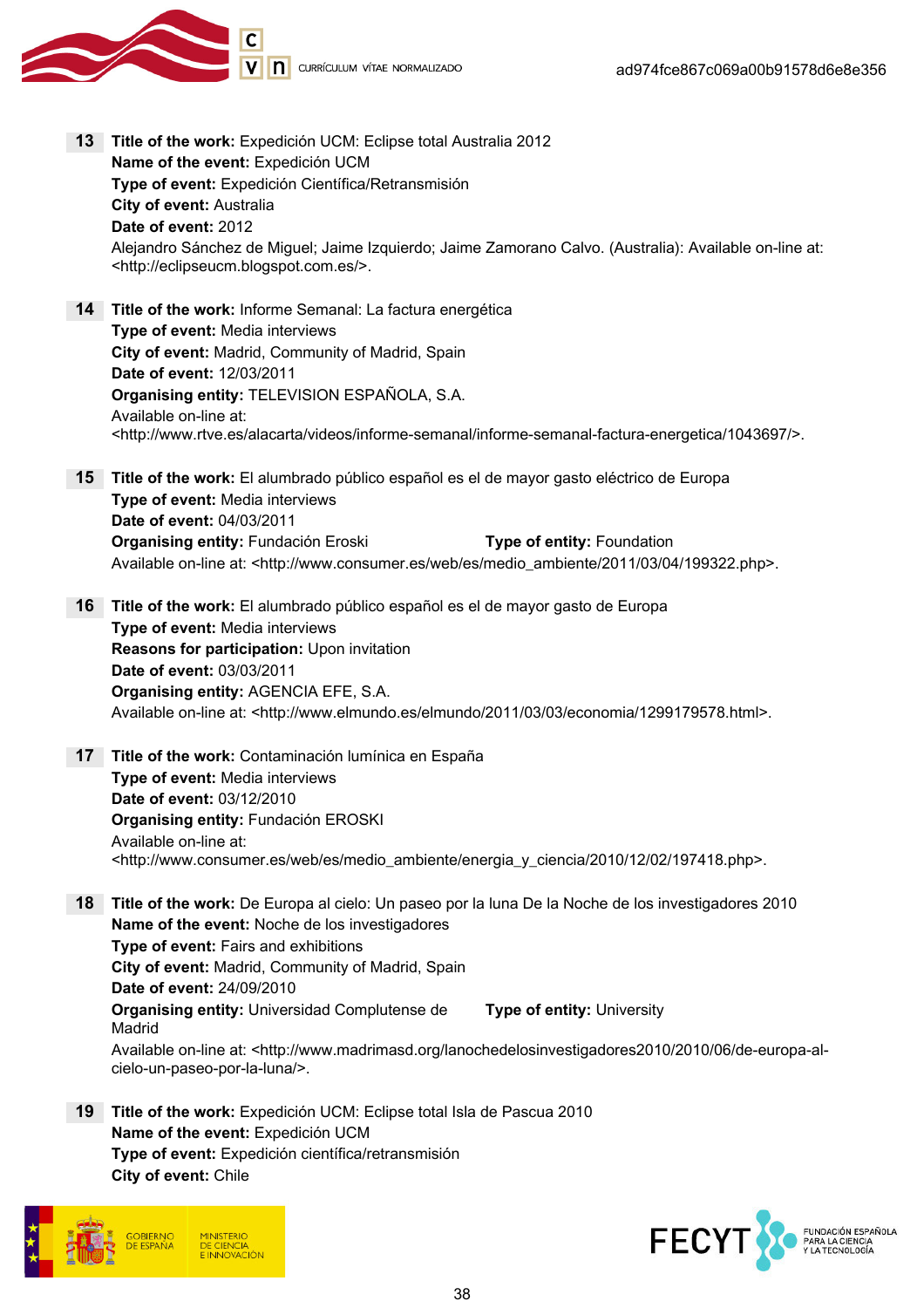

#### Date of event: 2010

Miquel Serra Ricart; Jesús Gallego Maestro; Juan Carlos Casado; Jaime Zamorano; Alejandro Sánchez de Miguel; Jaime Izquierdo. Available on-line at: <http://eclipseucm.blogspot.com.es/>.

- 20 Title of the work: "España gasta 450 millones de euros en alumbrado público, casi el doble que Alemania" Type of event: Media interviews Date of event: 26/09/2009 Organising entity: Fundación EROSKI Available on-line at: <http://www.consumer.es/web/es/medio\_ambiente/energia\_y\_ciencia/2009/09/26/188242.php>.
- 21 Title of the work: Informe semanal Hijos de las estrellas Name of the event: Informativo Type of event: Media interviews City of event: Borobia, Community of Madrid, Spain Date of event: 15/08/2009 Organising entity: TELEVISION ESPAÑOLA, S.A. Available on-line at: <http://www.rtve.es/alacarta/videos/informe-semanal/informe-semanal-hijos-estrellas/567531/>.
- 22 Title of the work: Observación astronómica Ruta Quetzal 2009 Name of the event: Ruta Quetzal BBVA Type of event: Fairs and exhibitions City of event: Lozoya, Community of Madrid, Spain Date of event: 17/07/2009 Organising entity: MINISTERIO DE ASUNTOS EXTERIORES

23 Title of the work: Expedición UCM: Eclipse total China 2008 Name of the event: Expedición UCM Type of event: Expedición cientifica/retransmisión City of event: China Date of event: 2008 Organising entity: Departamento de Física de la Tierra, Astronomía y Astrofísica II (UCM) Type of entity: University Department Alejandro Sánchez de Miguel; Jaime Izquiero; Jaime Zamorano.

- 24 Title of the work: Expedición UCM: Eclipse total Libia 2006 Name of the event: Expedición UCM Type of event: Expedición científica/retransmisión City of event: Libya Date of event: 2006 Organising entity: Departamento de Física de la Tierra, Astronomía y Astrofísica II (UCM) Type of entity: University Department City organizing entity: Madrid, Community of Madrid, Spain Jaime Zamorano Calvo; Jaime Izquierdo; Jesús Gallego Maestro; Alejandro Sánchez de Miguel. "CD. Expedición UCM Libia". Available on-line at: <http://eclipseucm.blogspot.com.es/>.
- 25 Title of the work: Retransmisión del Eclipse Anular de Sol 2005 Name of the event: Eclipse Anular 2005 Type of event: Retransmisiones City of event: Madrid, Community of Madrid, Spain



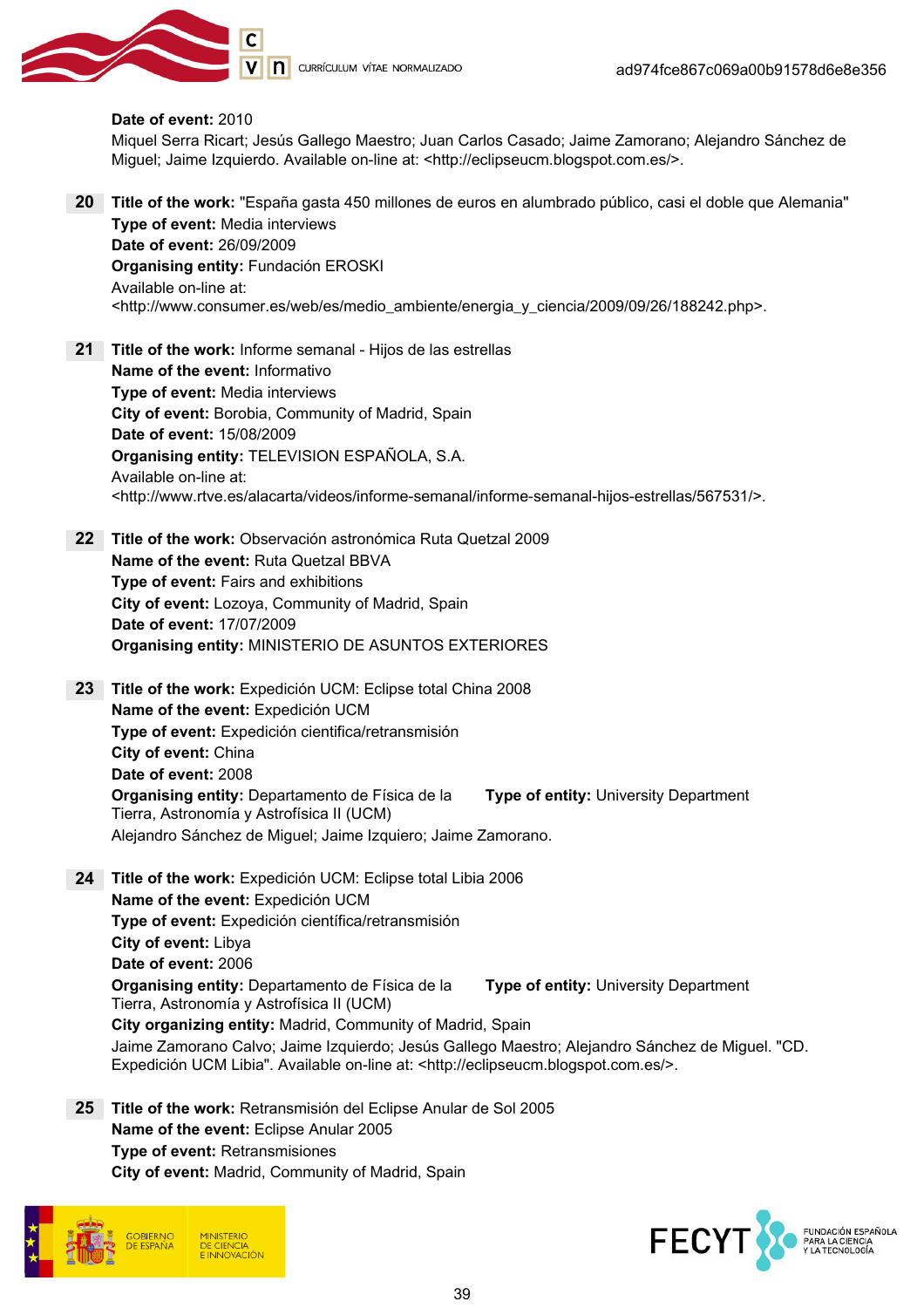

Date of event: 03/10/2005 Organising entity: Departamento de Física de la Tierra, Astronomía y Astrofísica II (UCM) Type of entity: University Department City organizing entity: Madrid, Community of Madrid, Spain Alejandro Sánchez de Miguel; David Montes; Jaime Zamorano; Jesús Gallego Maestro. 26 Title of the work: Todo lo que quiso saber de los Agujeros negros y nadie le explicó Name of the event: Astronómico Astromartos 2005 Type of event: Conferences given City of event: Martos, Community of Madrid, Spain Date of event: 02/08/2005 Organising entity: Asociación AstroMartos Type of entity: Associations and Groups 27 Title of the work: Taller de Astronomía: "Preparando el próximo Eclipse Anular", "Buscando OBNIs (Objetos Brillantes no identificados)" y "El Sol en una caja" Name of the event: VI Feria Madrid por la Ciencia Type of event: Fairs and exhibitions Reasons for participation: Upon invitation City of event: Madrid, Community of Madrid, Spain Date of event: 2005 Organising entity: Comunidad de Madrid Type of entity: Gobierno Autonomico City organizing entity: Madrid, EUGENIA GONZÁLEZ DE LA ROCHA DE LA ROCHA; ROSA MECHA; JAVIER MEJUTO GONZÁLEZ; SERGIO VELASCO MUÑOZ; ALEJANDRO SÁNCHEZ DE MIGUEL. "Buscando OBNI (objetos brillantes no identificados); Electricidad y magnetismo, la unión que permite la levitación; Cartografía magnética cerebral; Einstein y el movimiento browniano. ¿Quieres contar moléculas?". Available on-line at: <http://www.madrimasd.org/cienciaysociedad/feria/publicaciones/Feria6/3/Univ\_Complutense.pdf>. 28 Title of the work: Retransmisión Transito de Venus 2004 Name of the event: Retransmisión Transito de Venus Type of event: Retransmisiones City of event: Madrid, Community of Madrid, Spain Date of event: 04/06/2004 Organising entity: Departamento de Física de la Tierra, Astronomía y Astrofísica II (UCM) Type of entity: University Department City organizing entity: Madrid, Community of Madrid, Spain Alejandro Sánchez de Miguel; David Montes; Jesús Gallego; Jaime Zamorano. 29 Title of the work: Como hacer un espectrografo visual (y otras curiosidades) Name of the event: Astrored Starparty Type of event: Conferences given City of event: Borobia, Castile and León, Spain Date of event: 17/08/2002 30 Title of the work: Contaminación lumínica

Name of the event: Campus Pary14 Type of event: Conferences given City of event: Valencia, Community of Madrid, Spain Organising entity: ASOCIACION E3 FUTURA City organizing entity: Valencia, Community of Madrid, Spain Alejandro Sánchez de Miguel.



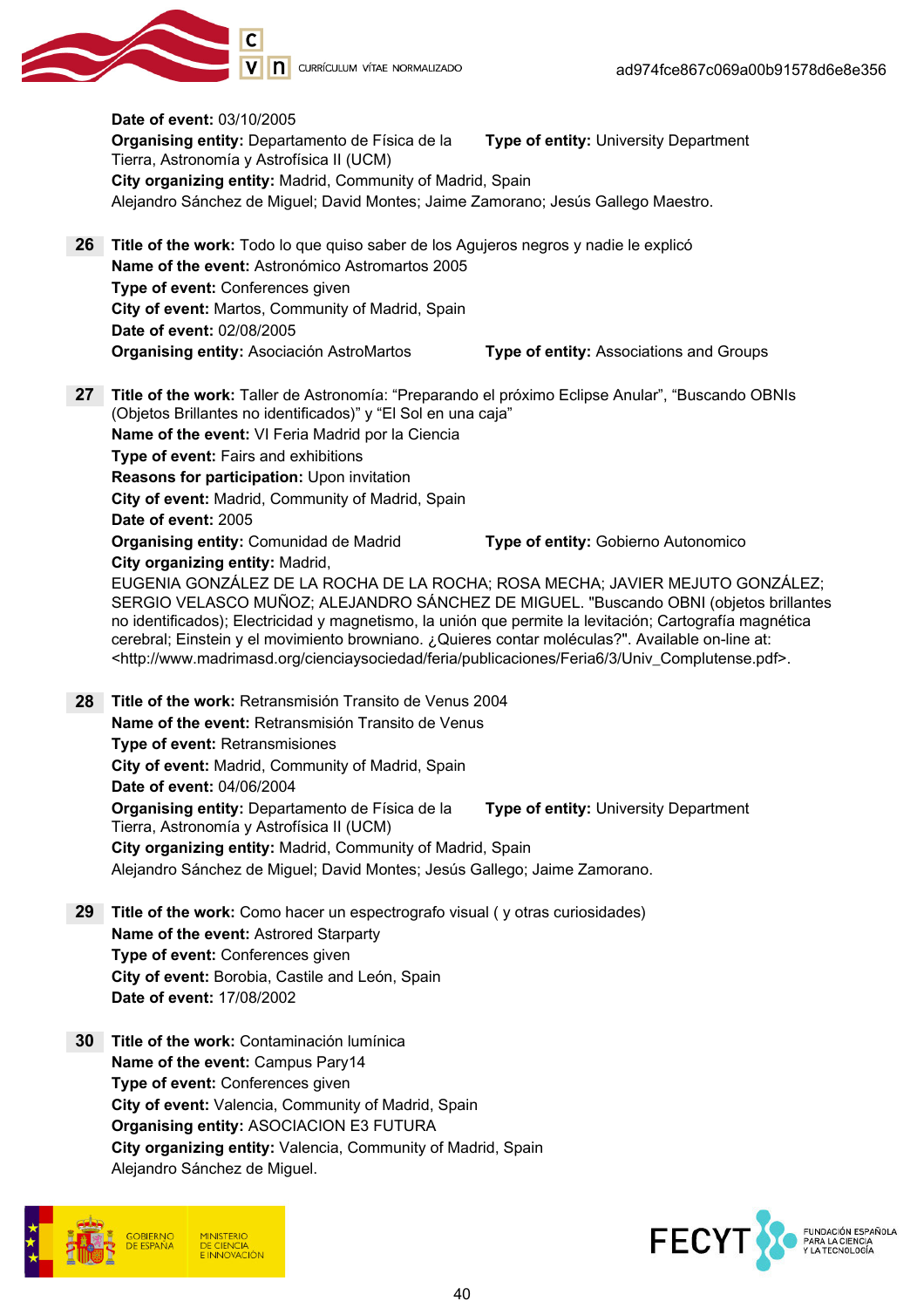

31 Title of the work: Observaciones Solares Name of the event: Programa de Campus Científicos de Verano 2011 City of event: Madrid, Community of Madrid, Spain Organising entity: Universidad Complutense de Madrid Type of entity: University Available on-line at: <http://www.campusmoncloa.es/es/noticias/nuevo-blog-de-los-campus-cientificos-de-verano-2011/117/>.

## R&D management and participation in scientific committees

#### Scientific, technical and/or assessment committees

- 1 Committee title: Comisión Pro-AM Primary (UNESCO code): 210000 - Astronomy & Astrophysics Affiliation entity: Sociedad Española de Astronomía Start-End date: 2009 - 2011
- 2 Committee title: Scientific commite Stars4all fundation Start date: 2018

#### Organization of R&D activities

- 1 Title of the activity: COST Action Loss of the Night. Intercomparison Meeting Type of activity: technical **Geographical area:** European Union City convening entity: Madrid, Community of Madrid, Spain **Start-End date: 23/07/2014 - 25/07/2014 Duration: 3 days**
- 2 Title of the activity: VII Reunión científica de la Sociedad Española de Astronomía **Type of activity:** Congreso Geographical area: National Convening entity: Sociedad Española de Astronomía Type of entity: Associations and Groups City convening entity: Madrid, Community of Madrid, Spain Type of participation: Organiser Start date: 2010 Case Contractor: 5 days
- 3 Title of the activity: XIX Congreso Estatal de Astronomía **Type of activity:** Congreso **Geographical area:** National City of event: Madrid, Community of Madrid, Spain Convening entity: Asociación de Astrónomos Aficionados - UCM City convening entity: Madrid, Community of Madrid, Spain Type of participation: Miembro del comité científico asesor Nº assistants: 300 **Start date: 2010 Duration: 3 days**



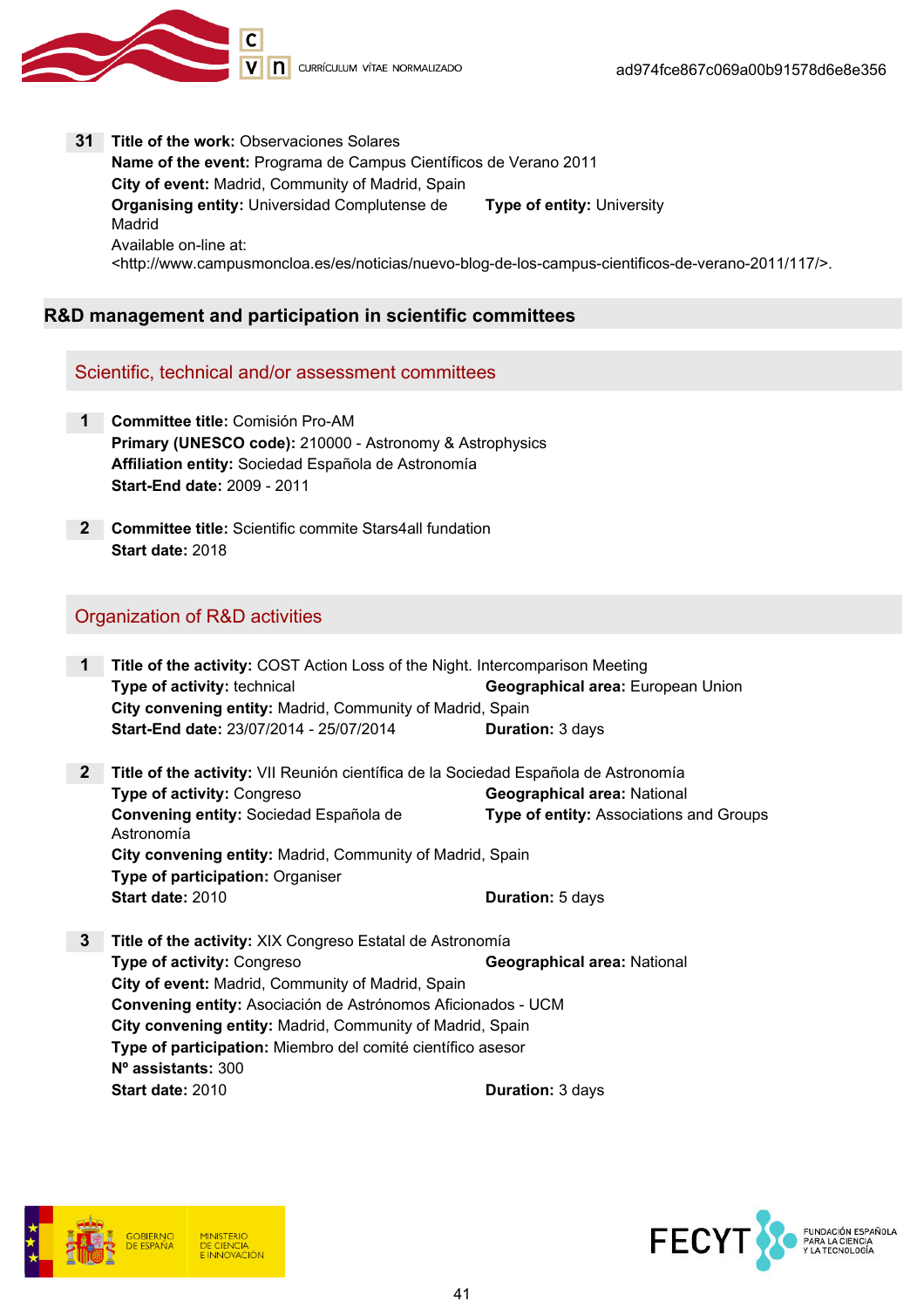

| 4              | Title of the activity: Congreso SEA, Colaboración ProAM<br>Type of activity: Congreso<br>Convening entity: Sociedad Española de<br>Astronomía<br>City convening entity: Córdoba, Andalusia, Spain<br>Type of participation: Miembro del Comite cientifico Asesor<br>N° assistants: 150<br>Start date: 2009       | Geographical area: National<br>Type of entity: Associations and Groups        |
|----------------|------------------------------------------------------------------------------------------------------------------------------------------------------------------------------------------------------------------------------------------------------------------------------------------------------------------|-------------------------------------------------------------------------------|
| 5 <sup>5</sup> | Title of the activity: 4as Jornadas Astronómicas de Madrid<br>Type of activity: Jornadas<br>Convening entity: Agrupación Astronómica de<br>Madrid<br>City convening entity: Coslada, Community of Madrid, Spain<br>Type of participation: Organiser<br>Start date: 2008                                          | <b>Geographical area: Regional</b><br>Type of entity: Associations and Groups |
| 6              | Title of the activity: 3as Jornadas Astronómicas de Madrid<br>Type of activity: Jornadas<br>Convening entity: Asociación de Astrónomos<br>Aficionados - UCM<br>City convening entity: Madrid, Community of Madrid, Spain<br>Type of participation: Organiser<br>Nº assistants: 150<br>Start date: 2006           | Type of entity: Associations and Groups                                       |
| $\mathbf{7}$   | Title of the activity: 2as Jornadas Astronómicas de Madrid<br>Type of activity: Jornadas Regionales<br>Convening entity: Asociación de Astrónomos<br>Aficionados - UCM<br>City convening entity: Madrid, Community of Madrid, Spain<br>Type of participation: Chairman<br>N° assistants: 150<br>Start date: 2003 | <b>Geographical area: Regional</b><br>Type of entity: Associations and Groups |
| 8              | Title of the activity: 1as Jornadas Astronómicas de Madrid<br>Type of activity: Congreso regional<br>Convening entity: Asociación de Astrónomos Aficionados - UCM<br>City convening entity: Madrid, Community of Madrid, Spain<br>Type of participation: Chairman<br>Nº assistants: 150<br>Start date: 2001      | <b>Geographical area: Regional</b>                                            |





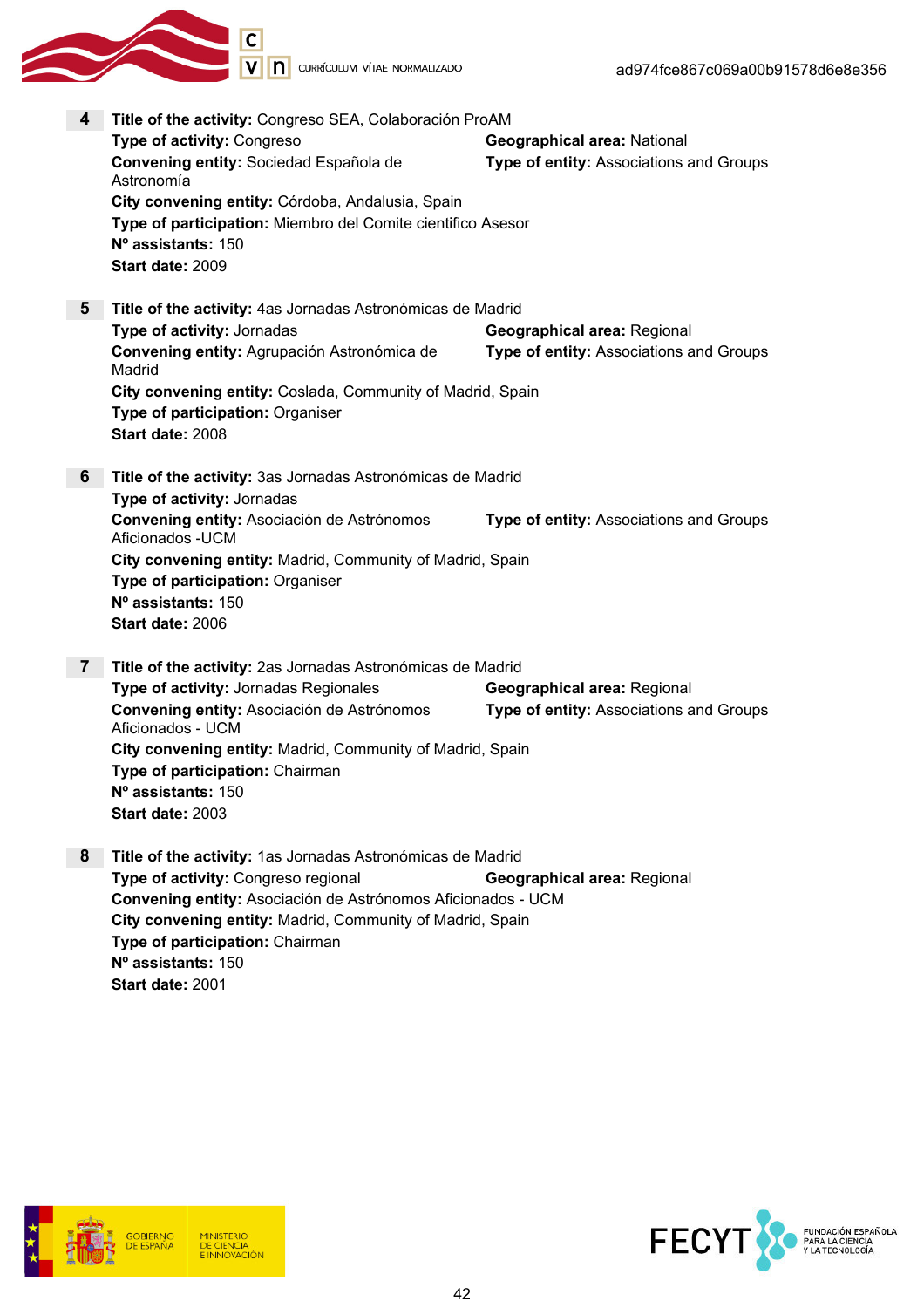

## R&D management

- 1 Name of the activity: Cities at Night Type of management: Programme management Performed tasks: Coordination Entity: Fundación Stars4all/SaveStars Consulting S.L./Universidda Complutense de Madrid Start date: 07/07/2014
- 2 Name of the activity: Miembro de Junta de Facultad Type of management: Management of body Performed tasks: Representación de estudiantes **Entity:** Facultad de Ciencias Físicas Type of entity: University Start date: 01/04/2003 Duration: 5 years Access system: By vote among several candidates

#### National and international forums and committees

Name of the forum: Comité internaciónal Professional category: Cochair Organising entity: International Dark Sky Association Type of entity: Associations and Groups City organizing entity: Tucson, Arizona, US, United States of America Start date: 01/04/2021

#### Other achievements

#### Stays in public or private R&D centres

Entity: Freie Universität Berlin Type of entity: University Faculty, institute or centre: Institute for Space Sciences City of entity: Berlin, Berlin, Germany Start-End date: 01/10/2013 - 31/12/2013 Goals of the stay: Guest

#### Obtained grants and scholarships

1 Name of the grant: STSM title: Multiband photometric study of light pollution in Berlin City awarding entity: Berlin, Berlin, Germany Identify key words: Astronomy; Remote sensing Aims: Pre-doctoral Awarding entity: Council of the European Union Type of entity: State agency Amount of the grant:  $3.400 \in$ Conferral date: 16/09/2013 Duration: 3 months End date: 20/12/2013



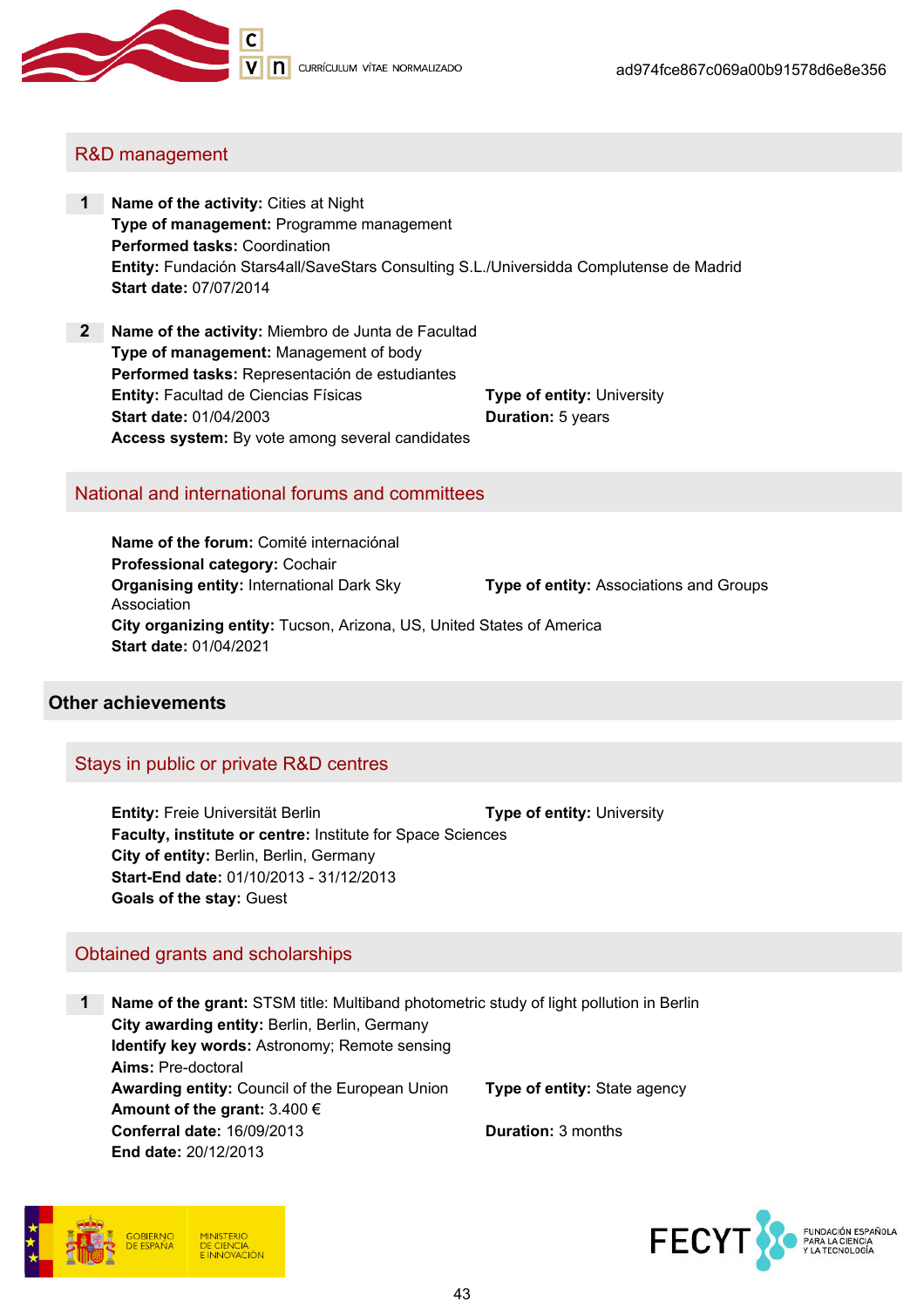

Entity where activity was carried out: Freie Universität Berlin Department of Earth Sciences Institute for Space Sciences

2 Name of the grant: Formación del Profesorado Universitario City awarding entity: Madrid, Community of Madrid, Spain Aims: Pre-doctoral **Awarding entity:** Ministerio de Ciencia e Innovación. Type of entity: Ministerio Investigación Conferral date: 01/08/2009 Duration: 4 years End date: 01/08/2013 Entity where activity was carried out: Dep. Astrofísica y CC. de la Atmósfera 3 Name of the grant: BECA-COLABORACIÓN Aims: Colaboración AIA-IYA 2009 Awarding entity: Ministerio de Educación, Política Social y Deporte Type of entity: State agency Amount of the grant: 2.700 € Conferral date: 06/11/2008 Duration: 1 year Entity where activity was carried out: Departamento de Física de la Tierra, Astronomía y Astrofísica II (UCM)

Faculty, institute or centre: CC. Físicas

#### Scientific societies and professional associations

- 1 Name of the society: Real Sociedad Española de Física City affiliation entity: Spain Start-End date: 2005 - 2007
- 2 Name of the society: American Association for the Advancement of Science City affiliation entity: United States of America Start-End date: 2000 - 2004
- 3 Name of the society: Astroinnova Start date: 2012
- 4 Name of the society: International DarkSky Asociation Start date: 2012
- 5 Name of the society: Celfosc Start date: 2010
- 6 Name of the society: Astrohenares City affiliation entity: Community of Madrid, Spain Start date: 2008
- 7 Name of the society: Sociedad Española de Astronomía City affiliation entity: Spain Start date: 2008



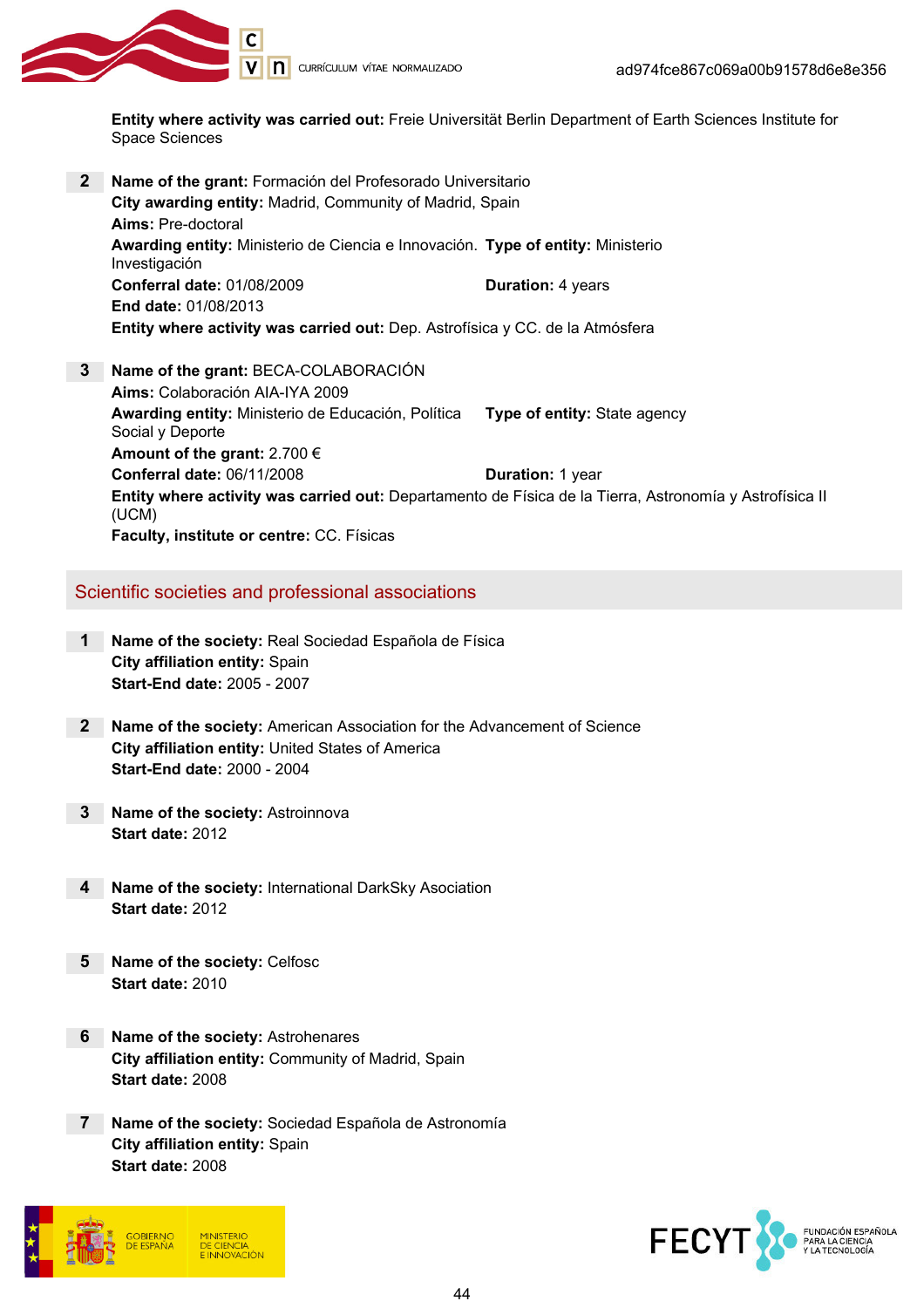

- 8 Name of the society: Grupo de Protección del Cielo Start date: 2001
- 9 Name of the society: Asociación de Astrónomos Aficionados UCM Affiliation entity: Universidad Complutense de Madrid Type of entity: University City affiliation entity: Madrid, Community of Madrid, Spain Professional category: Socio de Honor Nº of members: 700 Start date: 1998
- 10 Name of the society: Agrupación Astronómica de Madrid City affiliation entity: Community of Madrid, Spain Nº of members: 500 Start date: 1997

#### Co-operation networks

- 1 Name of the network: Loss of the Night Network Identification of the network: ESSEM COST Action ES1204 Start date: 30/09/2014
- 2 Name of the network: LoNNe Identification of the network: ESSEM COST Action ES1204 Start date: 2012 **Duration: 4 years**
- 3 Name of the network: All-wavelength Extended Groth strip International Survey(AEGIS)
- 4 Name of the network: Astrid
- 5 Name of the network: AstroMadrid
- 6 Name of the network: RED ESPAÑOLA DE ESTUDIOS SOBRE LA CONTAMINACION LUMINICA
- 7 Name of the network: Red de Investigación sobre Bólidos y Meteoritos (SPMN)
- 8 Name of the network: Stas4all